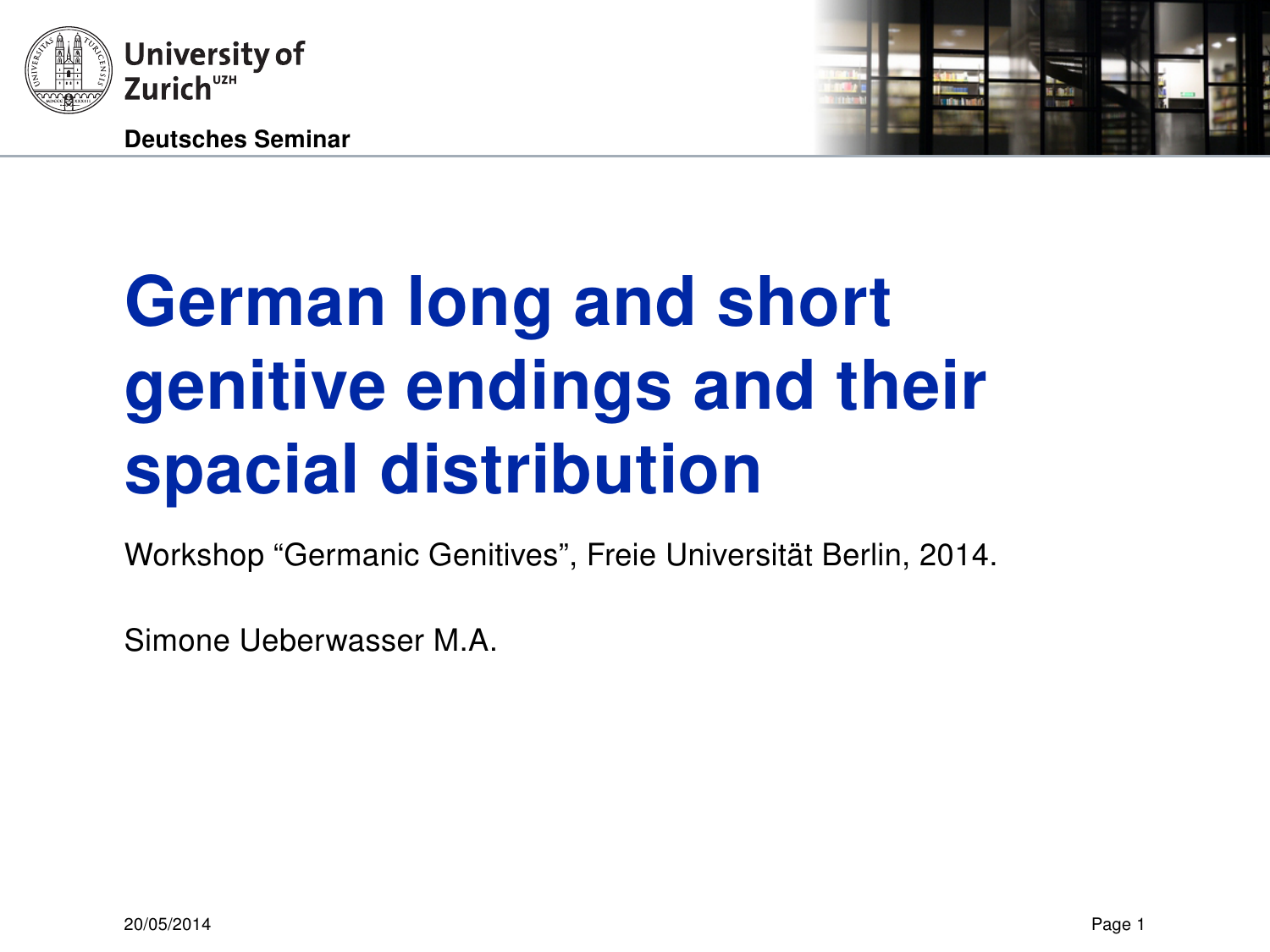



# Die Endung des Genitiv(e)s

Evaluating a corpus of contemporary newspaper texts from Germany, Austria and Switzerland, is there an observable difference in the ratio of the long and the short genitive endings used, depending on the texts' origin?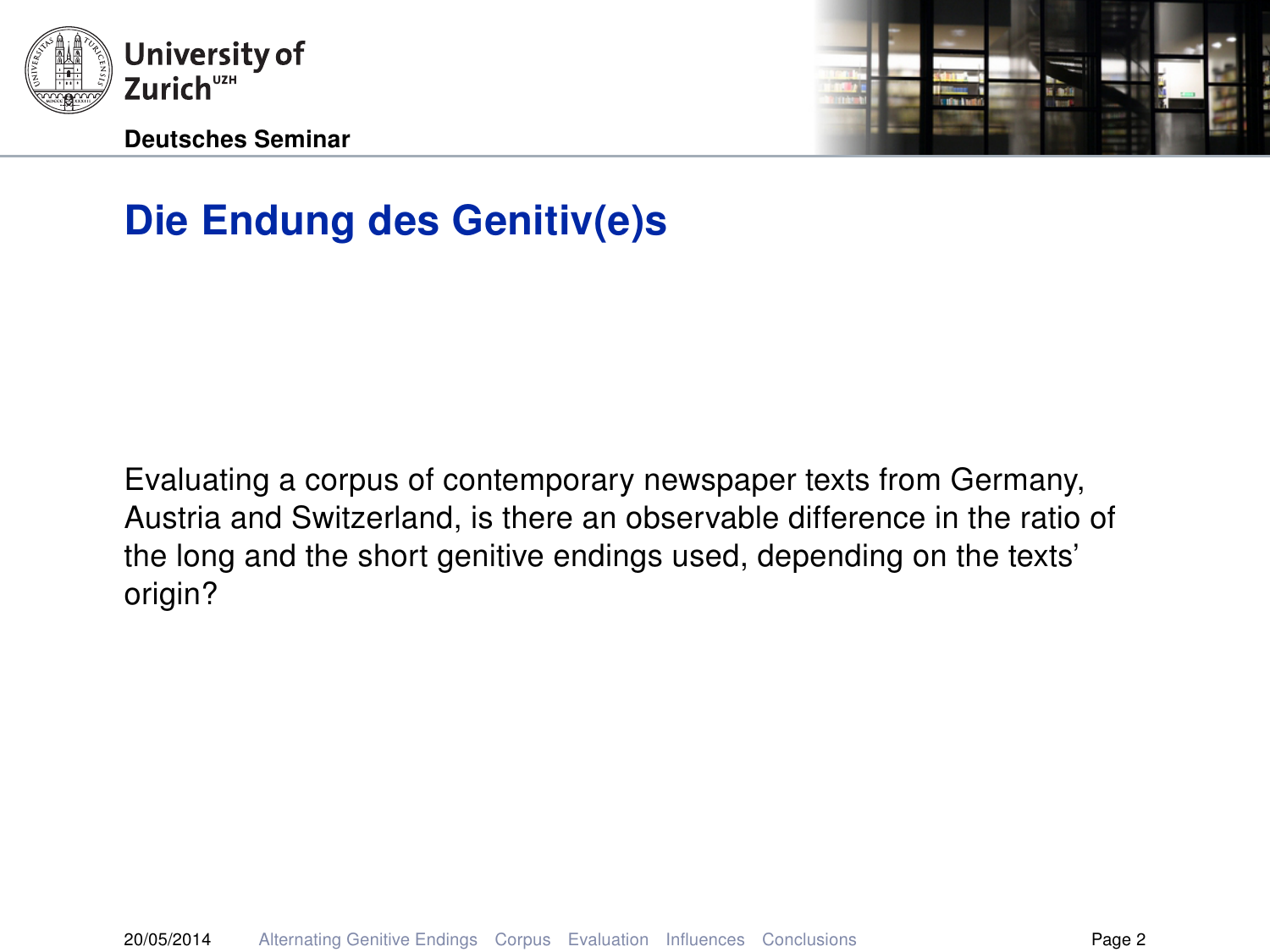

Deutsches Seminar



# **Outline**

[Alternating Genitive Endings in German](#page-3-0)

[The corpus](#page-7-0)

[Evaluation of the Data](#page-12-0)

[Influences](#page-40-0)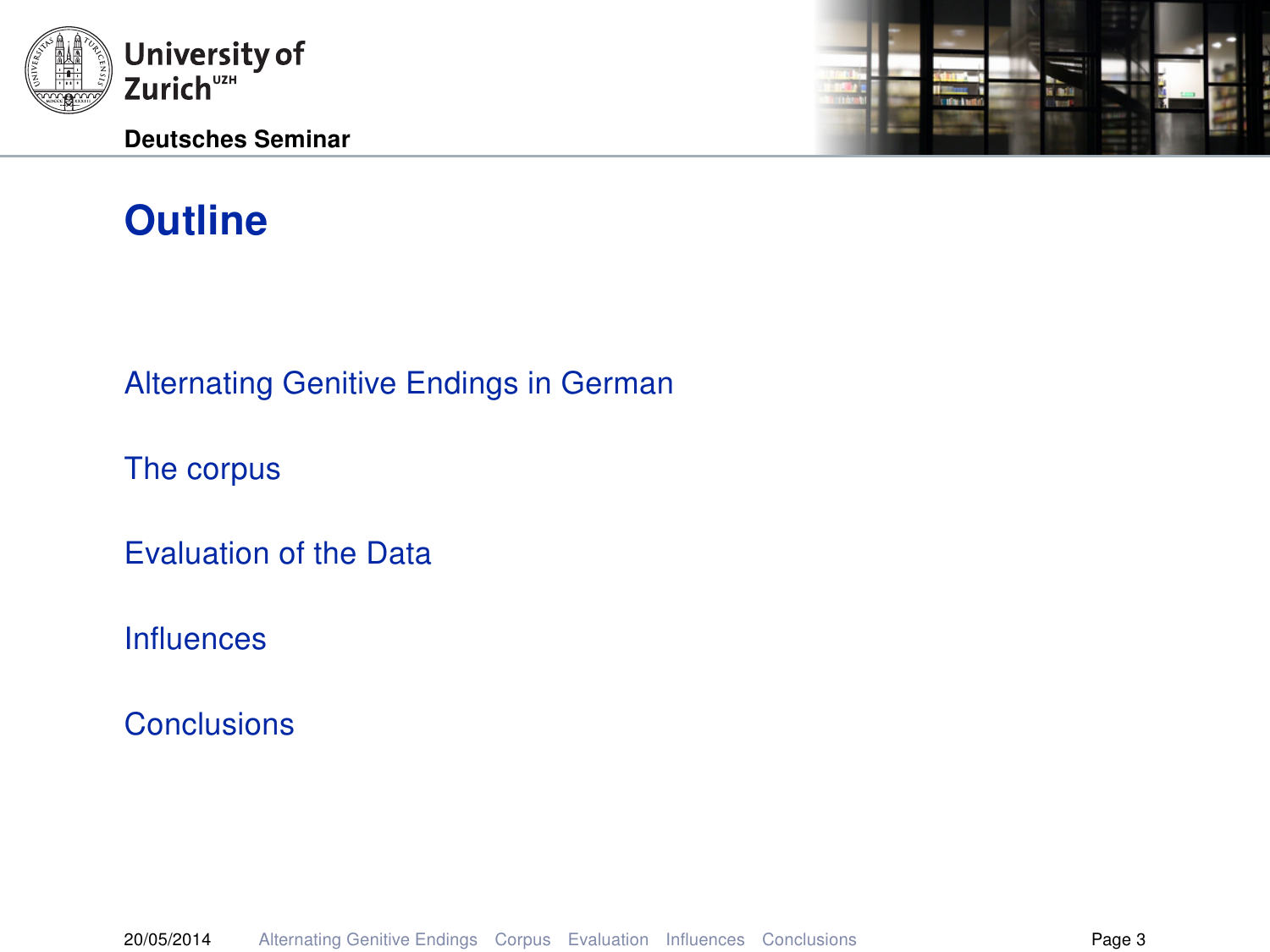<span id="page-3-0"></span>

Deutsches Seminar



# **Outline**

#### [Alternating Genitive Endings in German](#page-3-0)

[The corpus](#page-7-0)

[Evaluation of the Data](#page-12-0)

[Influences](#page-40-0)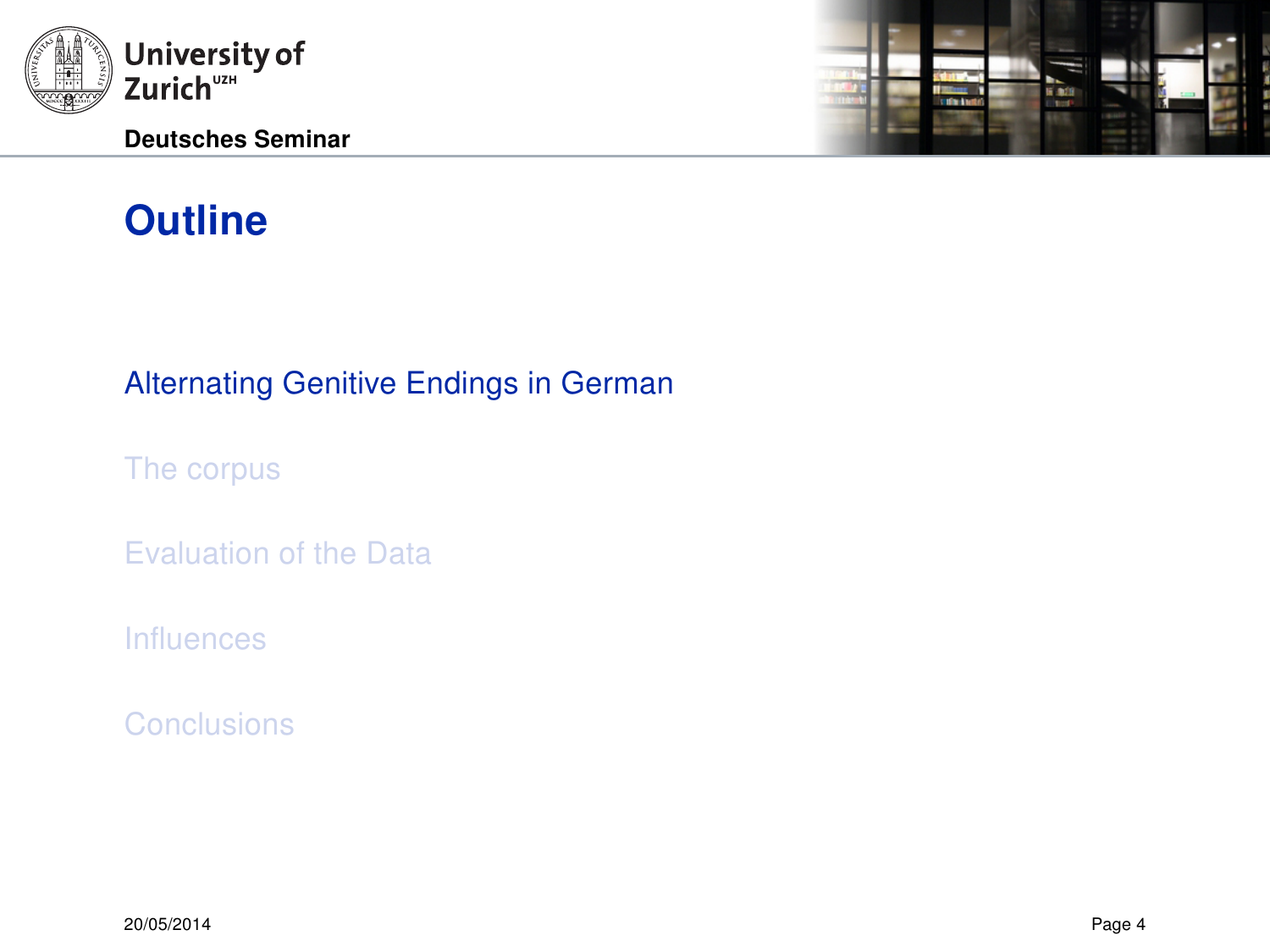



# Possible genitive endings

- $\triangleright$  No -(e)s ending (E.g. femina: *der Frau*, 'of the woman')
- $\triangleright$  Only short endings (E.g. des Friedens, 'of peace')
- $\triangleright$  Only long endings (E.g. des Sitzes, 'of the seat')
- $\blacktriangleright$  Alternation possible (E.g. *des Vereins/des Vereines*, 'of the association')
- $\triangleright$  Compounds and derivations often show a stronger tendency towards the short genitive ending than the simplexes they end on (cf. Szczepaniak, [2010\)](#page-58-0).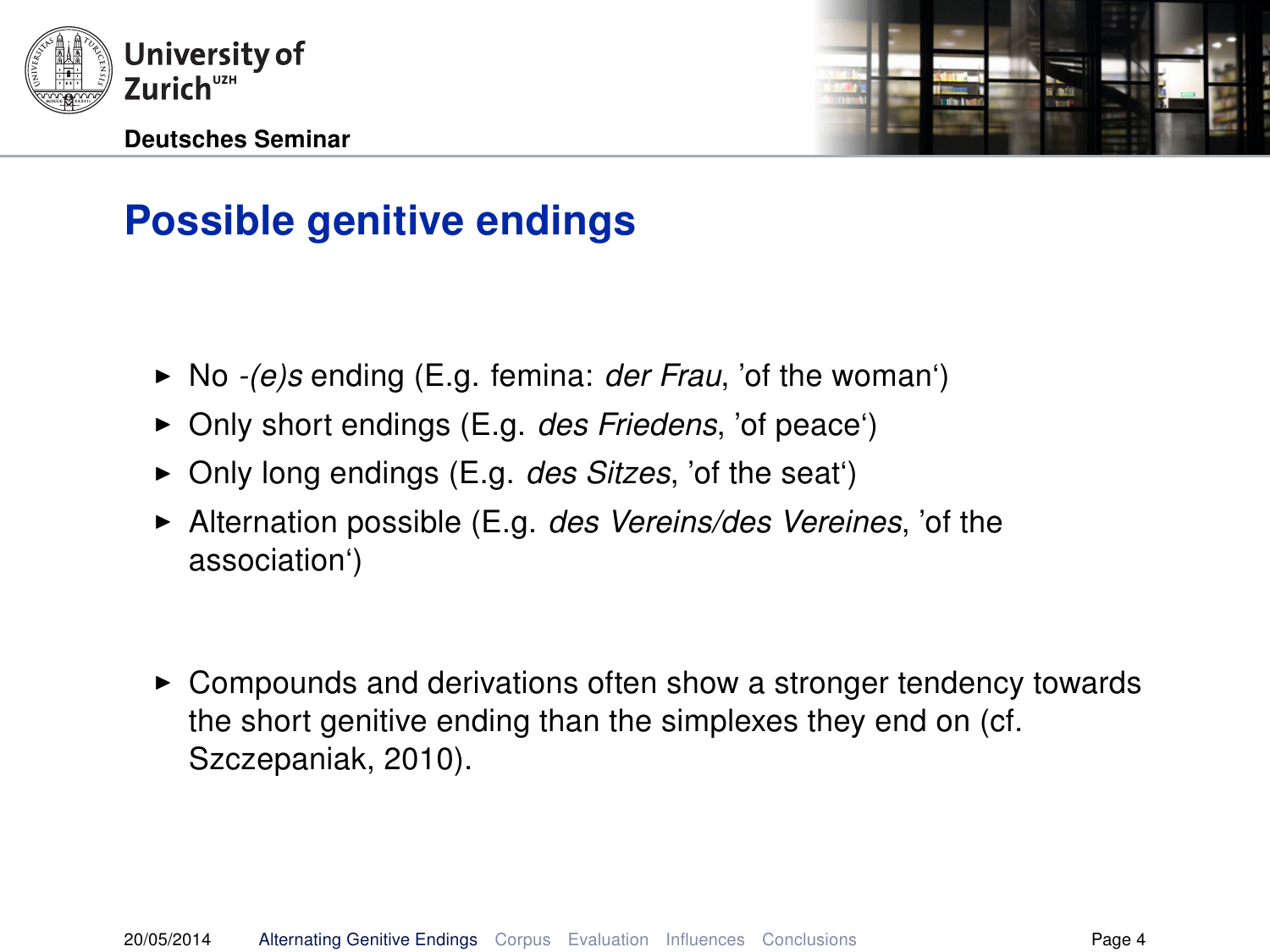



# Alternation possible: Tendencies

| End syllable of lemma                  |          | Origin of word<br>Germanic Foreign | Example                  |
|----------------------------------------|----------|------------------------------------|--------------------------|
| -sch, -tsch, -st                       | $^{+++}$ | $^{++}$                            | Zwist, Busch             |
| End vowel plus 1 or more<br>consonants |          |                                    |                          |
| Single consonant                       |          |                                    | Resultat, Profit, Flop   |
| Unstressed                             |          |                                    | Vertrag, Fahrrad, Urwald |
| Stressed end vowels                    |          |                                    |                          |
| Diphthong                              |          |                                    | Bau, Heu, Abbau          |
| Long vowel                             |          |                                    | Stroh, Reh               |

#### Following: Duden Grammatik [\(2009:](#page-57-0) 197-199)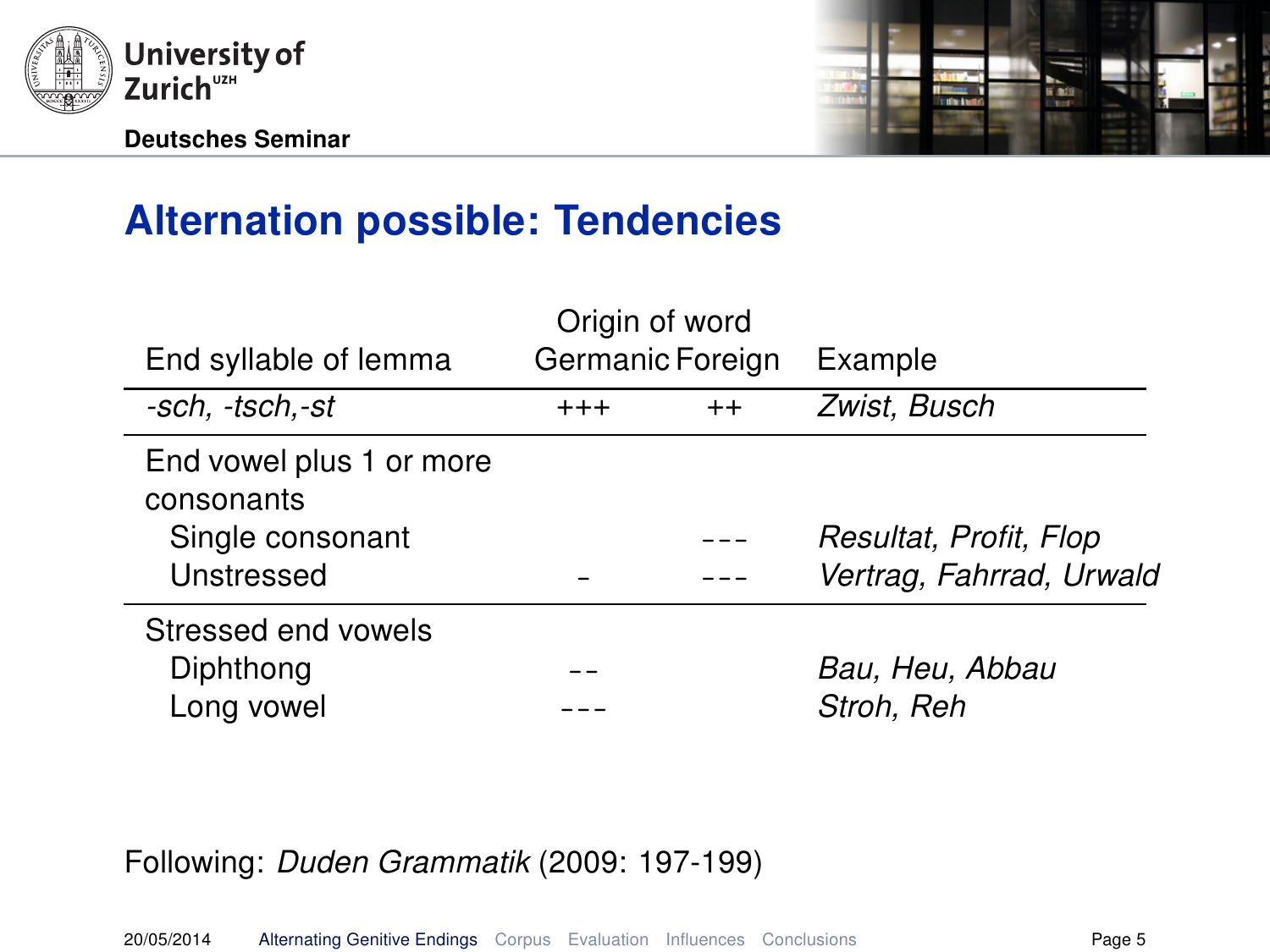



## Alternating Genitive Endings in German **Summary**

Important influencing factors:

- $\triangleright$  The length of the lemma in syllables
- $\blacktriangleright$  the phonology of the ending
- $\blacktriangleright$  The stress pattern
- $\blacktriangleright$  The origin of the word

Compounds do not behave like their basis.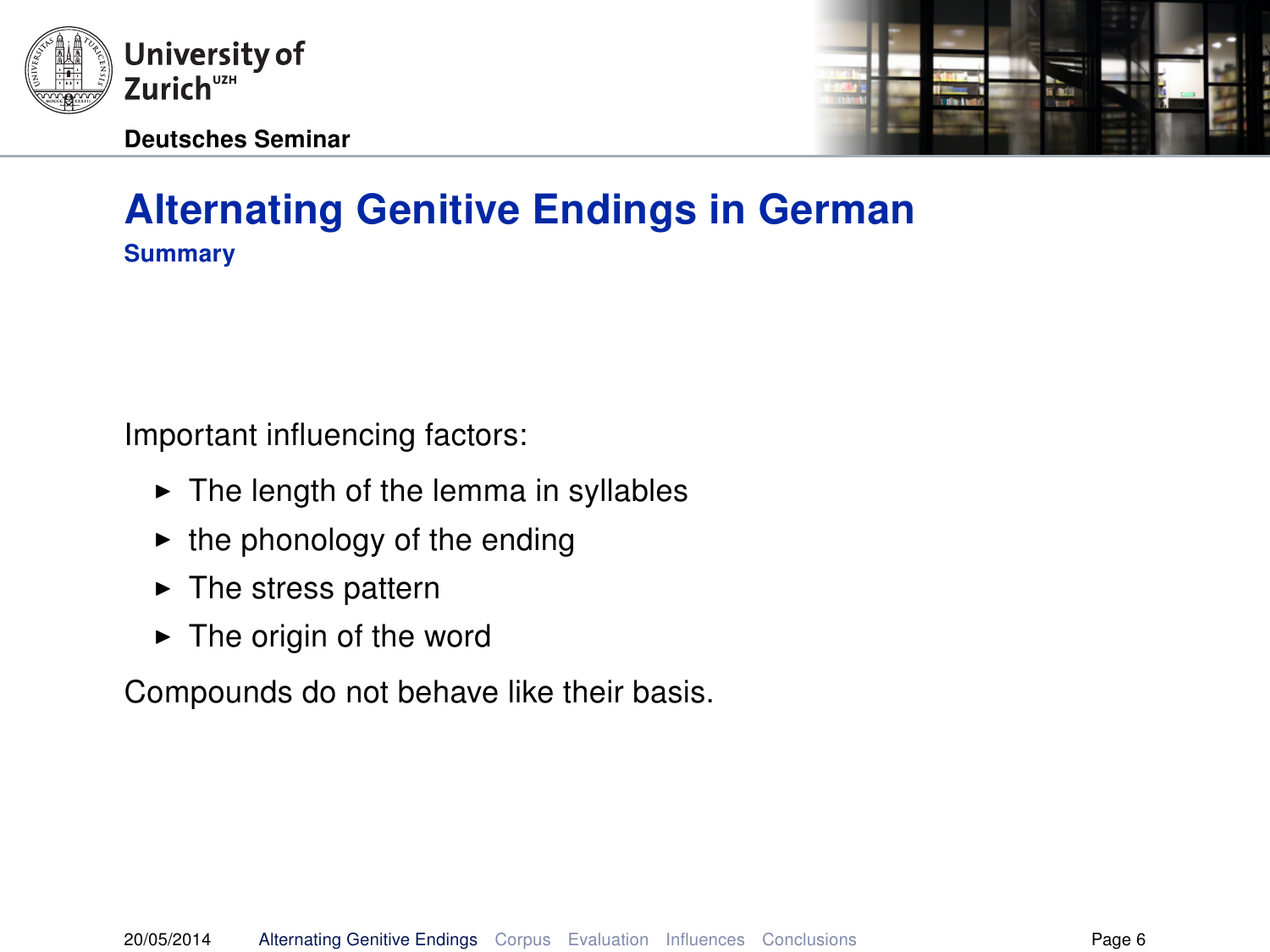<span id="page-7-0"></span>

# **Outline**

[Alternating Genitive Endings in German](#page-3-0)

#### [The corpus](#page-7-0)

[Evaluation of the Data](#page-12-0)

[Influences](#page-40-0)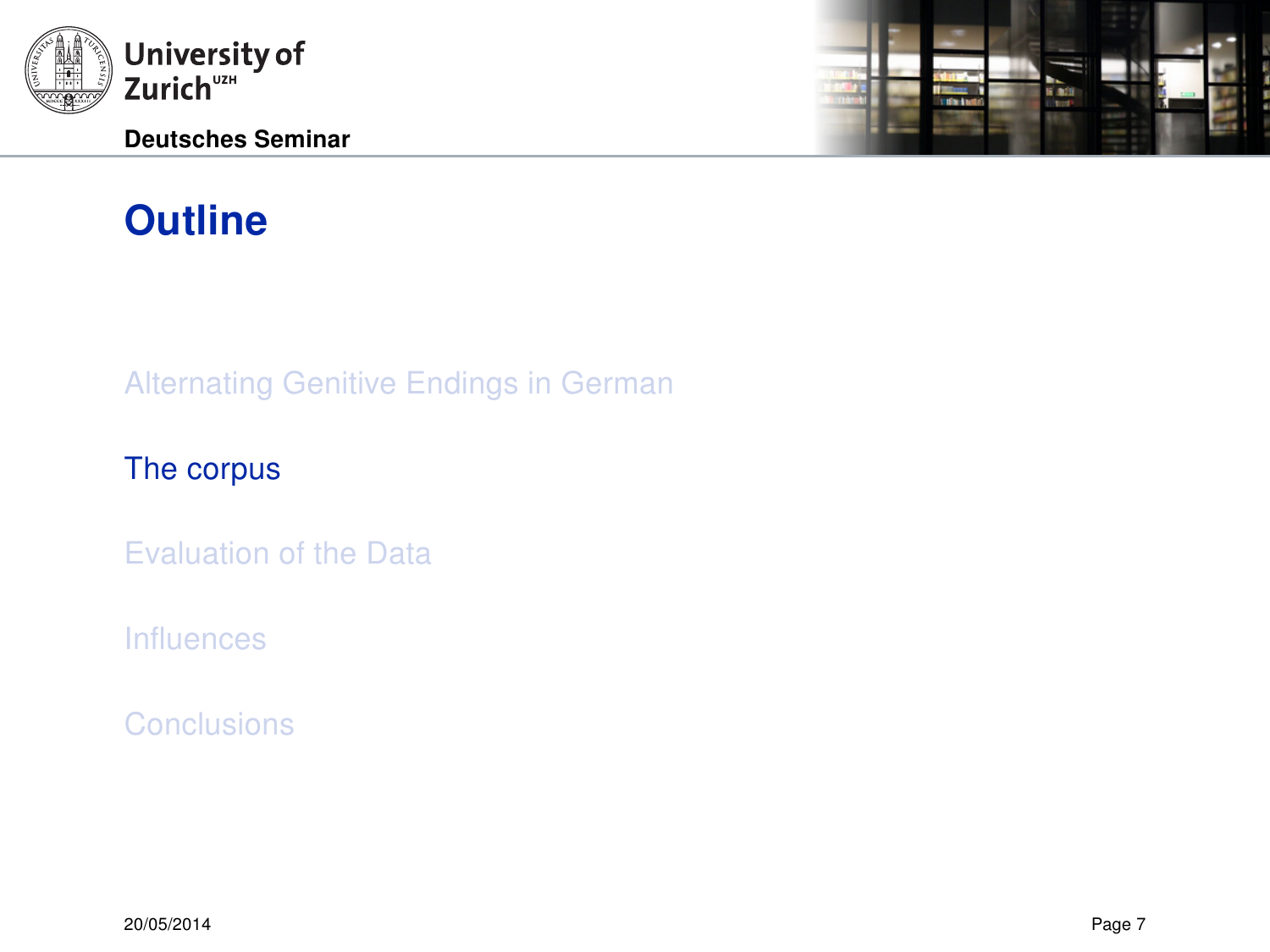



# "Variantengrammatik des Standarddeutschen"

- $\blacktriangleright$  Tri-national Project (D, CH, AT)
- $\blacktriangleright$  Aim: Handbook of areal linguistic variation
- ▶ Standard German (no dialects)
- $\triangleright$  Cf. [www.variantengrammatik.net](http://www.variantengrammatik.net)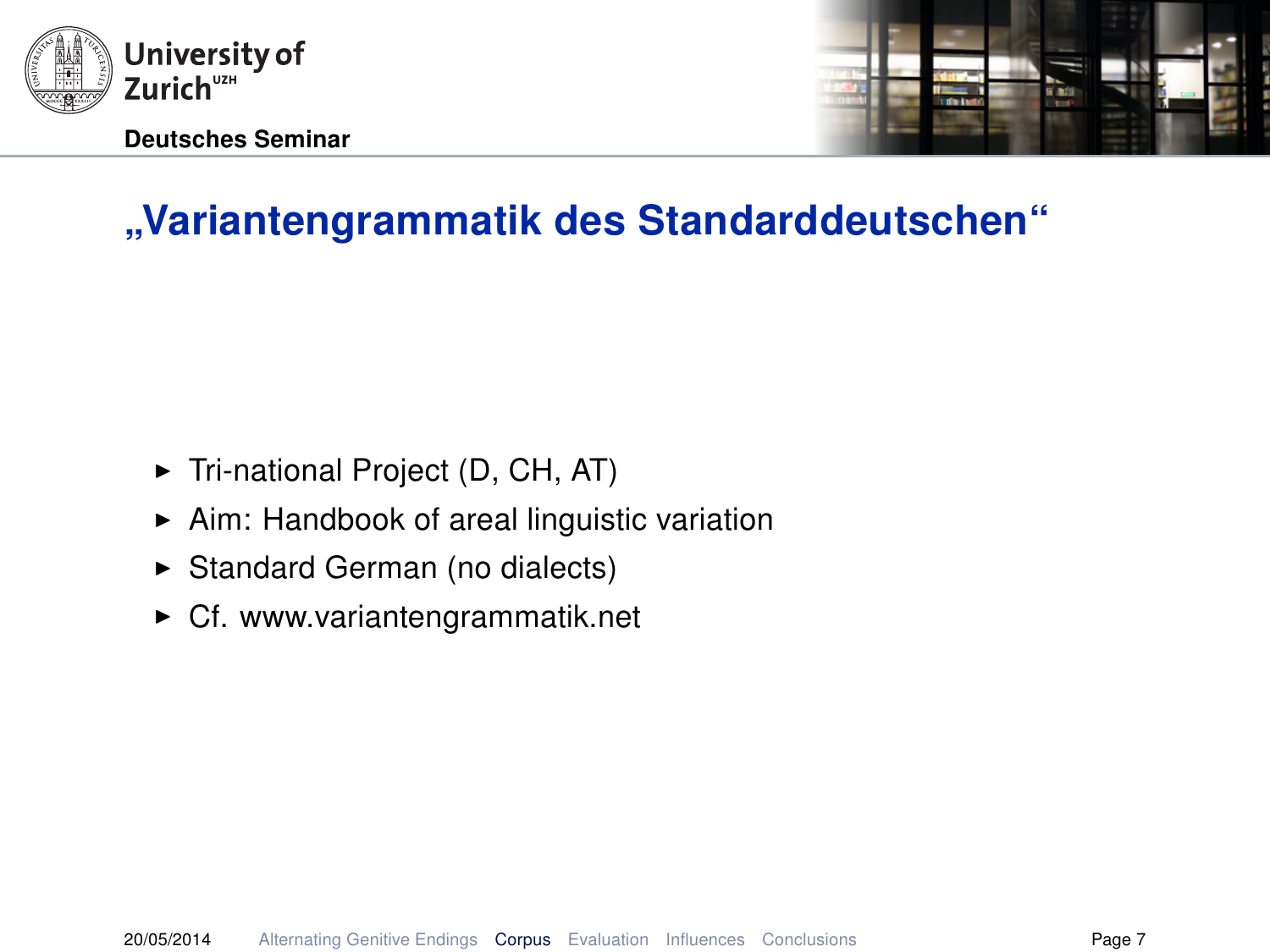



# Data in the corpus

- $\blacktriangleright$  Regional parts of 69 online newspapers (e.g. Kölner Stadt-Anzeiger, Lausitzer Rundschau)
- $\triangleright$  643'502'344 tokens
- Annotation:
	- (a) TreeTagger: PoS; lemma.
	- (b) RFTagger: PoS; morphosyntactic features like case
	- (c) Struktural units (Author, source, data, url, etc.).
	- (d) Syntactic units (sentence, clause etc.).
- $\triangleright$  Not (yet?) publicly available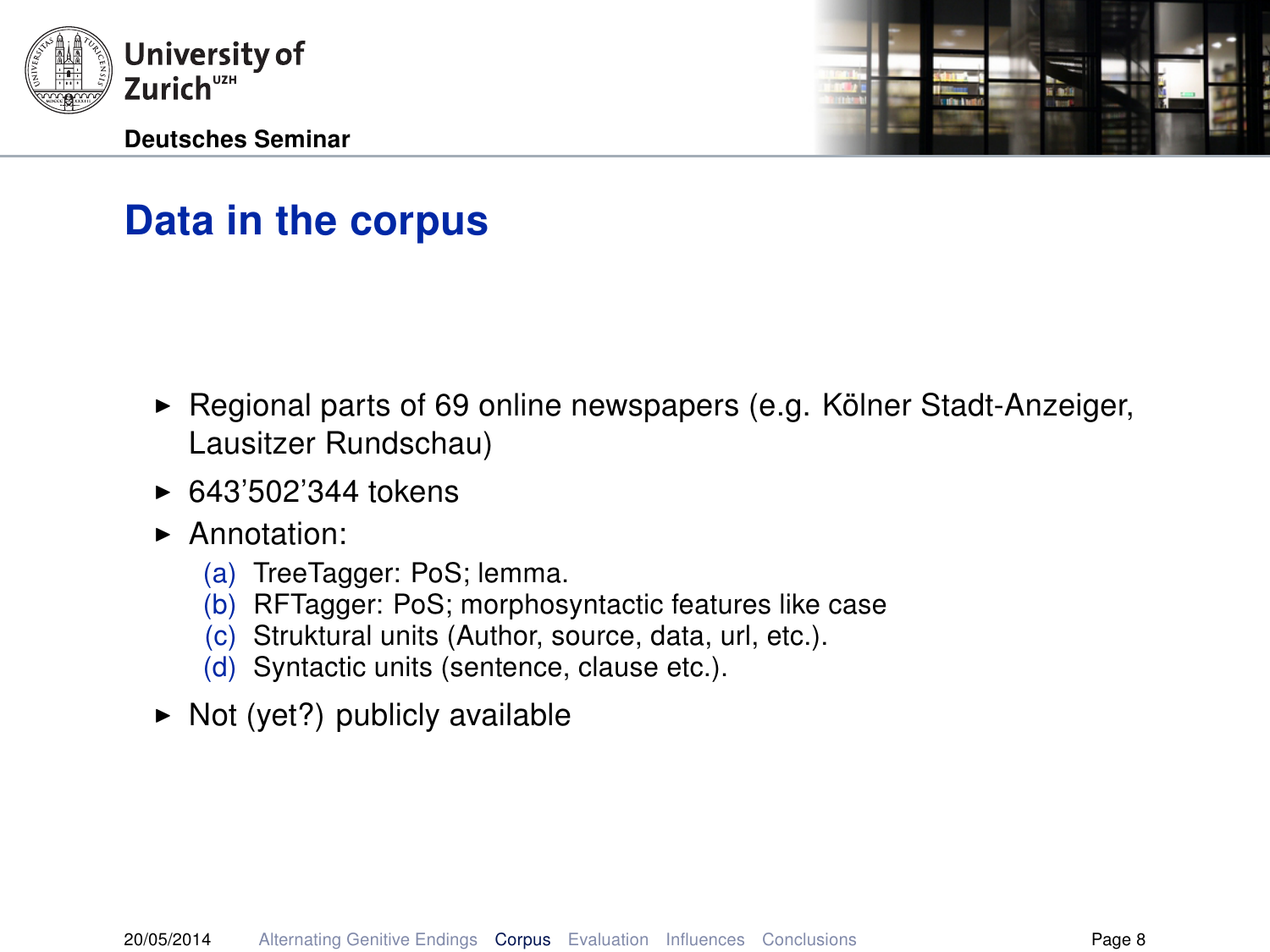

# Corpus size

- $\blacktriangleright$  Total: 595'986'953
- ► Germany: 499'112'306
- $\blacktriangleright$  Austria: 57'027'064
- $\blacktriangleright$  Switzerland: 28'173'761
- ► Belgium: 3'745'540
- $\blacktriangleright$  Luxembourg: 3'808'477
- $\blacktriangleright$  Liechtenstein: 887'957
- $\blacktriangleright$  South Tyrol: 3'231'848

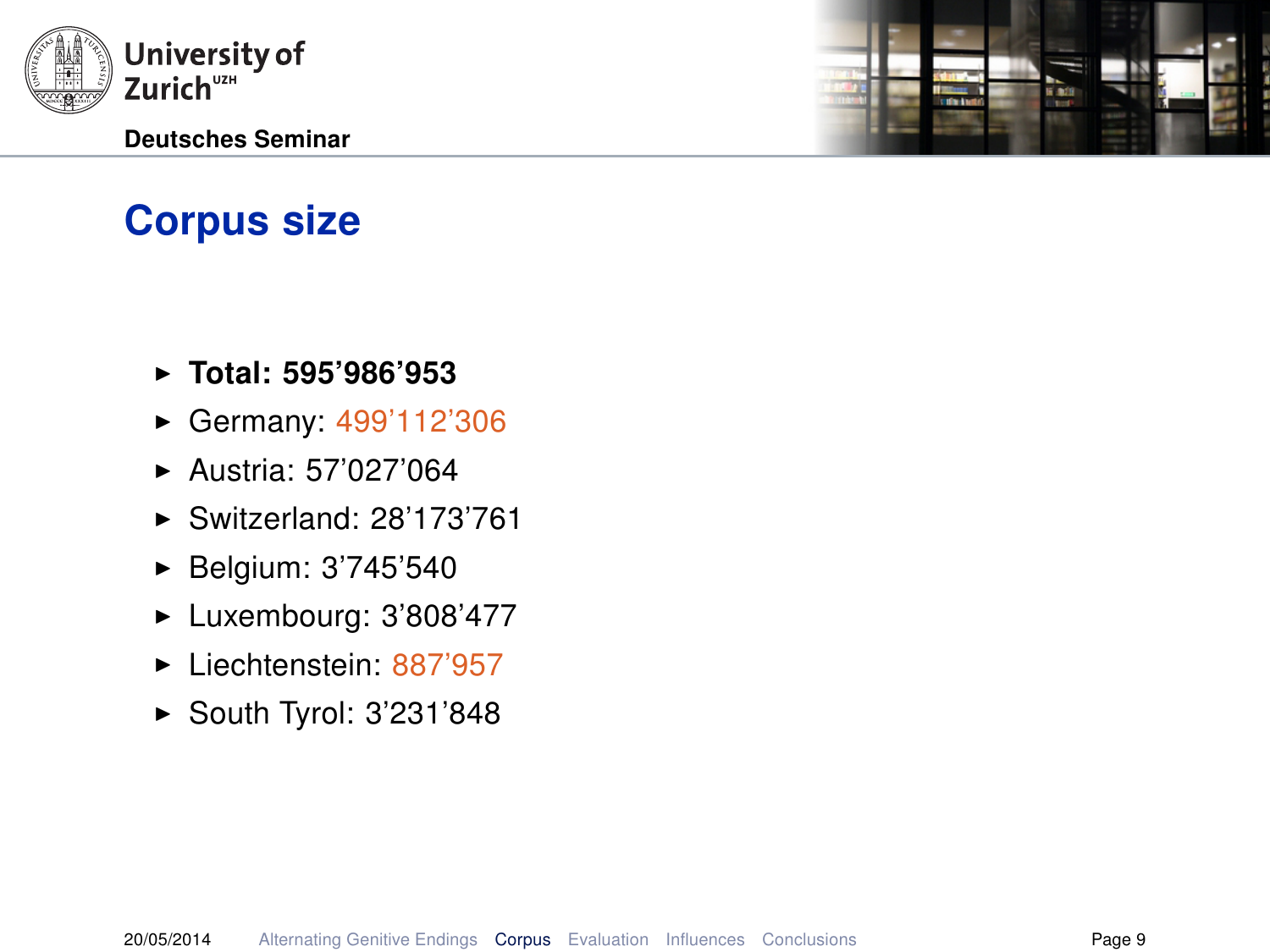



# **Methodology**

- $\triangleright$  Query lemmas that end in  $-(e)s$  and are annotated as genitives.
- $\triangleright$  Aggregate them by region and genitive ending.
- $\blacktriangleright$  Remove small countries (too many hapax legomena, too often idiolectal).
- $\blacktriangleright$  Remove lemmas with <10 occurrences per country.
- $\blacktriangleright$  Manual clean up (e.g. Adel ('gentry') and Adele (as a proper name)).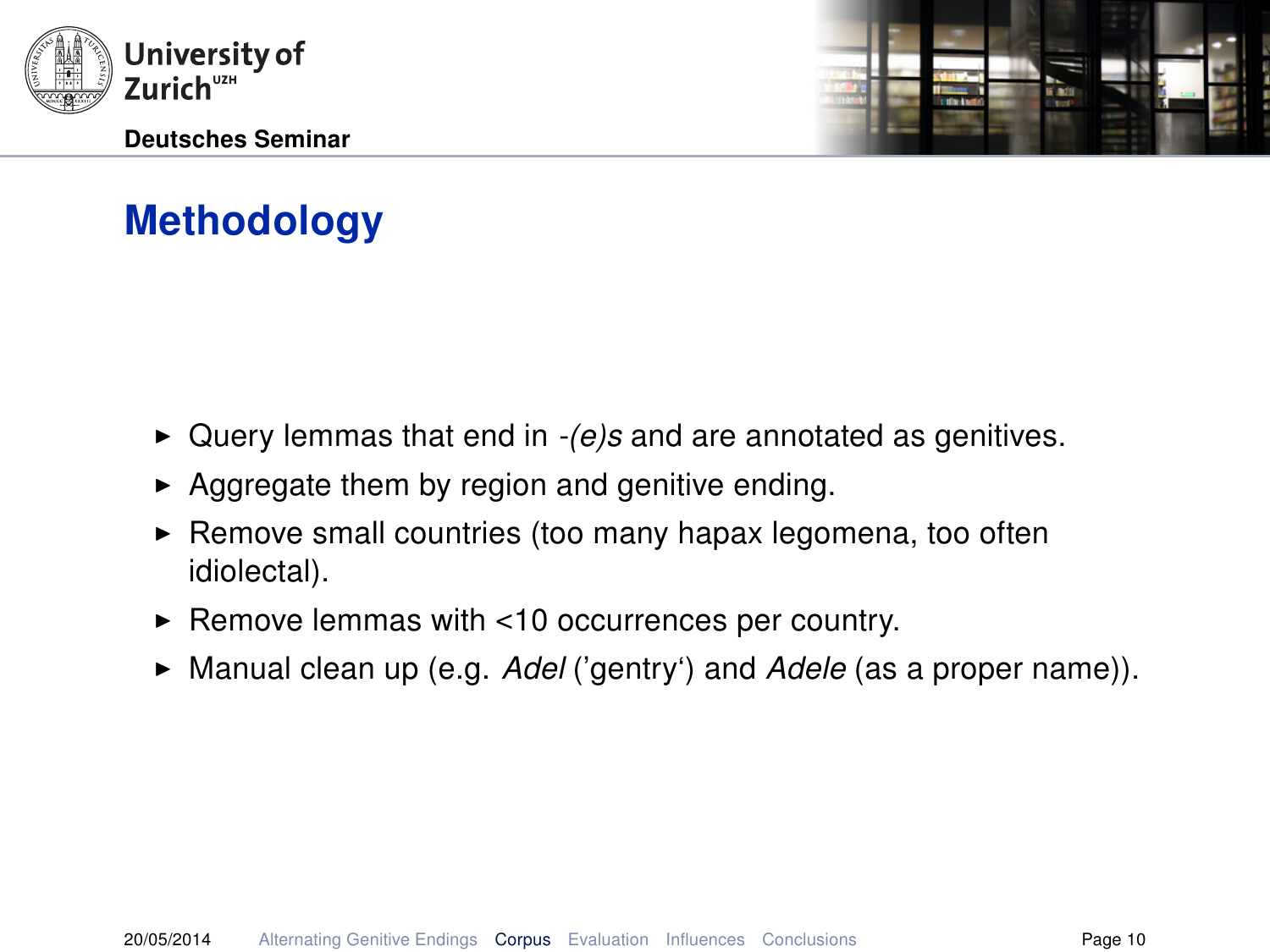<span id="page-12-0"></span>

# **Outline**

[Alternating Genitive Endings in German](#page-3-0)

[The corpus](#page-7-0)

[Evaluation of the Data](#page-12-0)

[Influences](#page-40-0)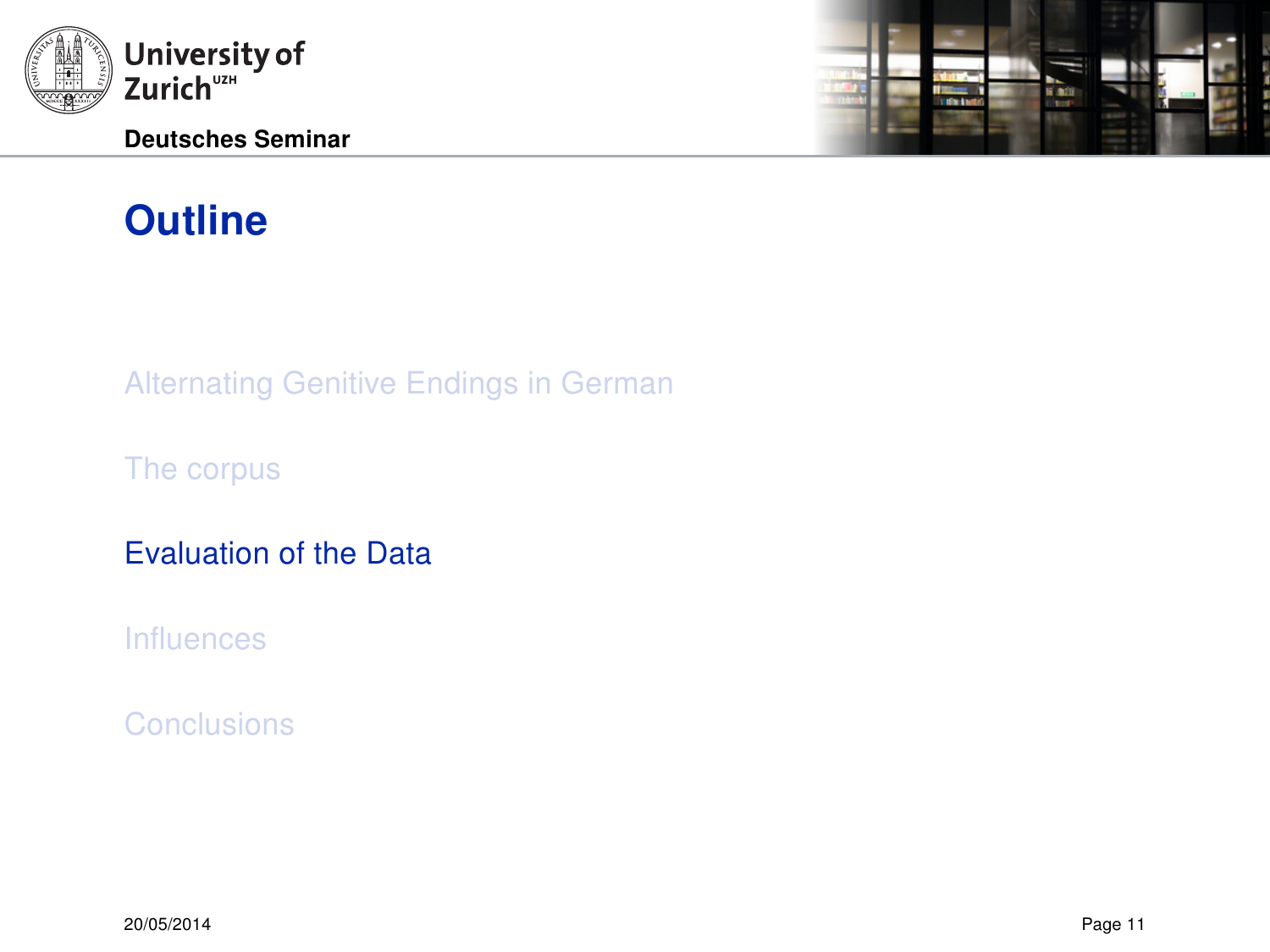<span id="page-13-0"></span>

# **Outline**

[Alternating Genitive Endings in German](#page-3-0)

[The corpus](#page-7-0)

## [Evaluation of the Data](#page-12-0) **[Switzerland](#page-13-0)**

[Austria](#page-32-0)

[Influences](#page-40-0)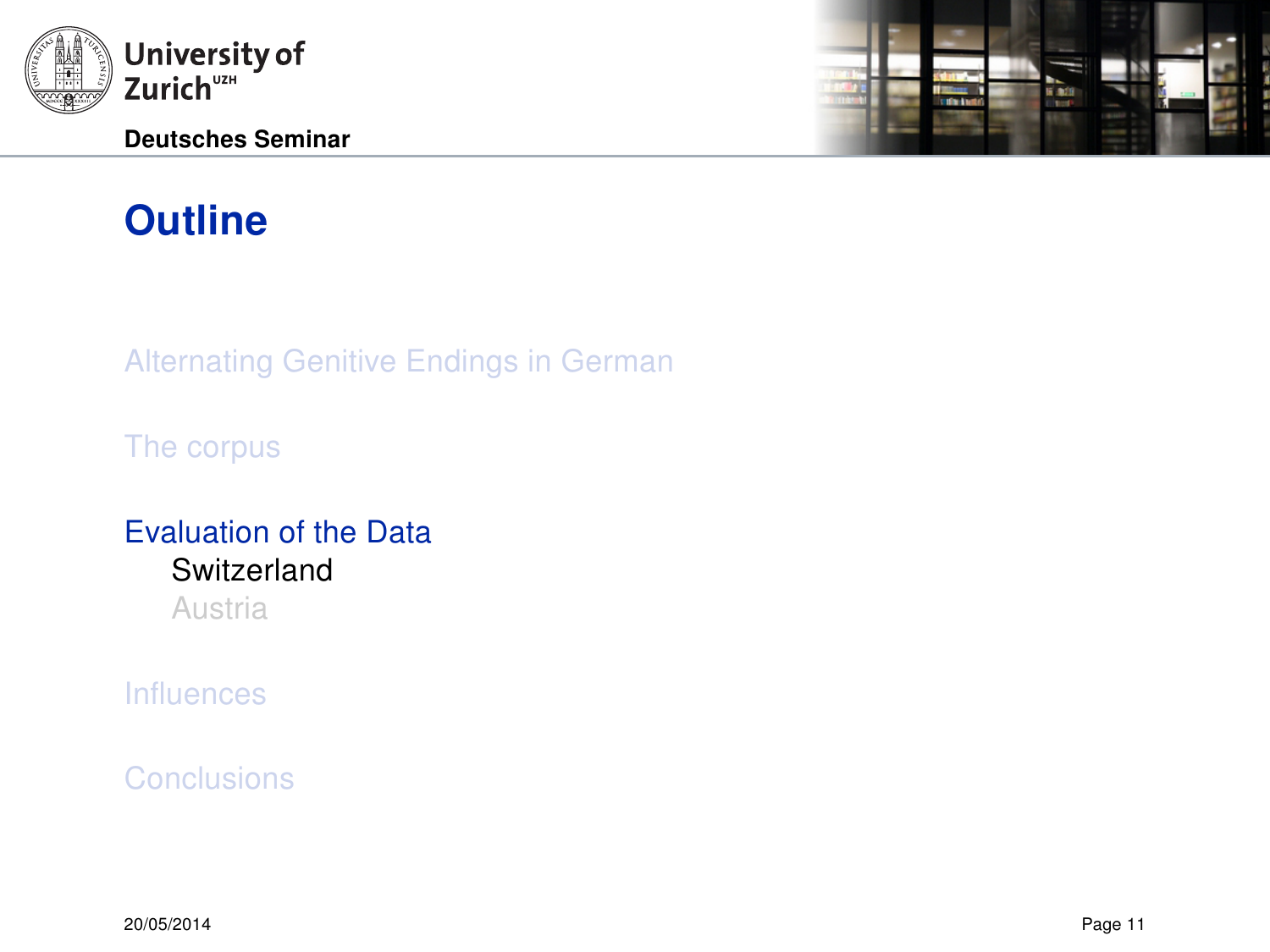



# $\chi^2$ -tests of independence

0-hypothesis:

- $\triangleright$  The ratio between long and short genitive endings in CH and in AT is the same.
- $\triangleright$  The ratio between long and short genitive endings in CH and in DE is the same.

Both 0-hypothesis are wrong with a probability of  $95\%$  ( $p < 0.05$ ):

- $\triangleright$  With CH having significantly more lemmas with short genitives or
- $\triangleright$  With CH having significantly more lemmas with long genitives.

|       | for DE & AT |      | $DE (AT = \emptyset)$ |      |         | AT (DE = $\varnothing$ ) |
|-------|-------------|------|-----------------------|------|---------|--------------------------|
|       | $(n=591)$   | [%]  | $(n=190)$             | [%]  | $(n=5)$ | $\lceil\% \rceil$        |
| Short | 85          | 14.4 | 28                    | 14.7 |         | 40                       |
| Long  |             | 0.3  | 9                     | 4.7  |         |                          |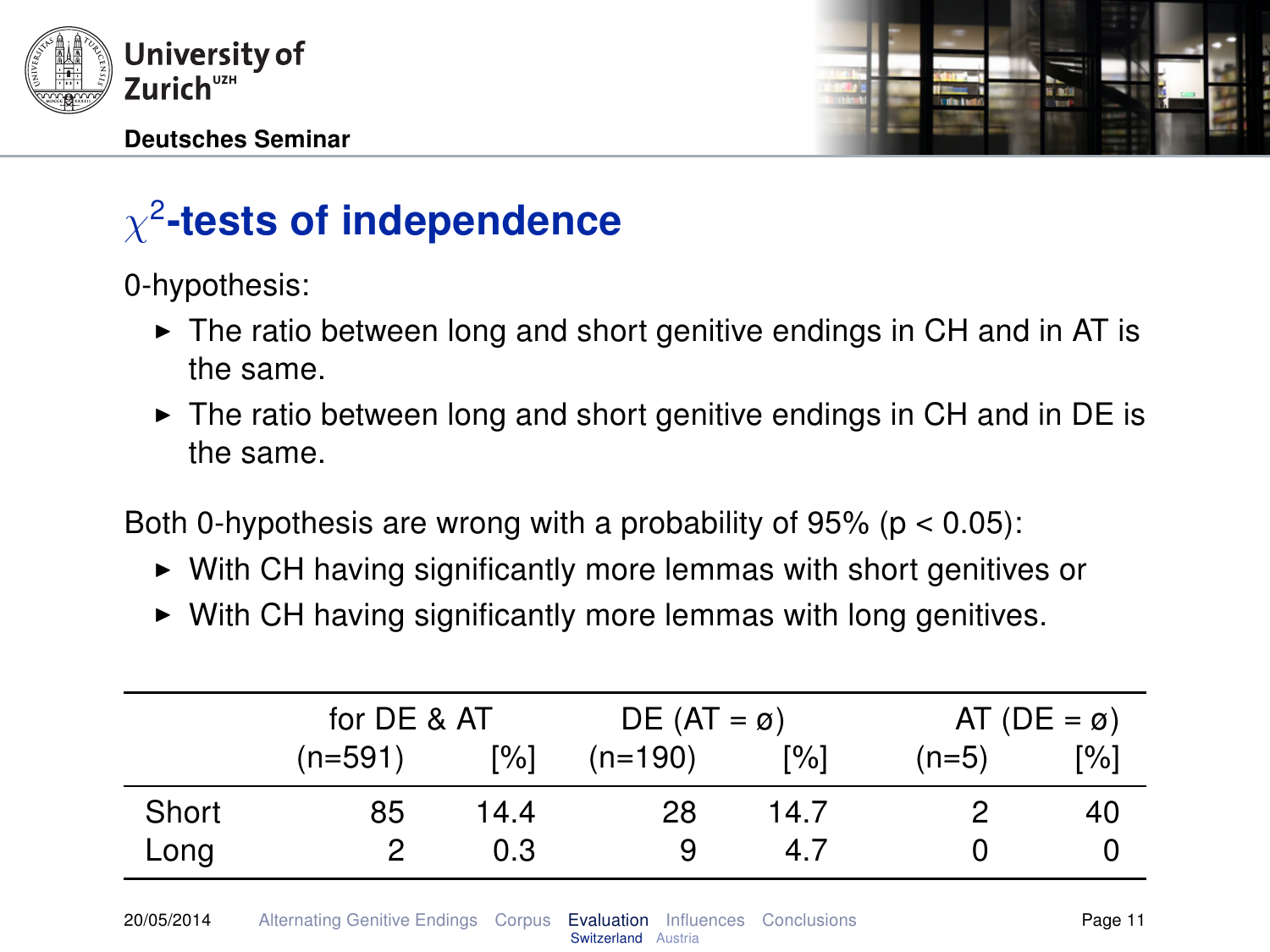



- Austritt ('leaving'): Four occurrences of the long genitive form, two of them from the same author.
- $\triangleright$  Parlament: Maybe an analogy to Departement and Reglement ('Regulation'), which show a similar distribution but without values for AT.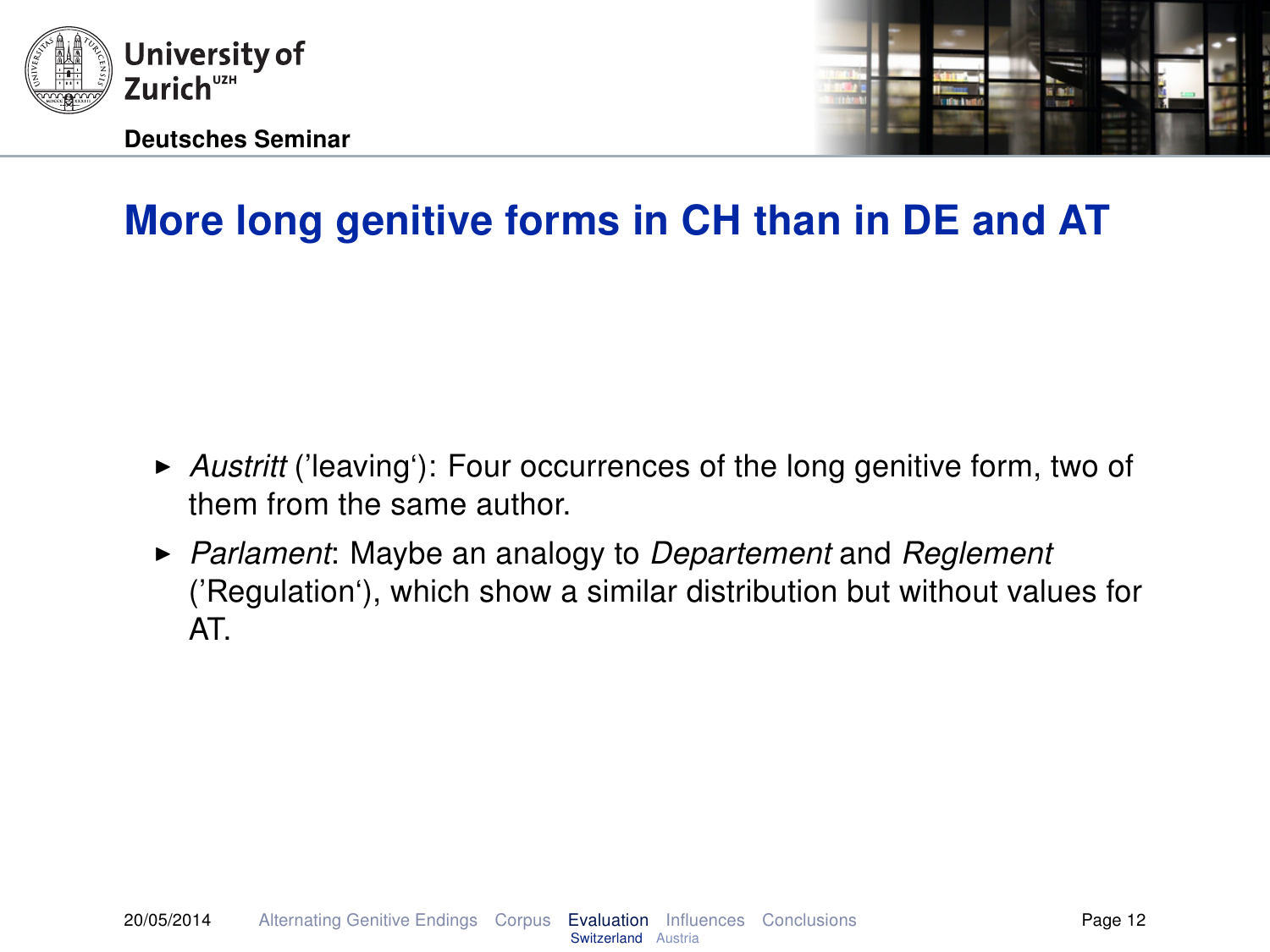



Digression: Depart(e)ment and its phonetic variants

Ammon et al. [\(2004:](#page-57-1) 175-176):

- $\triangleright$  DE: /departə'mãː/
- $\blacktriangleright$  AT: /depart'mãː/
- $\triangleright$  CH: /departə'ment/

The nasal ending in DE and AT disfavor the long genitive ending. Reglement shows a similar regional phonetic distribution and also a similar distribution of long and short genitives.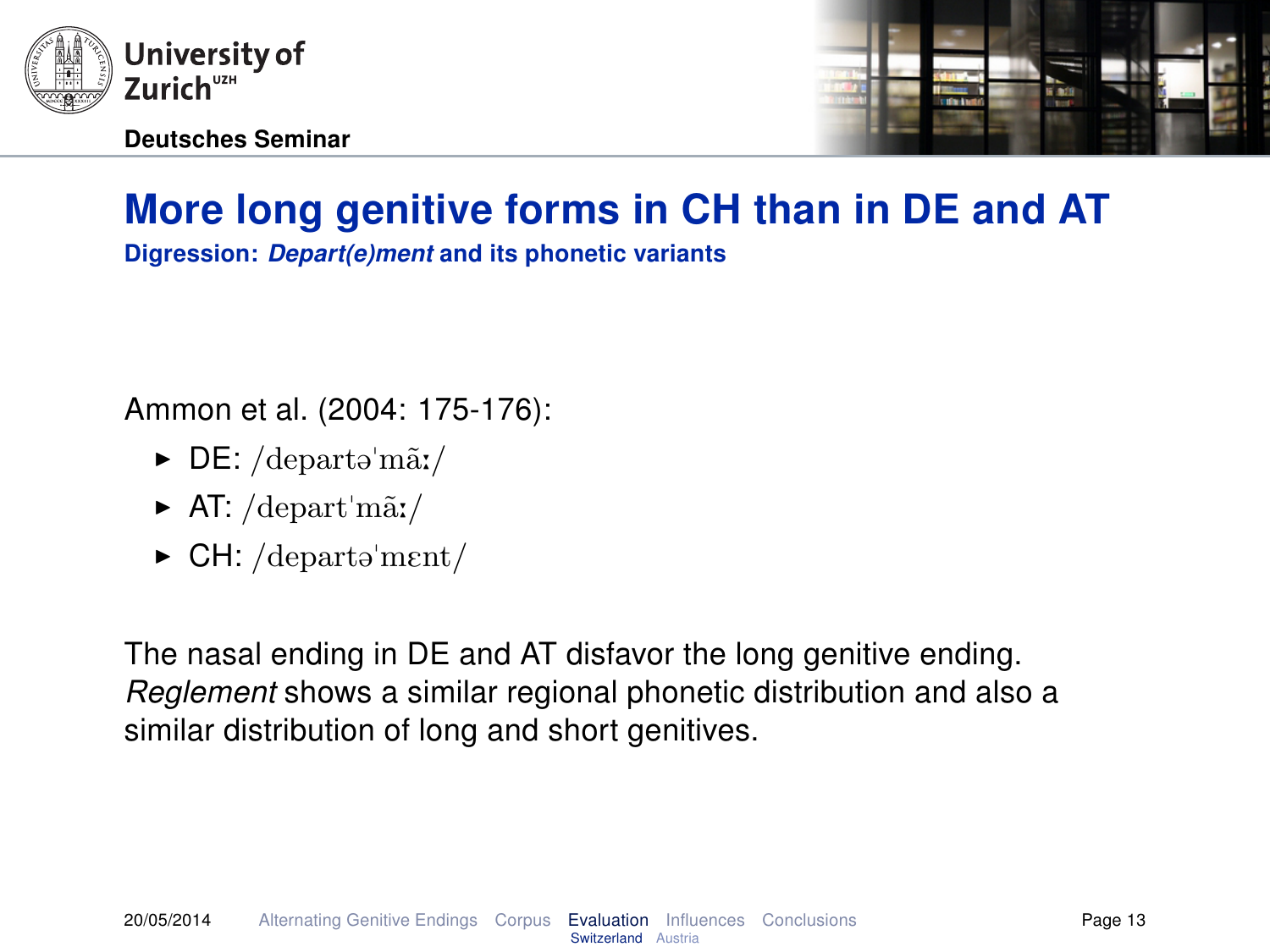



Digression: Depart(e)ment and its phonetic variants

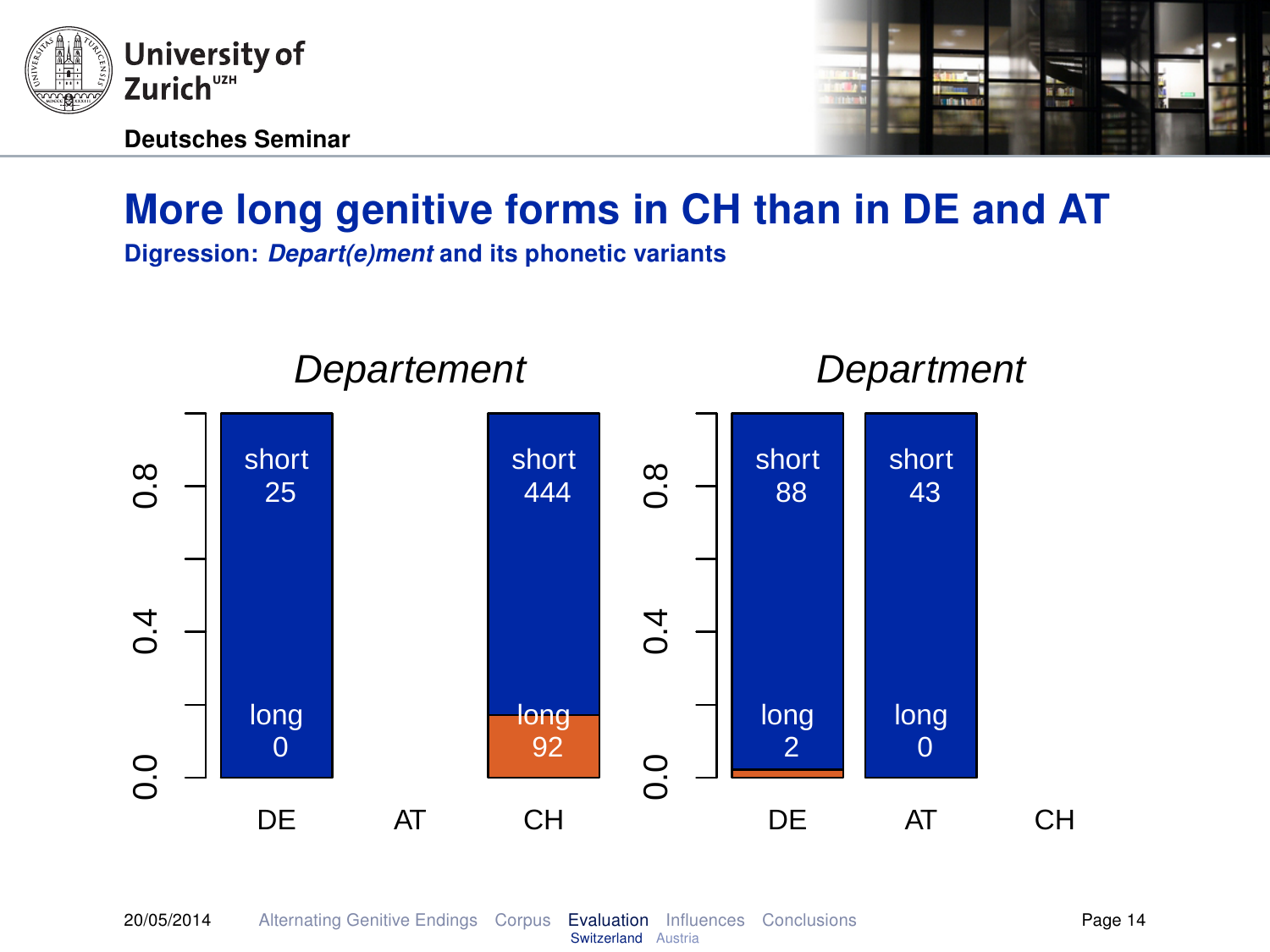



Analogy between Depart(e)ment and Parlament?

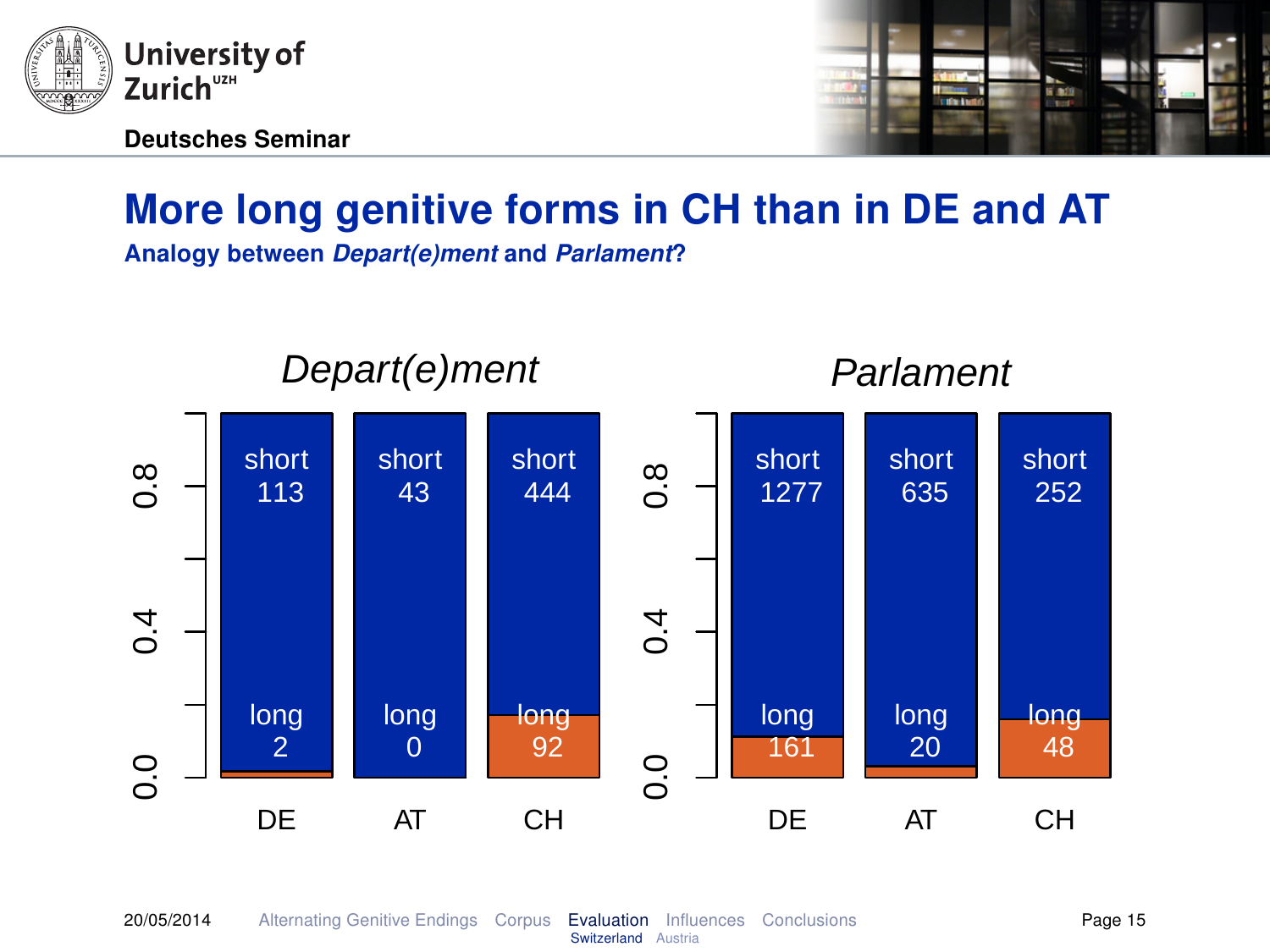



# More short genitive forms in CH

Extremely strong tendency towards long genitive forms in all countries, but not quite so strong in CH, e.g. Jahr ('Year').

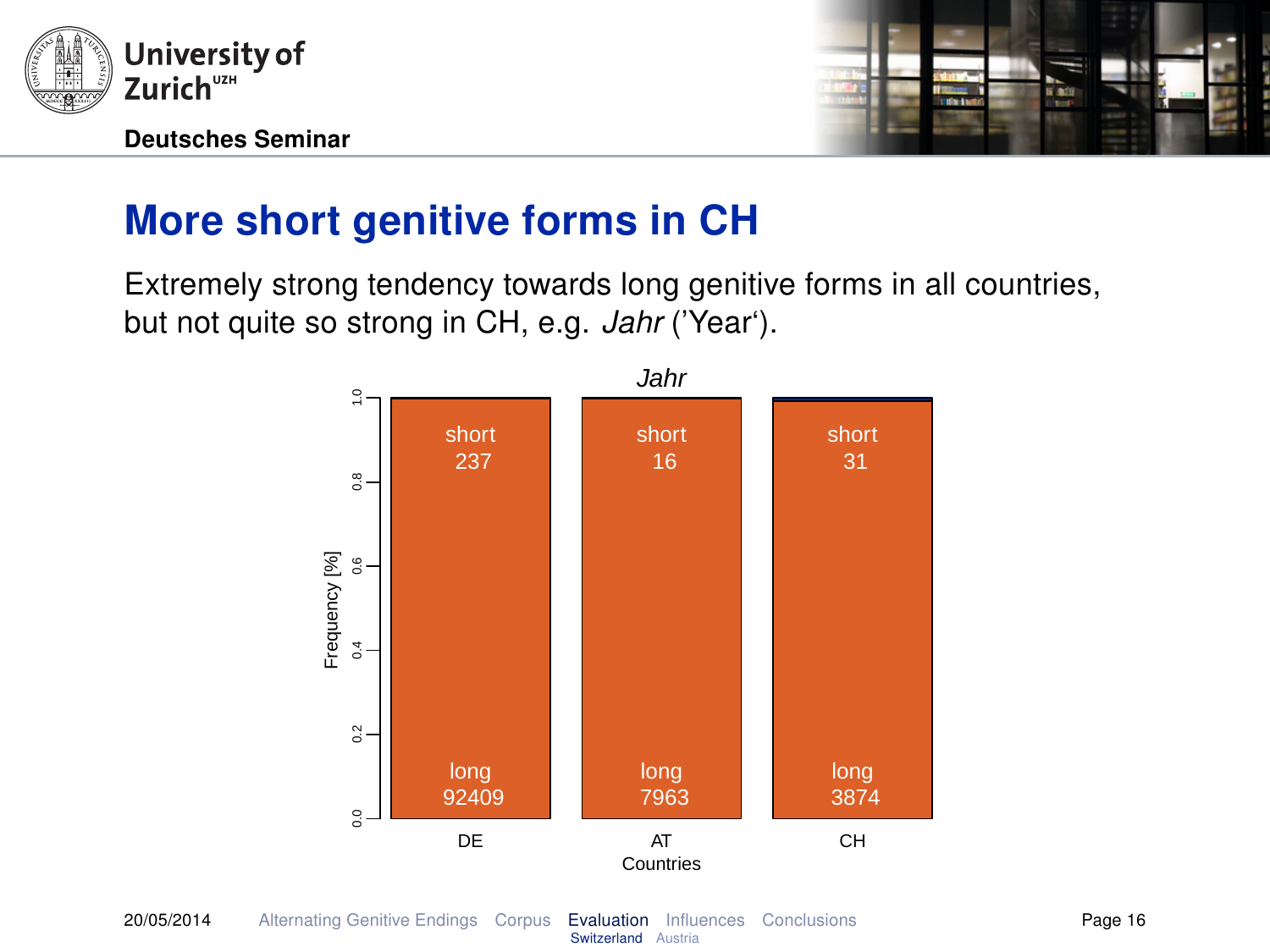



# More short genitive forms in CH

Tendency towards short genitive forms in all countries, but decidedly stronger in CH, e.g. Delikt ('crime').



Delikt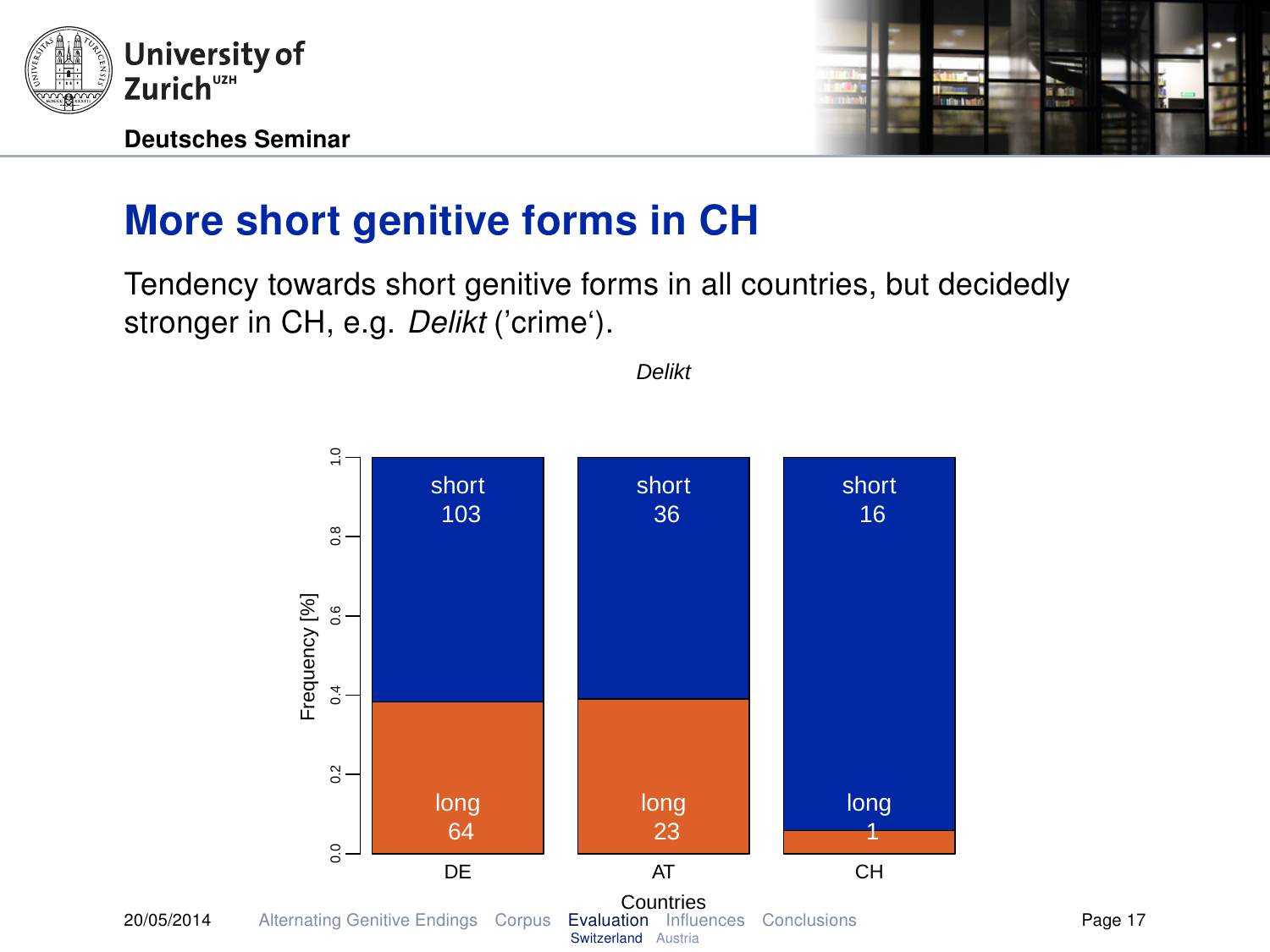



# More short genitive forms in CH

Tendency towards long genitive forms in other countries, but towards the short form in CH, e.g. Bier ('beer') and Wirtschaftsraum ('economic area).

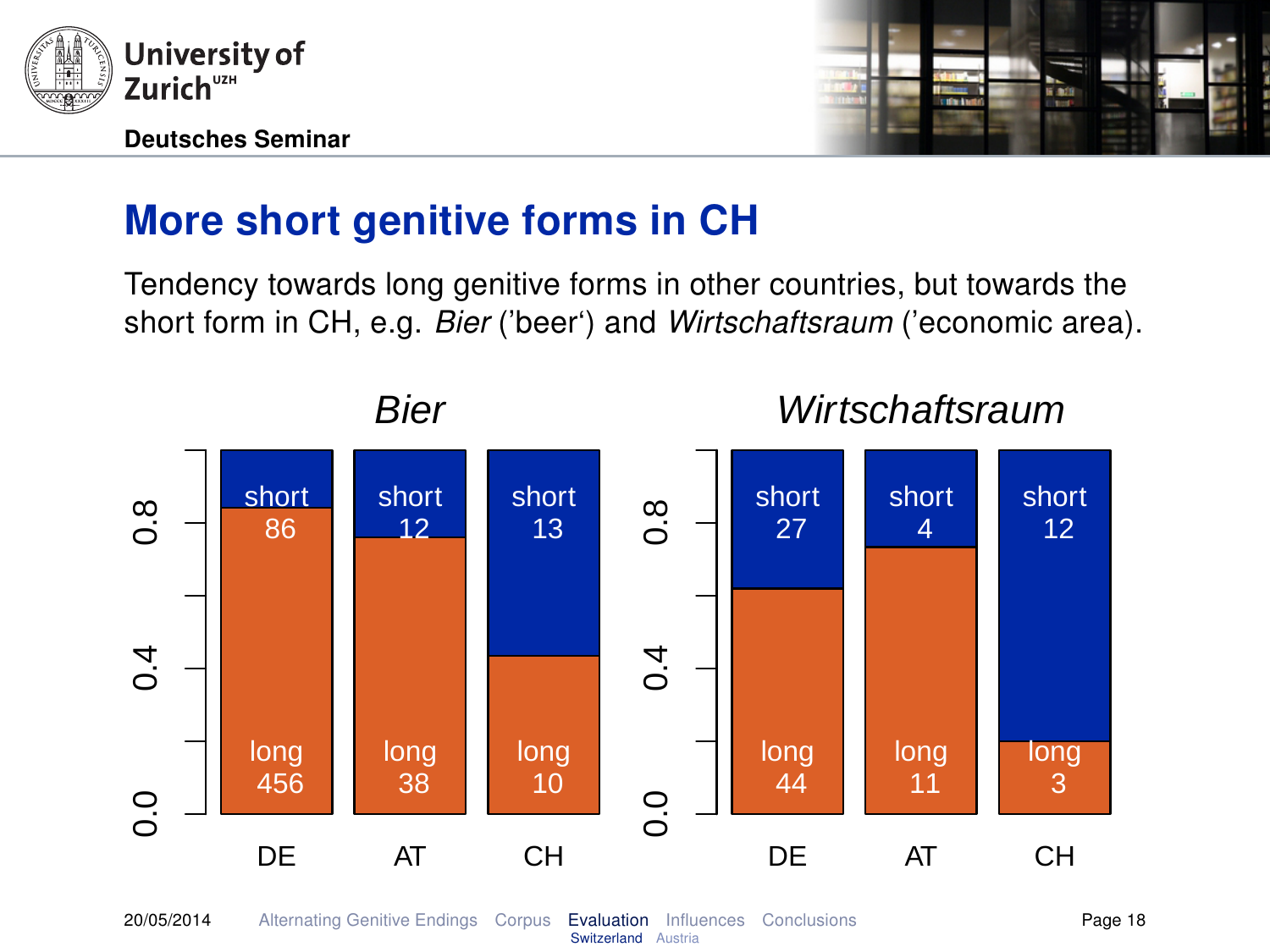



## More short genitive forms in CH Inverted tendency for CH

Of all 781 lemmas with  $> 10$  occurrences in DE and CH $\cdot$ 

- $\triangleright$  86 lemmas show a tendency towards long genitive forms in DE, but towards the short form in CH.
- $\triangleright$  54 of them are significantly different.

Of all 596 lemmas with  $> 10$  occurrences in AT and CH $\cdot$ 

- $\triangleright$  71 lemmas show a tendency towards long genitive forms in AT, but towards the short form in CH.
- $\blacktriangleright$  45 of them are significantly different.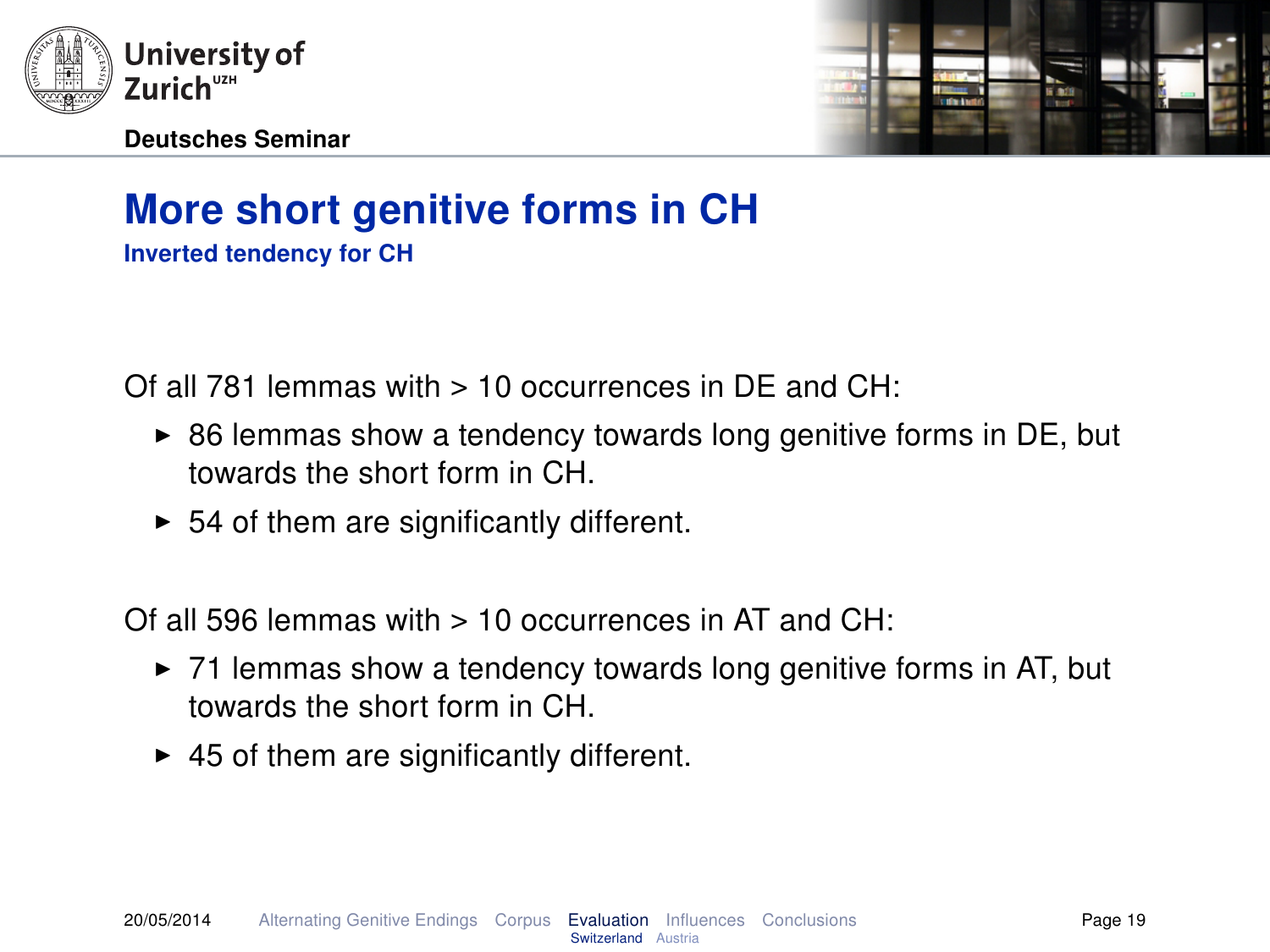



E.g. Chor ('choir')

Reminder: Compounds and derivations do not behave like the nouns they end on, they rather tend towards the short genitive.

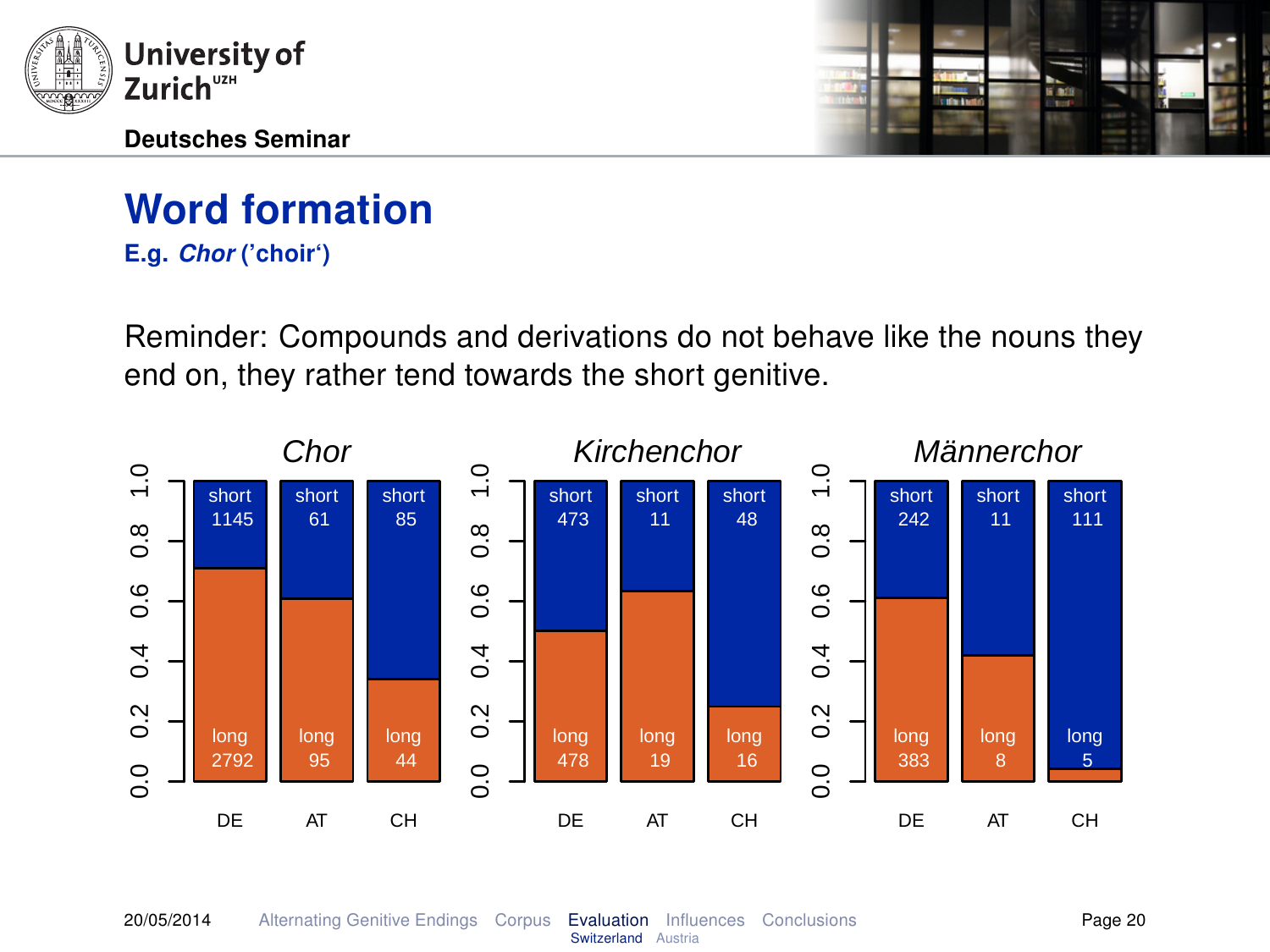



E.g. Bad ('bath', 'pool')

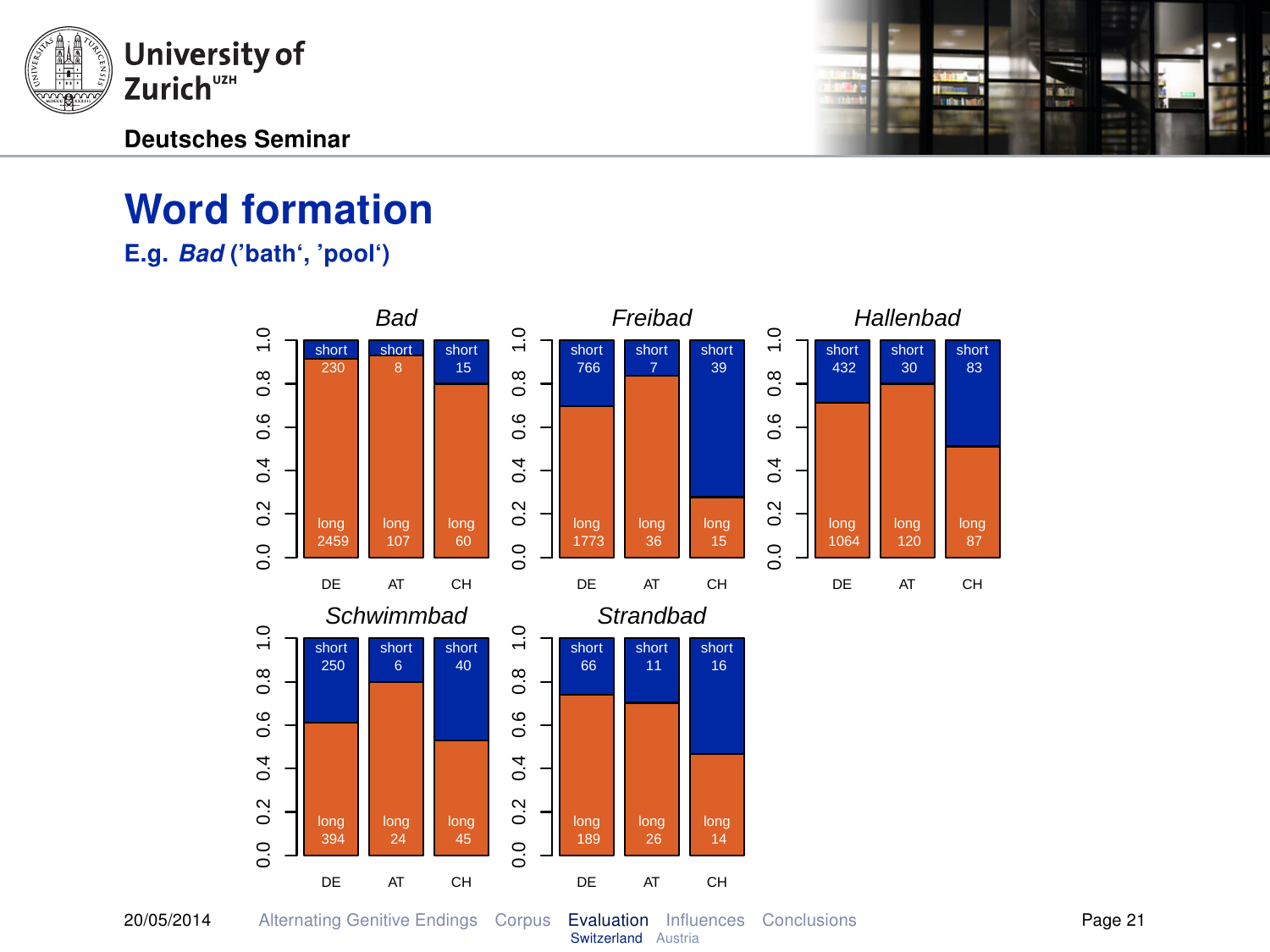

E.g. Gebiet ('area')

Only few occurrences for the outlier.



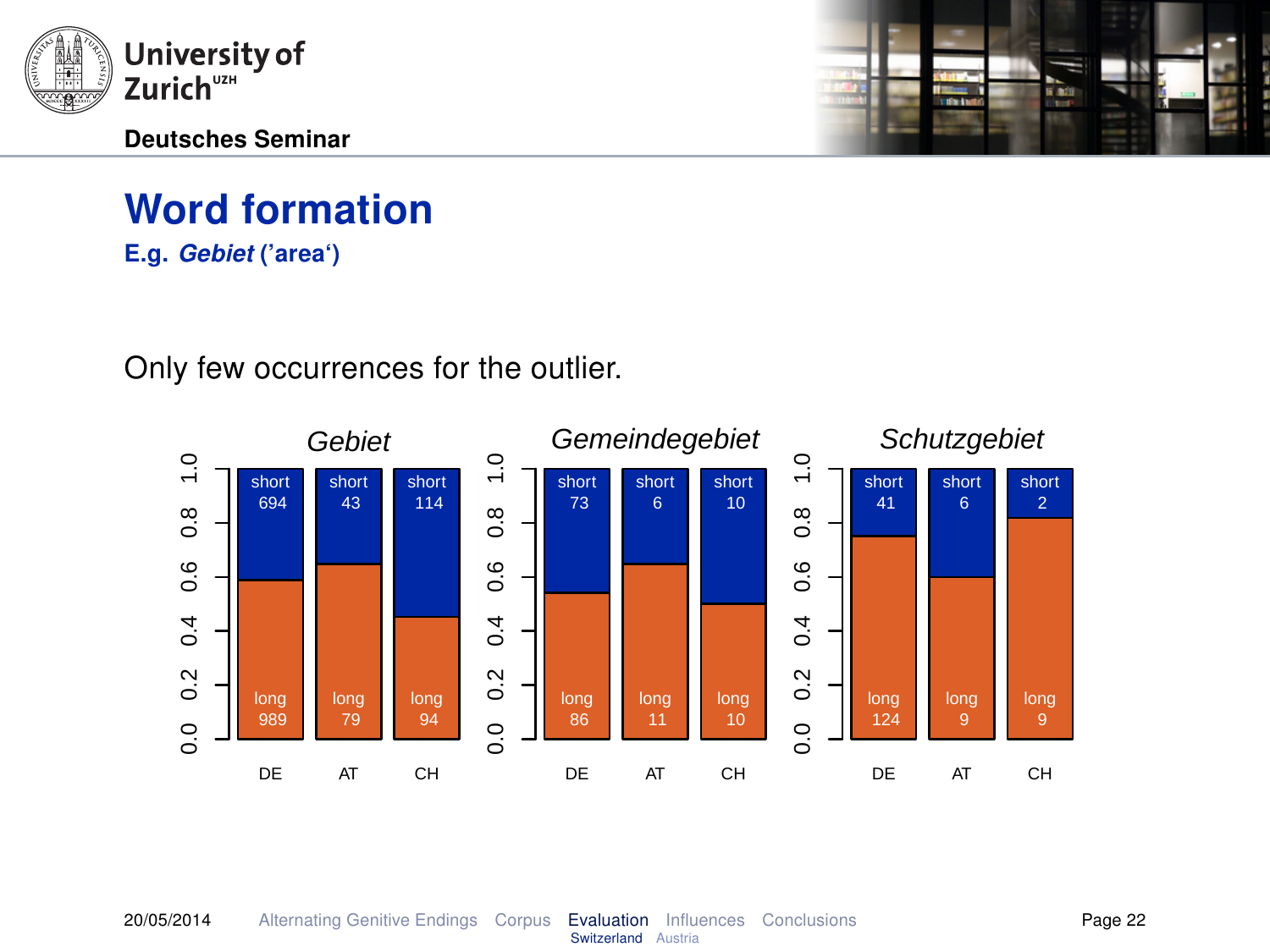



Concatenating word formations (compounds and derivations)

- $\triangleright$  Treat occurrences that end on the same lemma (not morpheme) as one group.
- $\blacktriangleright$  If the members of a group show the same distribution, they enforce the significance.
- $\blacktriangleright$  If they show an contrary distribution, significance can be lost.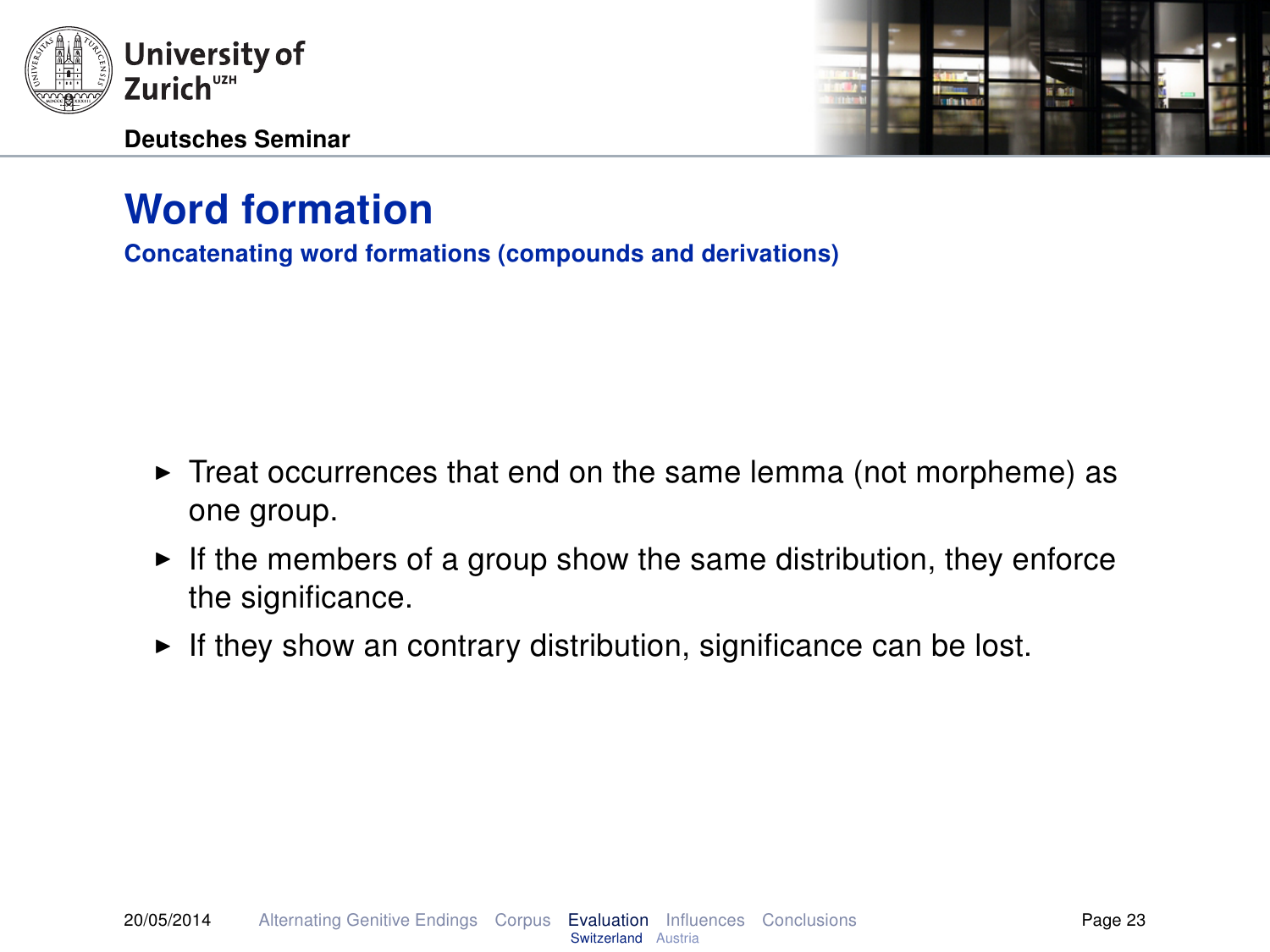

Deutsches Seminar



# Concatenating word formations

E.g. Brauch ('custom, use')

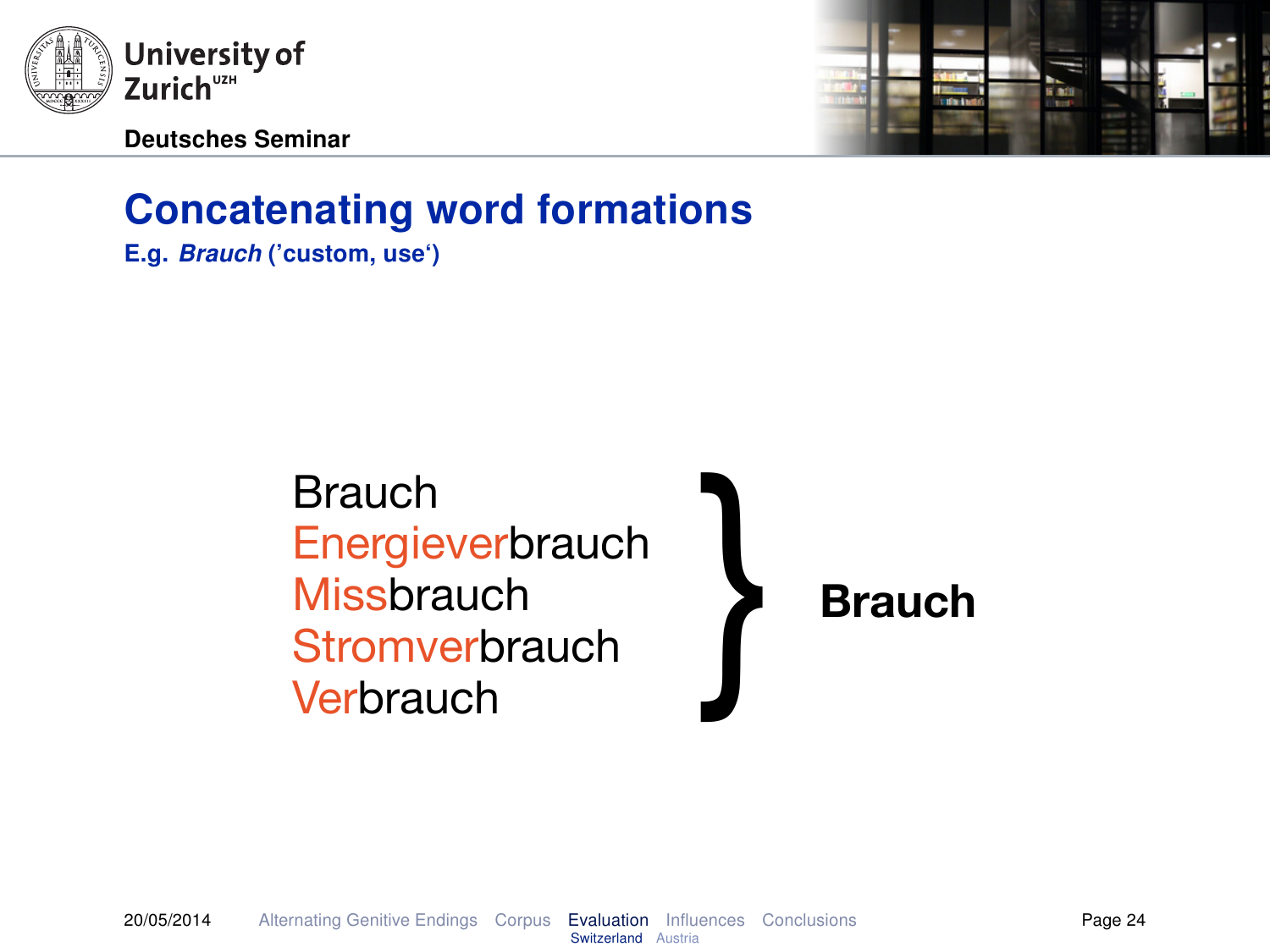



# Concatenating word formations

E.g. Ort ('location, place')

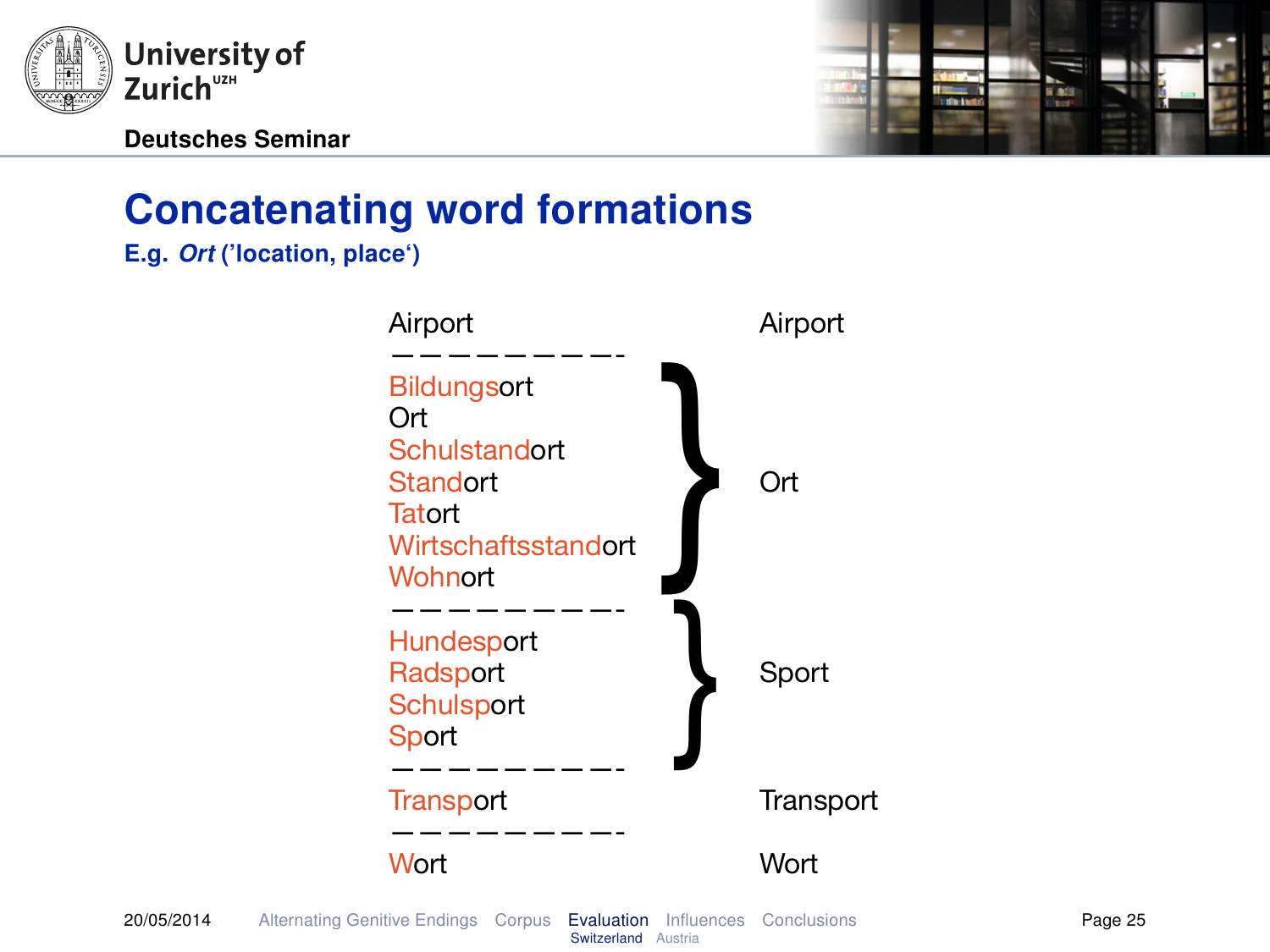



# Concatenating word formations

- $\blacktriangleright$  192 Simplexes
- $\blacktriangleright$  124 Concatenated forms
- $\triangleright$  316 forms total

for 63 (22%) of these forms, CH has significantly more short genitive forms than either of the other countries.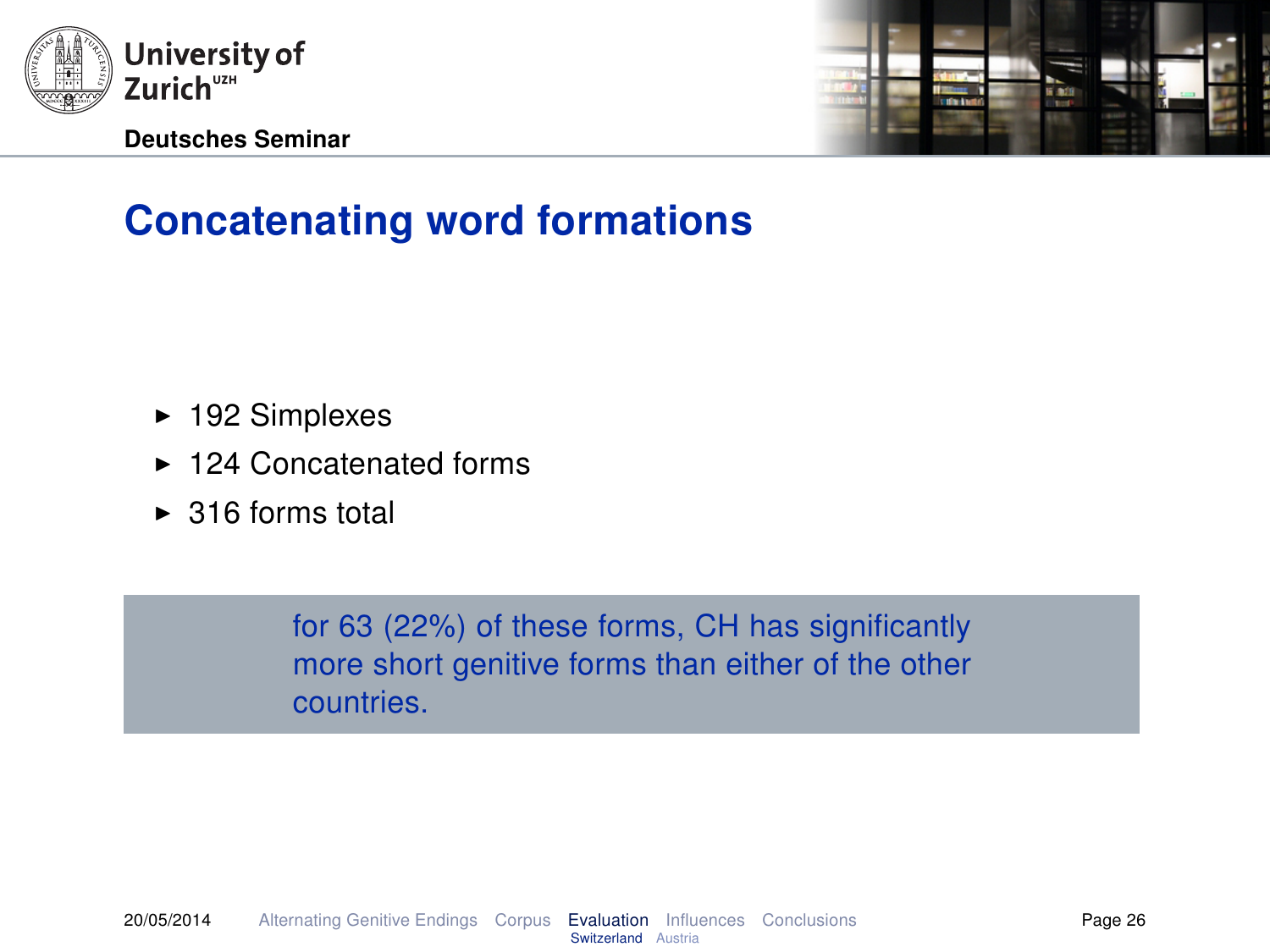



## Concatenating word formations

More short forms in CH: Gericht (1% 'meal', 99% 'legal court')

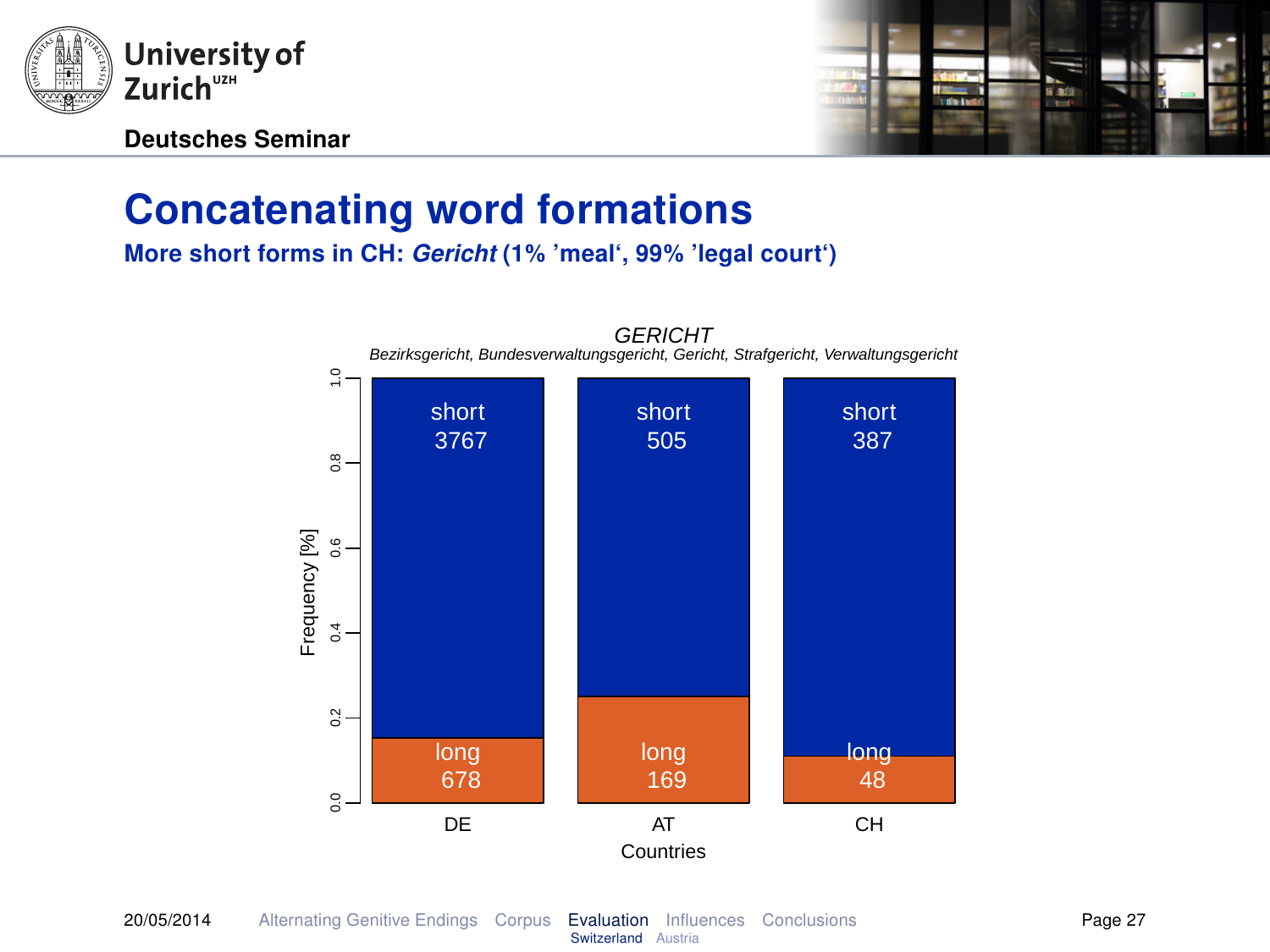



# Switzerland

**Summary** 

- $\triangleright$  Clear tendency towards more short genitive endings than in either DE or AT.
- $\blacktriangleright$  Tendency is stronger, if the number of occurrences per lemma(-group) is larger.
- $\triangleright$  Other regularities, that are given by phonetics or by word formation are maintained and regional distribution is superposed.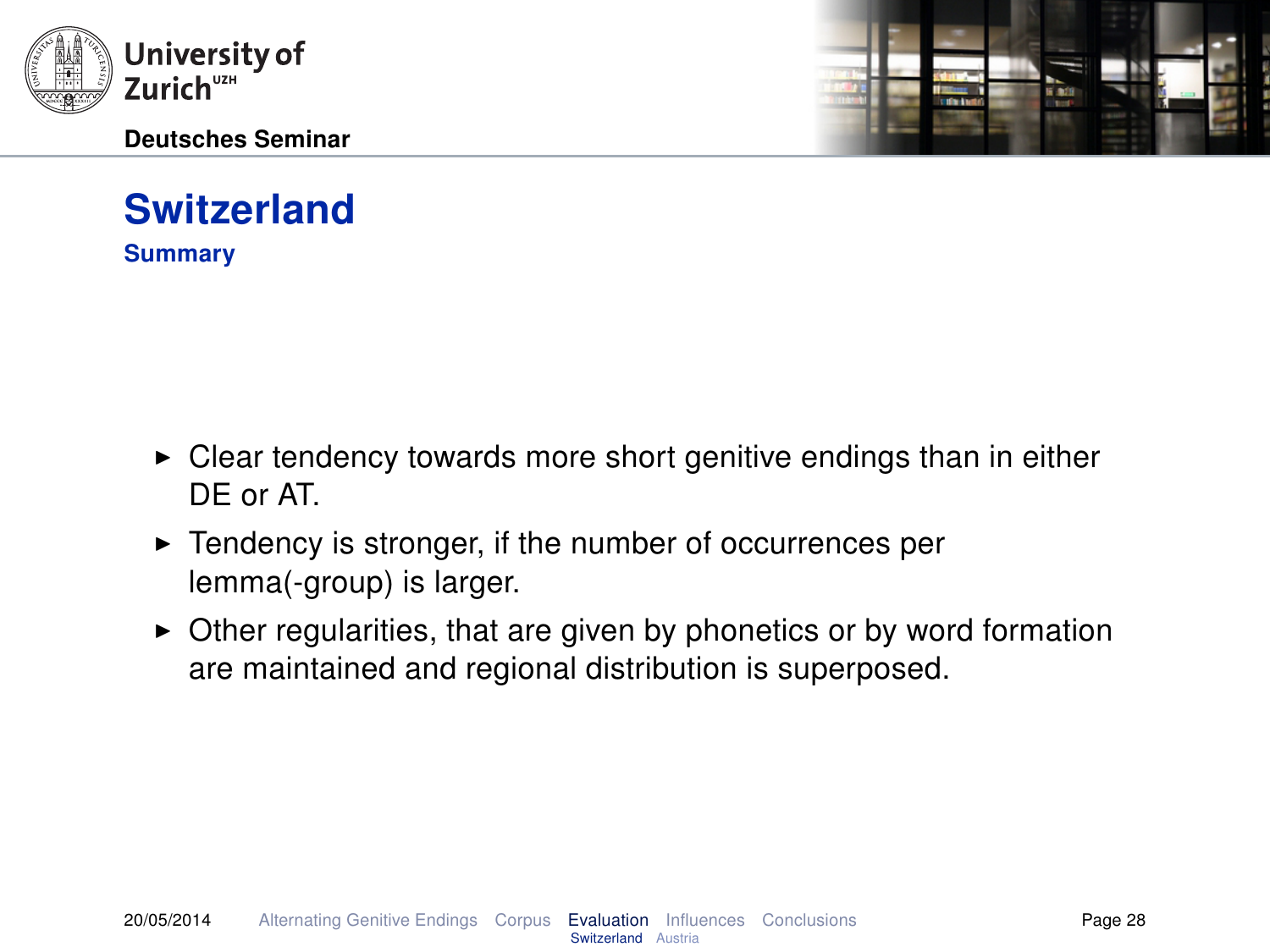<span id="page-32-0"></span>

# **Outline**

[Alternating Genitive Endings in German](#page-3-0)

[The corpus](#page-7-0)

#### [Evaluation of the Data](#page-12-0)

[Switzerland](#page-13-0)

[Austria](#page-32-0)

[Influences](#page-40-0)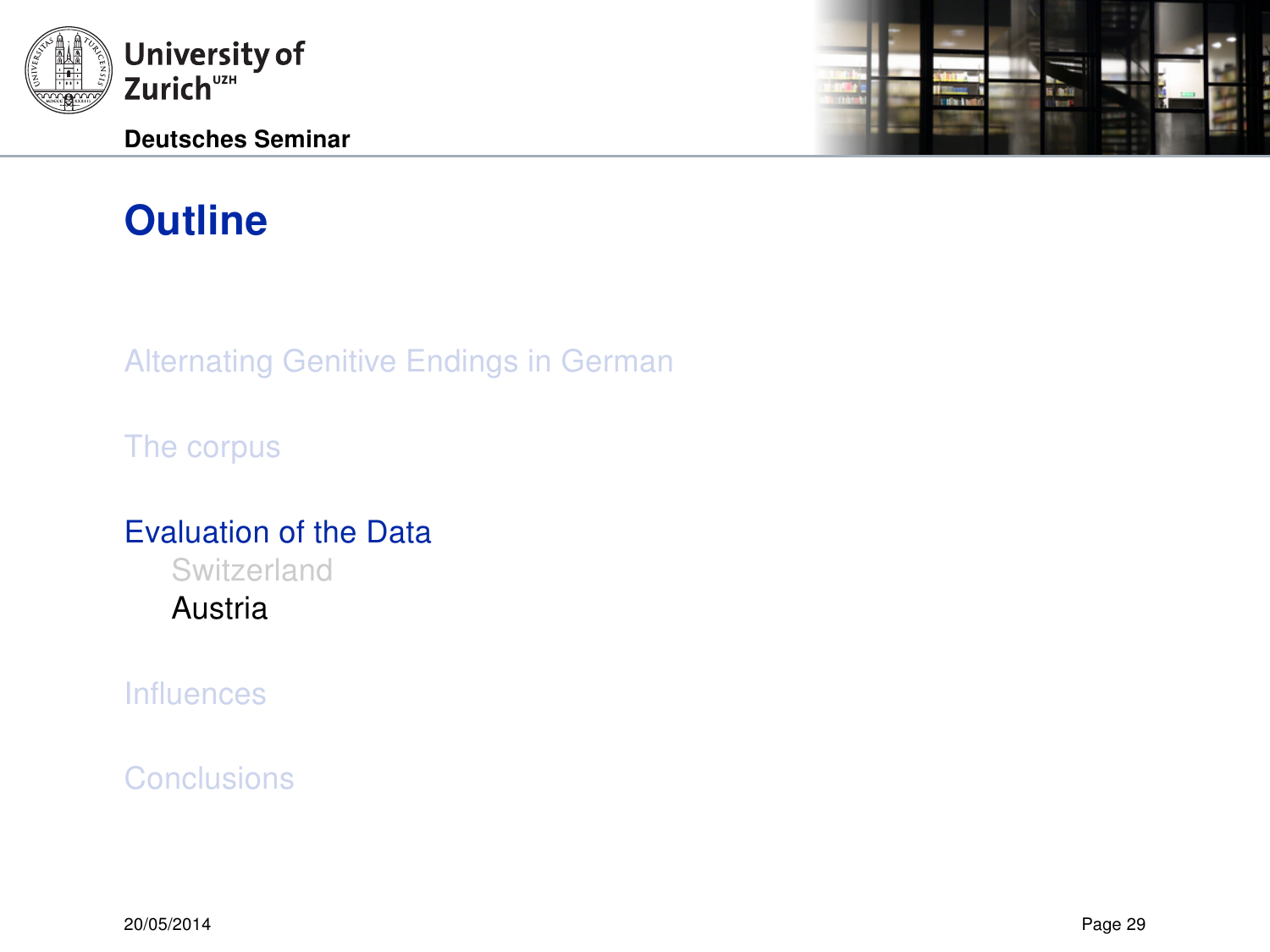



# Individual lemmas

 $\chi^2$ -tests of independence with 0-hypothesis:

- $\triangleright$  Same ratio between long and short genitive endings in AT and in DE.
- $\triangleright$  Same ratio between long and short genitive endings in AT and in CH.

Both 0-hypothesis are wrong with a probability of  $95\%$  ( $p < 0.05$ ):

- $\triangleright$  With AT having significantly more lemmas with short genitives or
- $\triangleright$  With AT having significantly more lemmas with long genitives.

|       | for DE & AT |      | $DE (AT = \emptyset)$ |                   |         | AT (DE = $\varnothing$ ) |
|-------|-------------|------|-----------------------|-------------------|---------|--------------------------|
|       | $(n=601)$   | [%]  | $(n=789)$             | $\lceil\% \rceil$ | $(n=5)$ | [%]                      |
| Short |             | 0.7  | 26                    | 3.3               |         |                          |
| Long  | 62          | 10.3 | 95                    | 12                |         |                          |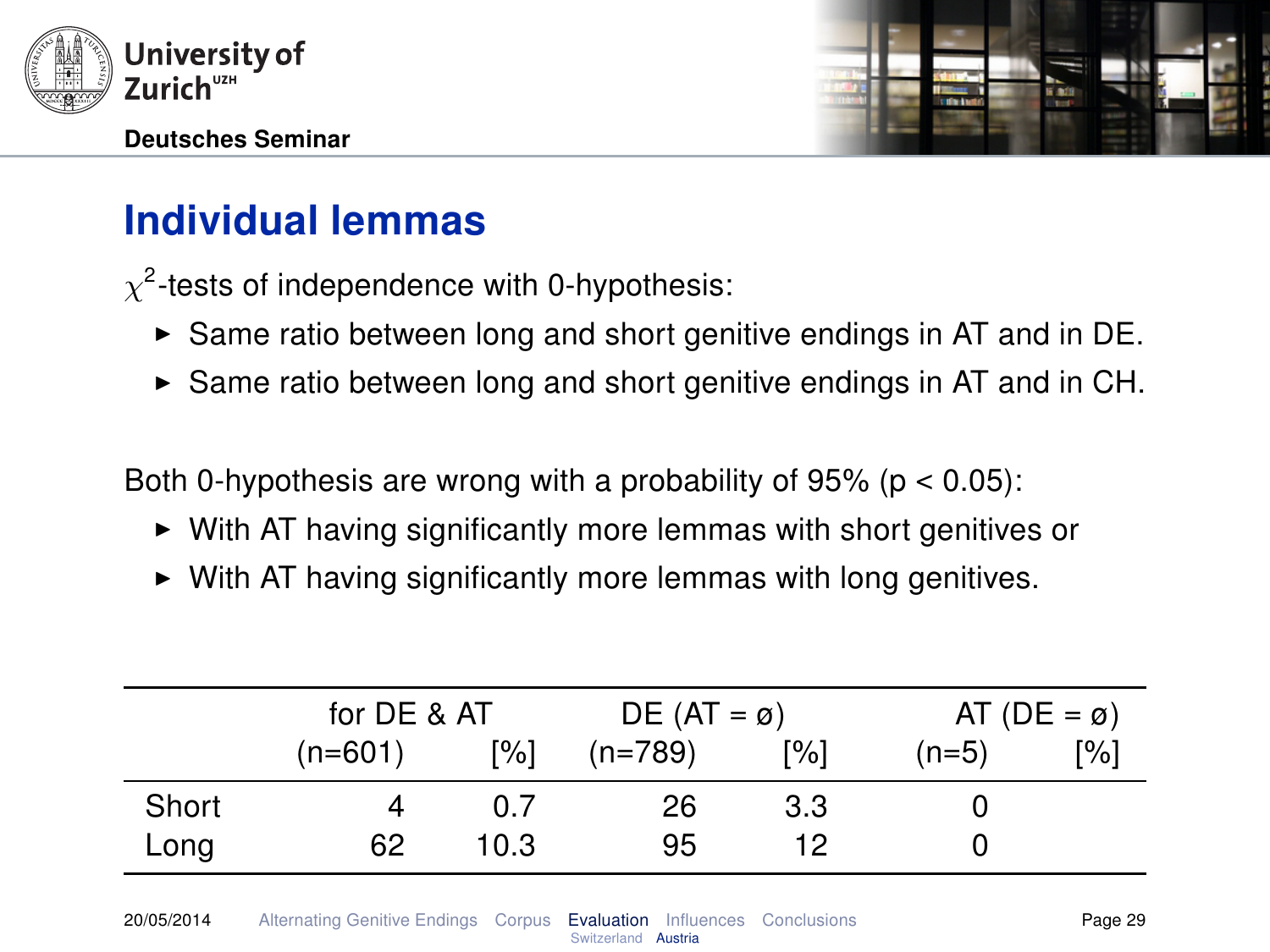



# More short genitive forms in AT

- Experiment: Analogy to Departement?
- $\triangleright$  Parlament: Analogy to Departement?
- $\blacktriangleright$  Bundesamt:
	- $\triangleright$  47 of 77 short forms come from the same newspaper (Krone Zeitung).
	- $\blacktriangleright$  All compounds of Amt have more short genitives than DE, but fewer than CH.
- $\triangleright$  Weltkrieg:
	- $\triangleright$  Krieg does not show a significant distribution, neither as a compound nor as a simplex.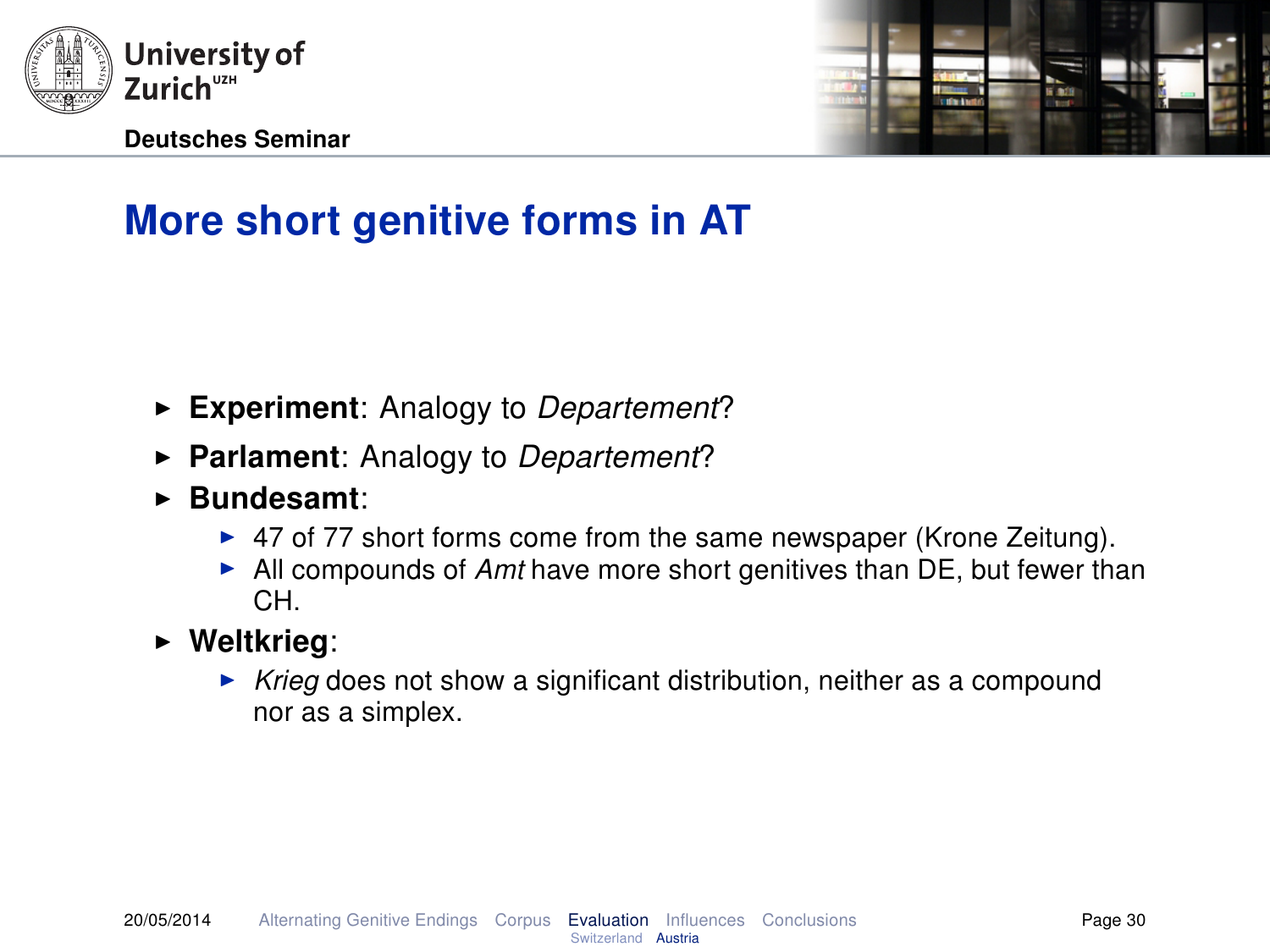



## More long genitive forms in AT E.g. Bezirk ('district')

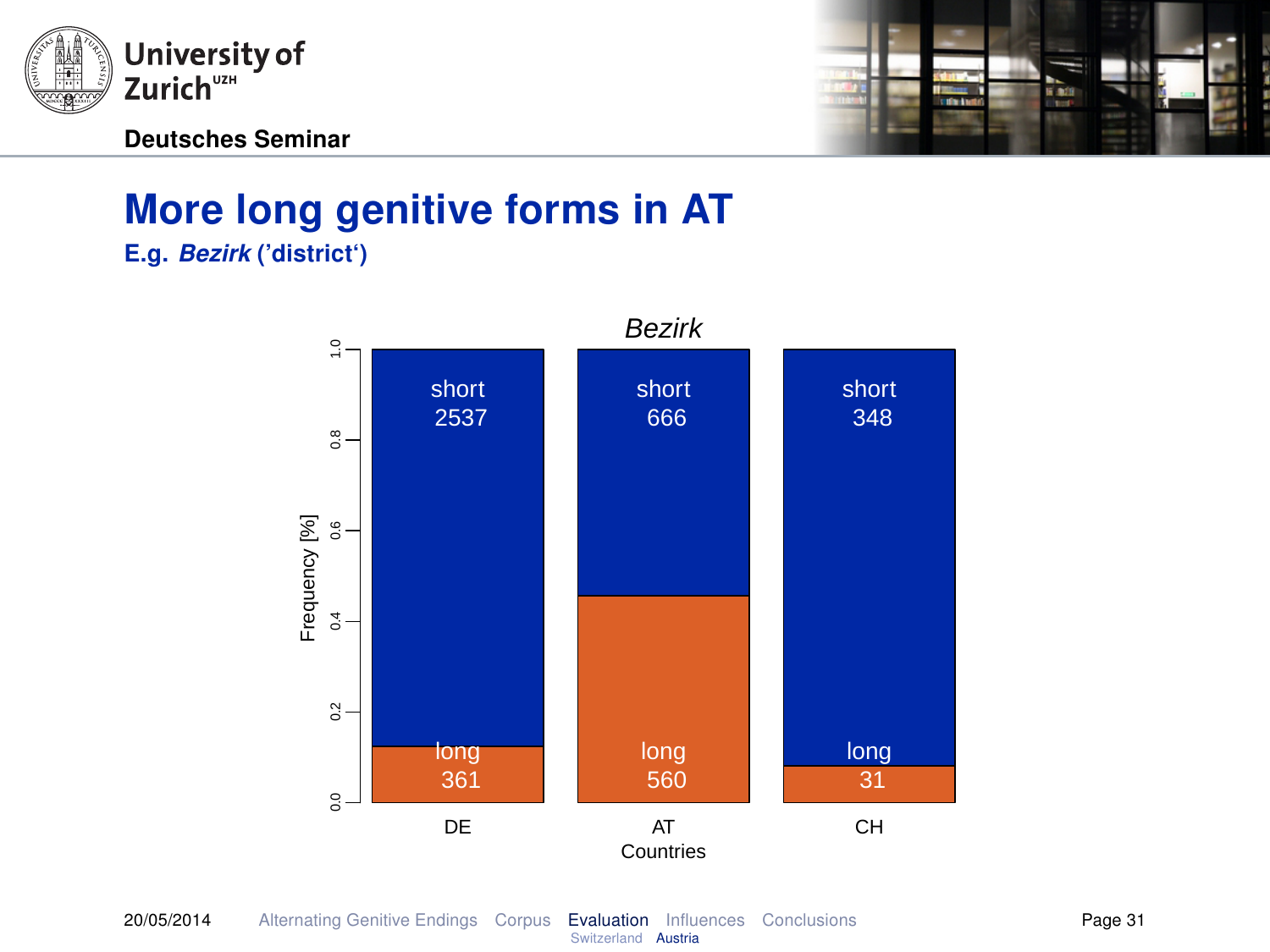



# Compound groups

 $\chi^2$ -tests of independence with 0-hypothesis:

- $\triangleright$  Same ratio between long and short genitive endings in AT and in DE.
- $\triangleright$  Same ratio between long and short genitive endings in AT and in CH.

Both 0-hypothesis are wrong with a probability of 95% ( $p < 0.05$ ):

- $\triangleright$  With AT having significantly more lemmas with short genitives or
- $\triangleright$  With AT having significantly more lemmas with long genitives.

|       | for DE & AT |      | $DE (AT = \emptyset)$ |      |         | AT (DE = $\varnothing$ ) |
|-------|-------------|------|-----------------------|------|---------|--------------------------|
|       | $(n=6289)$  | [%]  | $(n=155)$             | [%]  | $(n=5)$ | [%]                      |
| Short |             | 2.4  | 10                    | 6.5  |         |                          |
| Long  | 35          | 12.1 | 16                    | 10.3 |         |                          |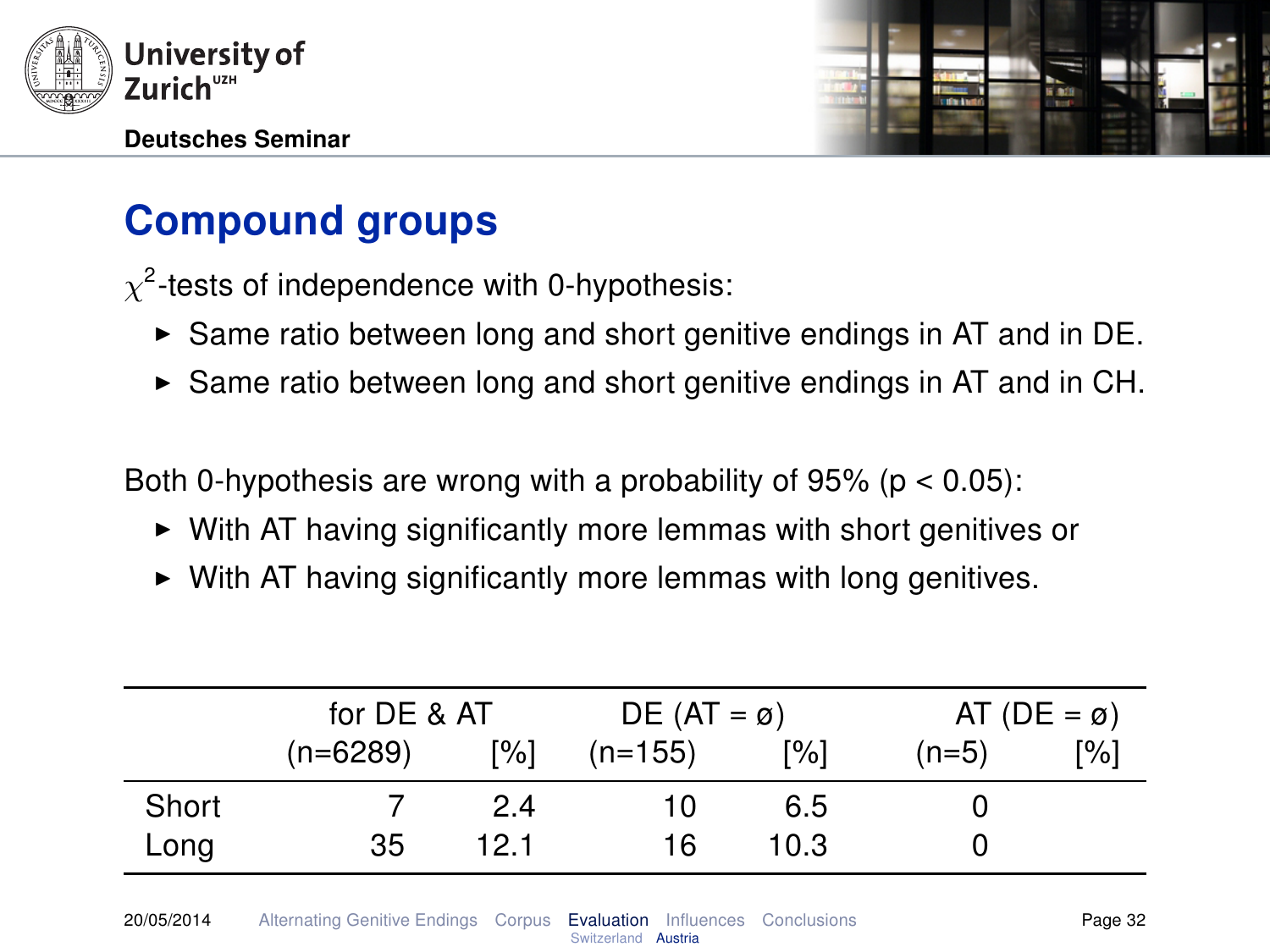



## Compound groups: More short gen. forms in AT For AT-DE-CH and AT-DE (n=17)

All 5 compound groups that end on -ment and show a significant difference between AT and DE:

► Experiment, Parlament, Dokument, Kontingent, Testament

Monosyllabic:

▶ Block, Dorf, Geld, Rat, Schritt, Frost, Fund, Kleid, Loch, Schirm, Schlaf, Sinn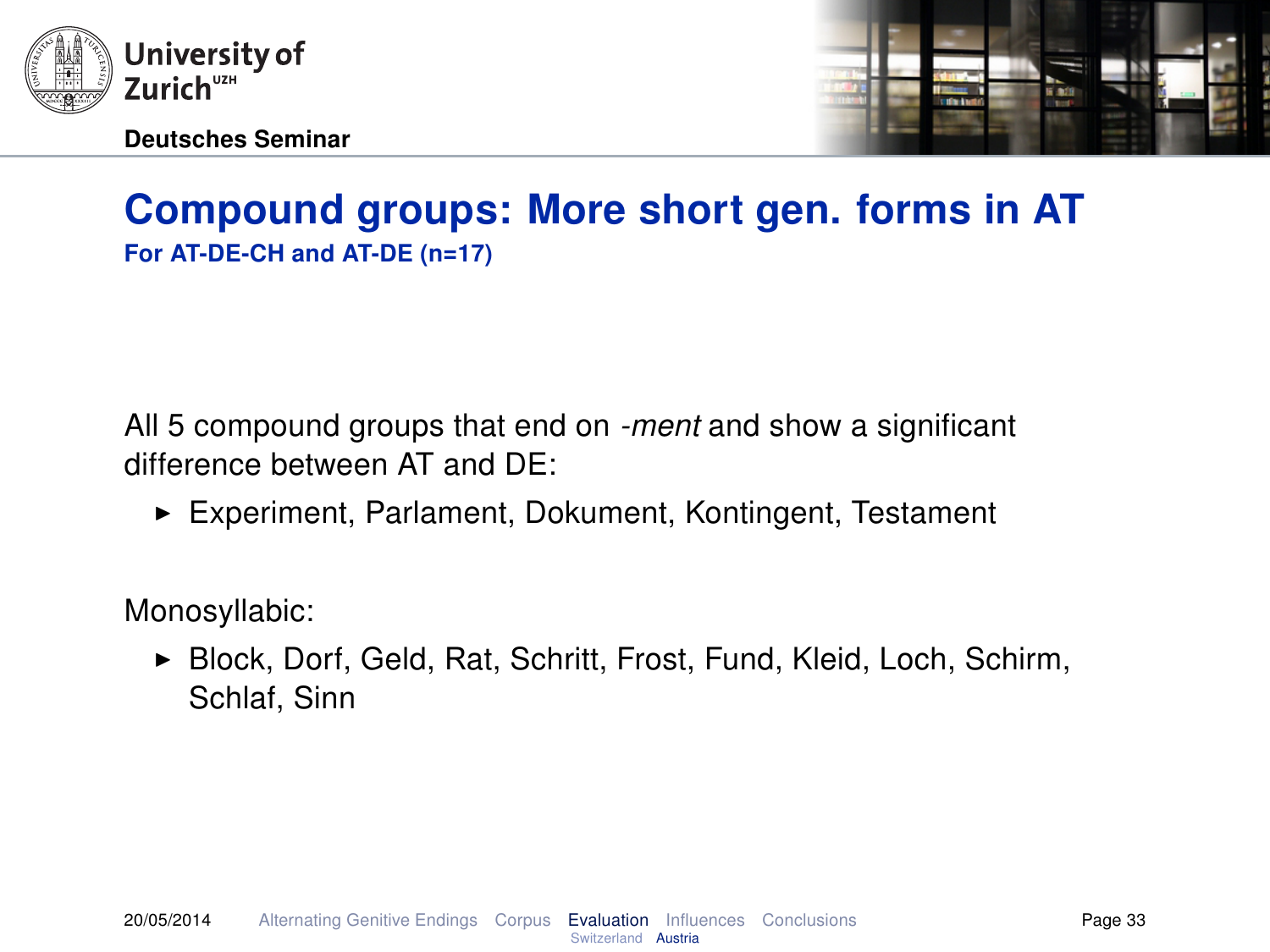



## Austria **Summary**

- $\triangleright$  Slight tendency towards more long genitive forms
- $\blacktriangleright$  Possible other influences:
	- $\triangleright$  Certain endings (-ment)
	- $\triangleright$  Style/register (Krone Zeitung)?
	- $\blacktriangleright$  Phonological parameters?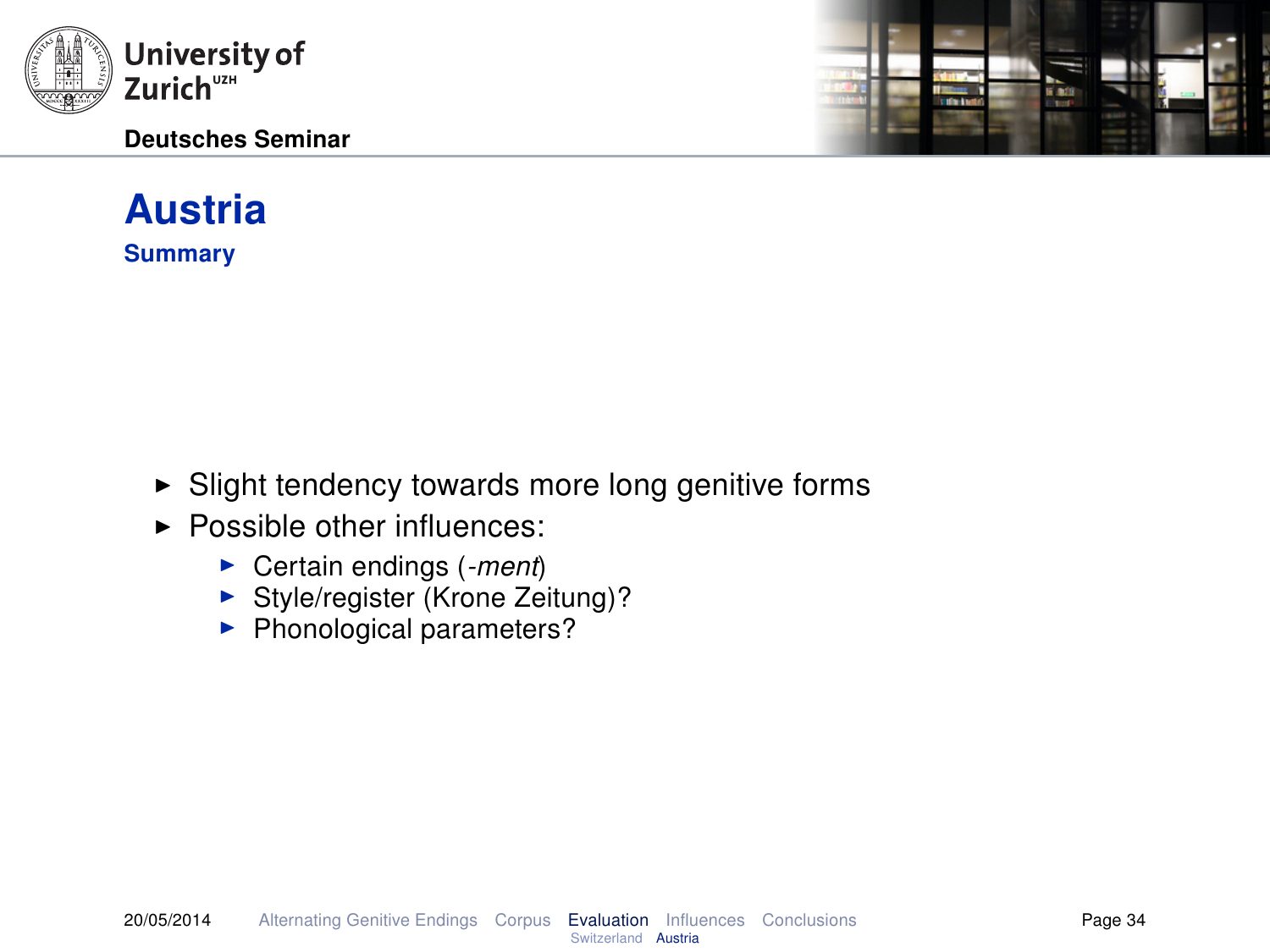



# AT and CH compared to DE

If the values for DE are taken as an in-between value, the following percentage of lemmas show a significantly different number of occurrences with long or short genitive endings:

| $\%$  | AT   | CН   |
|-------|------|------|
| Short | 5.1  | 20.0 |
| Long  | 13.9 | 2.9  |
|       |      |      |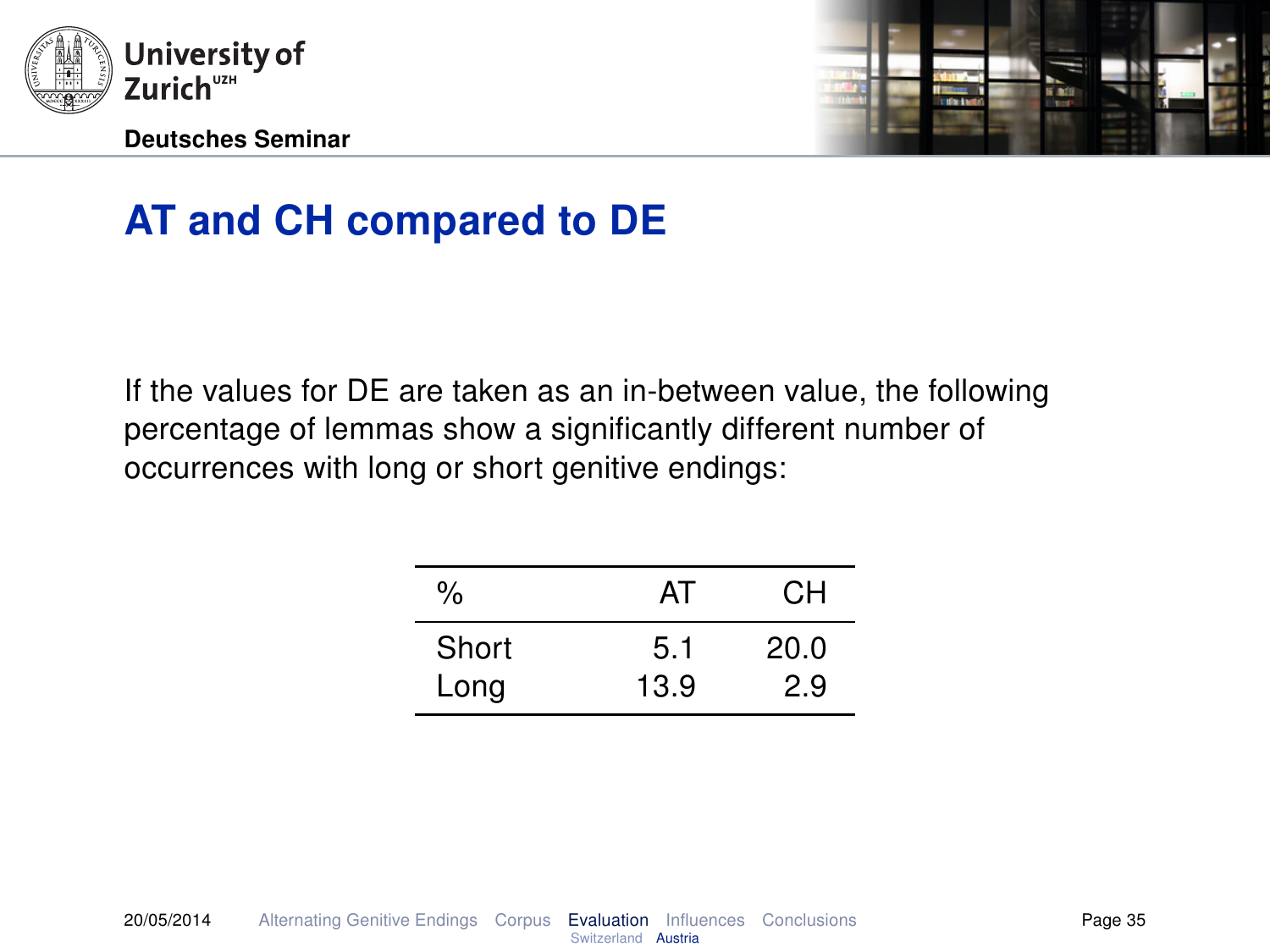<span id="page-40-0"></span>

# **Outline**

[Alternating Genitive Endings in German](#page-3-0)

[The corpus](#page-7-0)

[Evaluation of the Data](#page-12-0)

[Influences](#page-40-0)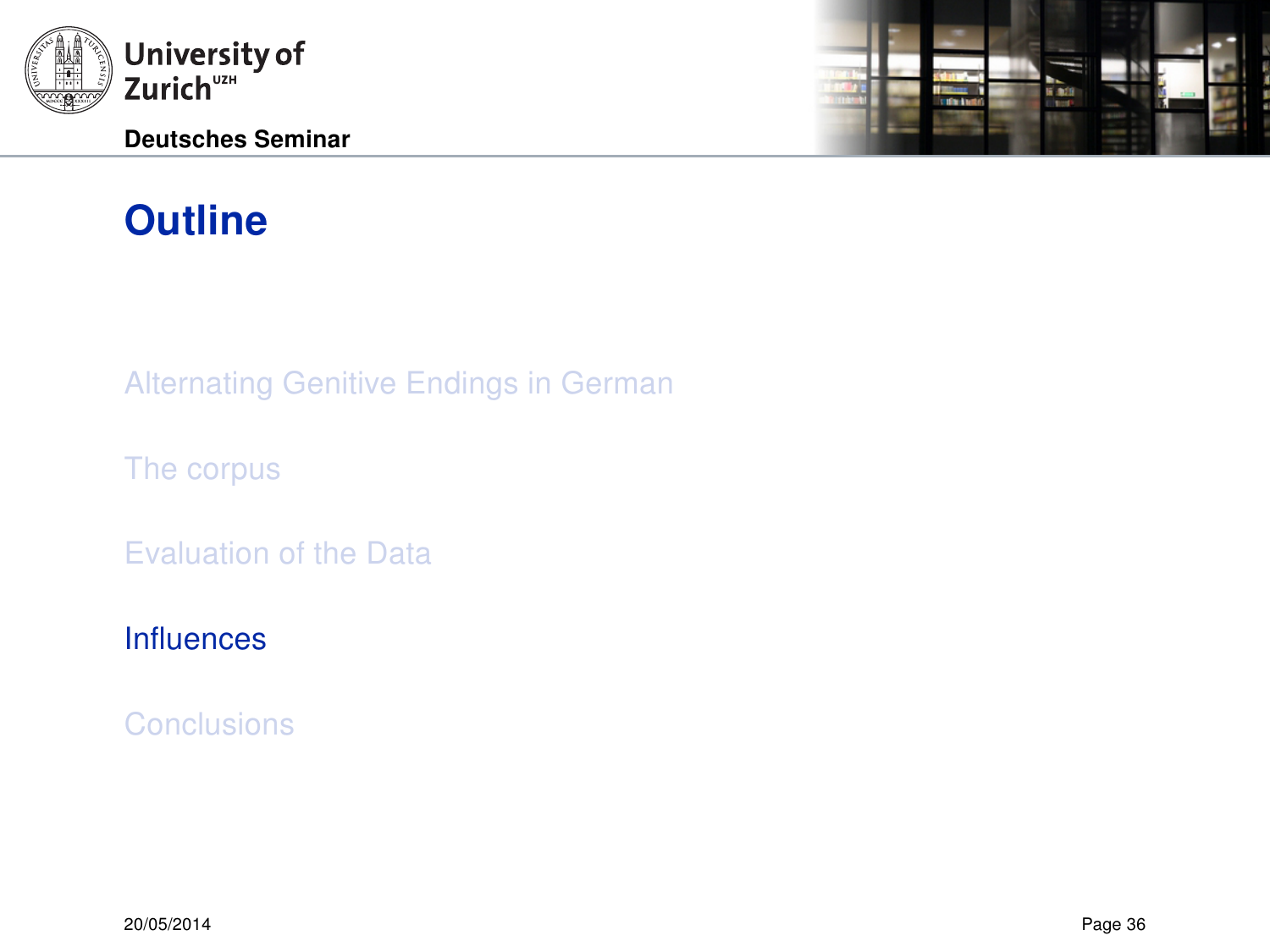



# Phonological influences on regional distribution

#### Question

Do any of the following attributes trigger the data from AT/CH to use significantly more long/short genitive forms compared to DE for a specific lemma?

- $\triangleright$  The length of the lemma in syllables
- $\blacktriangleright$  the phonology of the ending
- $\blacktriangleright$  The stress pattern

#### Data

Lemmas, that show significantly more long/short genitive forms than DE for AT/CH.

## Control Group

Other lemmas, that exist in the corpus from AT/CH.

#### Method

Variable Rule Analysis with Rbrul (cf. Johnson, [2009\)](#page-57-2)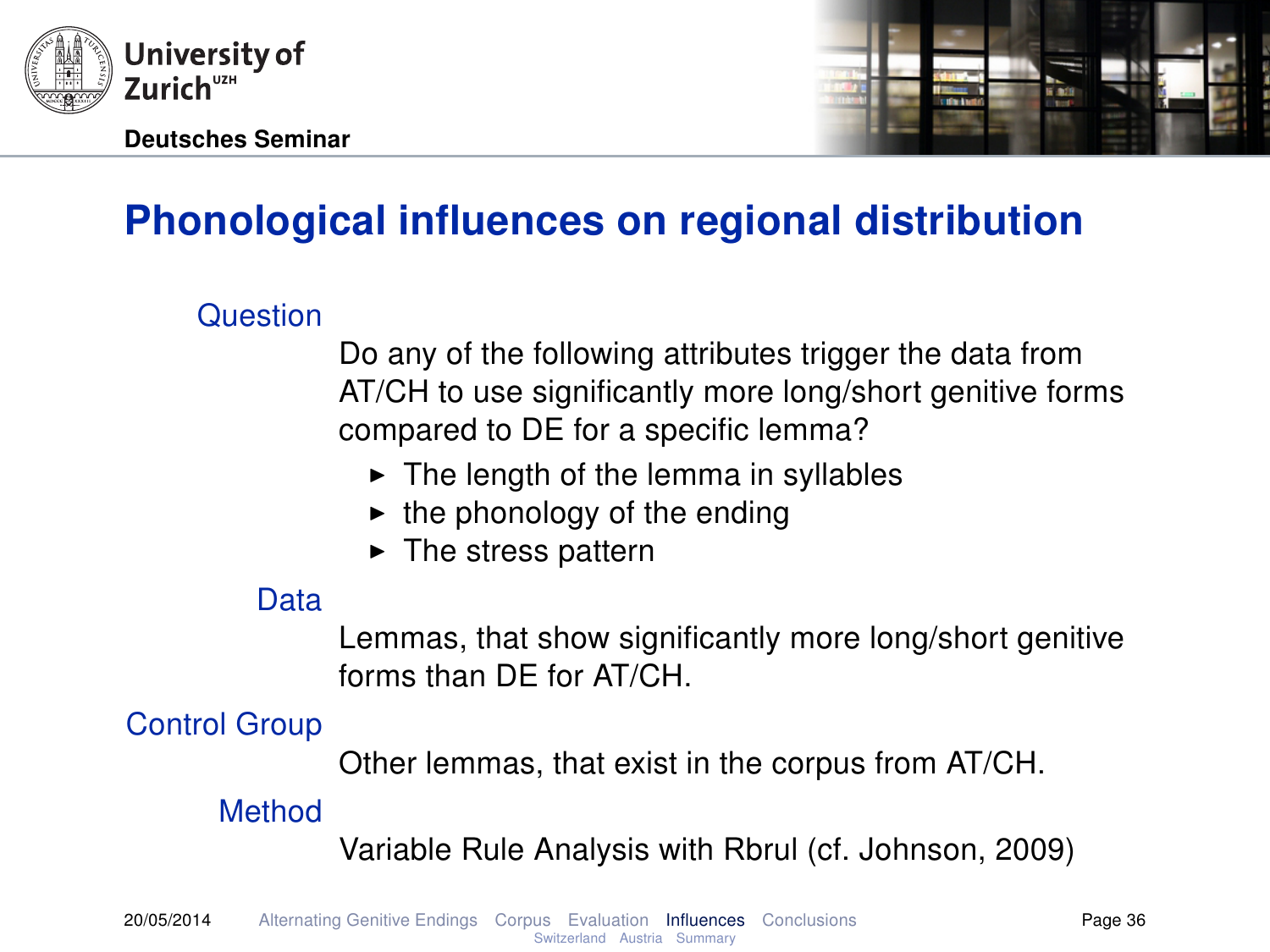



# Annotation of the lemmas

### Length

- $\blacktriangleright$  In phonological syllables
- $\triangleright$  Problem: Differences in pronunciation (cf. Kiosk)

### **Endings**

- $\blacktriangleright$  Phonological values (e.g.  $\text{-}ng$  is one phonological consonant)
- $\blacktriangleright$  Values: One consonant, more than one consonant, sibilant, diphthong
- Problem: Depends on the region (cf. Departement)

#### Stress pattern

- $\triangleright$  Values: last syllable, not last syllable
- Problem: Depends on the region (cf. Labor)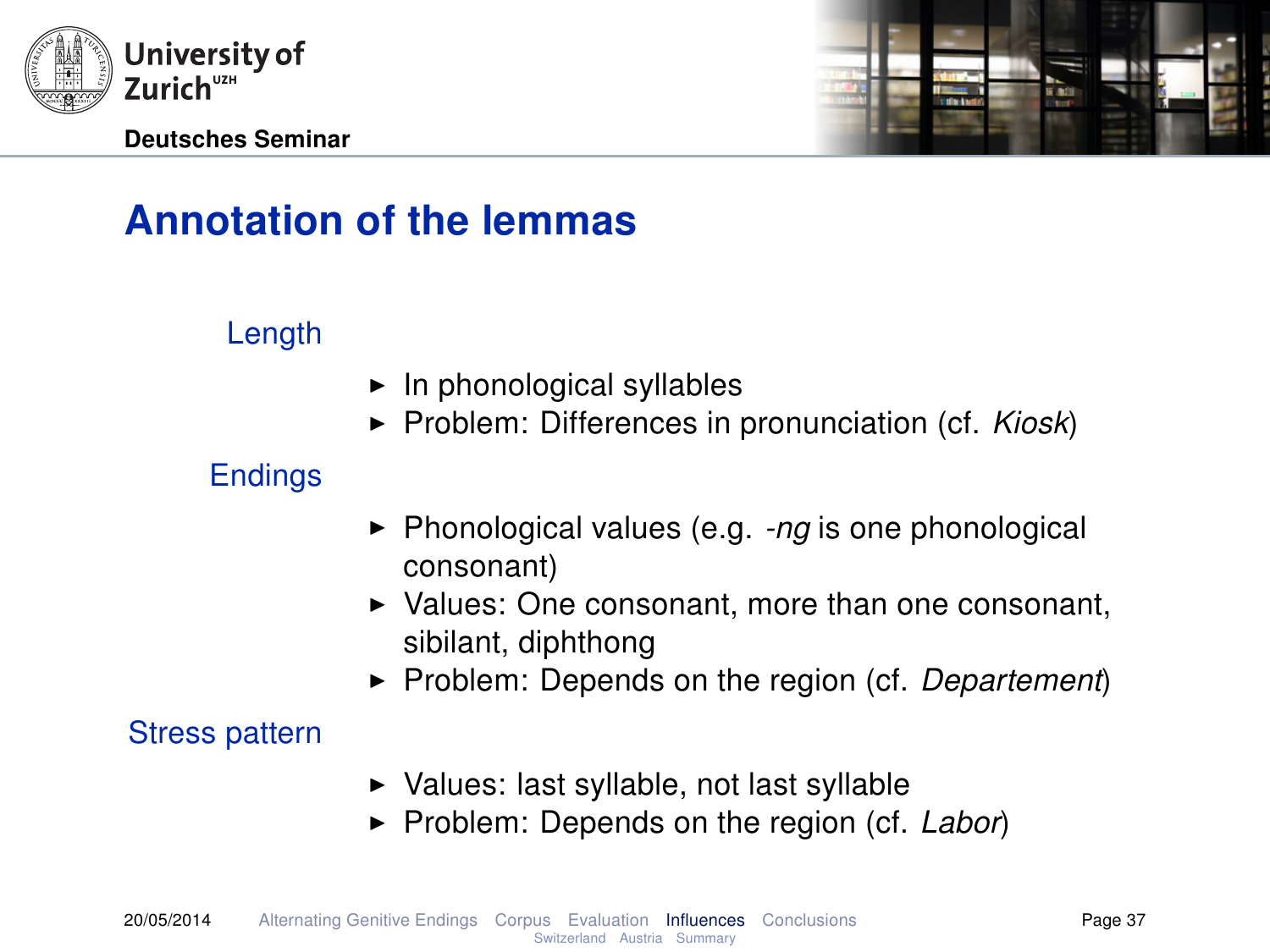<span id="page-43-0"></span>

# **Outline**

[Alternating Genitive Endings in German](#page-3-0)

[The corpus](#page-7-0)

[Evaluation of the Data](#page-12-0)

**[Influences](#page-40-0) [Switzerland](#page-43-0)** [Austria](#page-47-0)

[Summary](#page-51-0)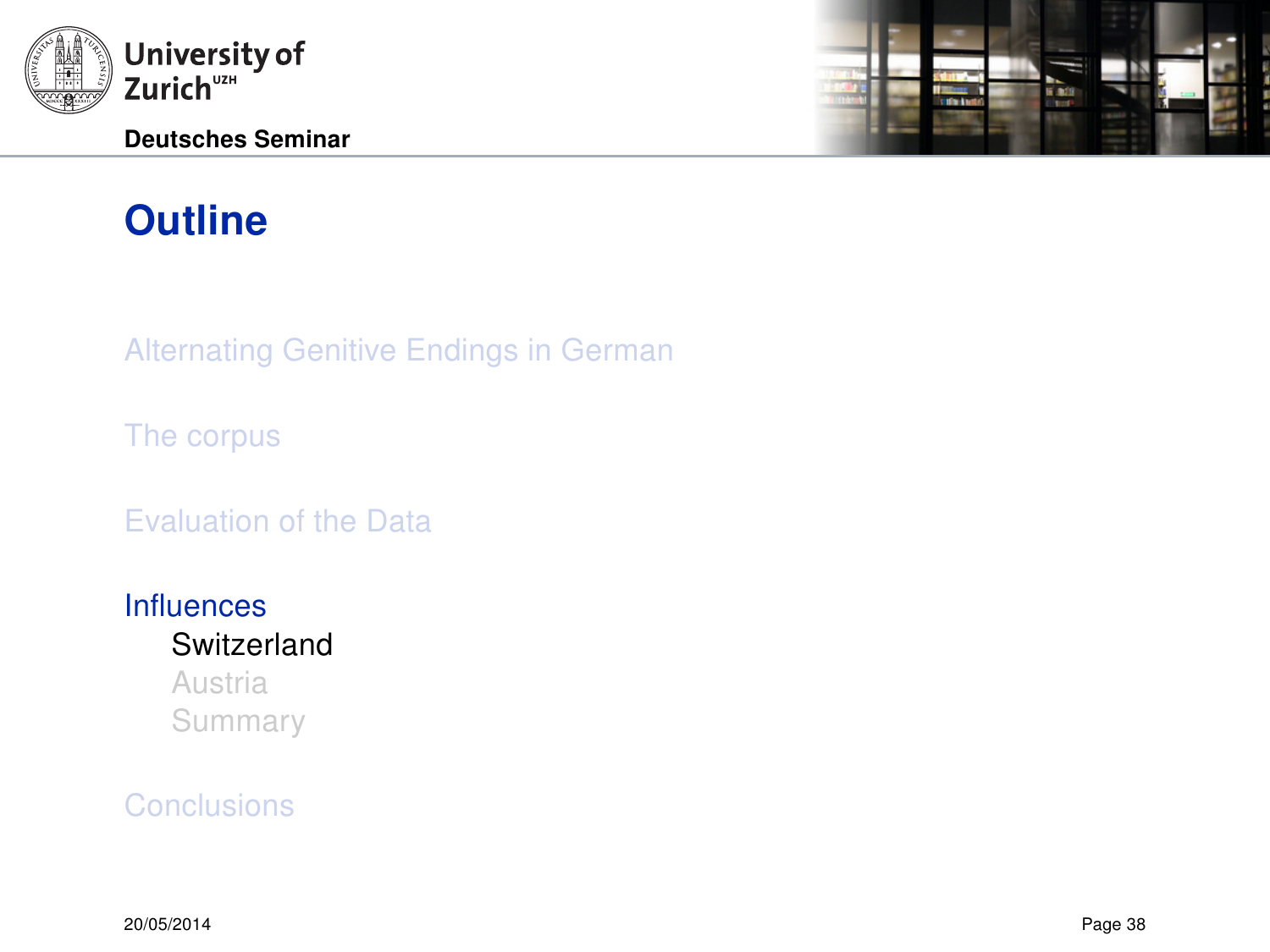

# Endings

| $\%$          | others | more short |  |
|---------------|--------|------------|--|
| Diphthong     | 2      |            |  |
| 1 Consonant   | 58     | 61         |  |
| > 1 Consonant | 37     | 37         |  |
| Sibilant      | З      |            |  |



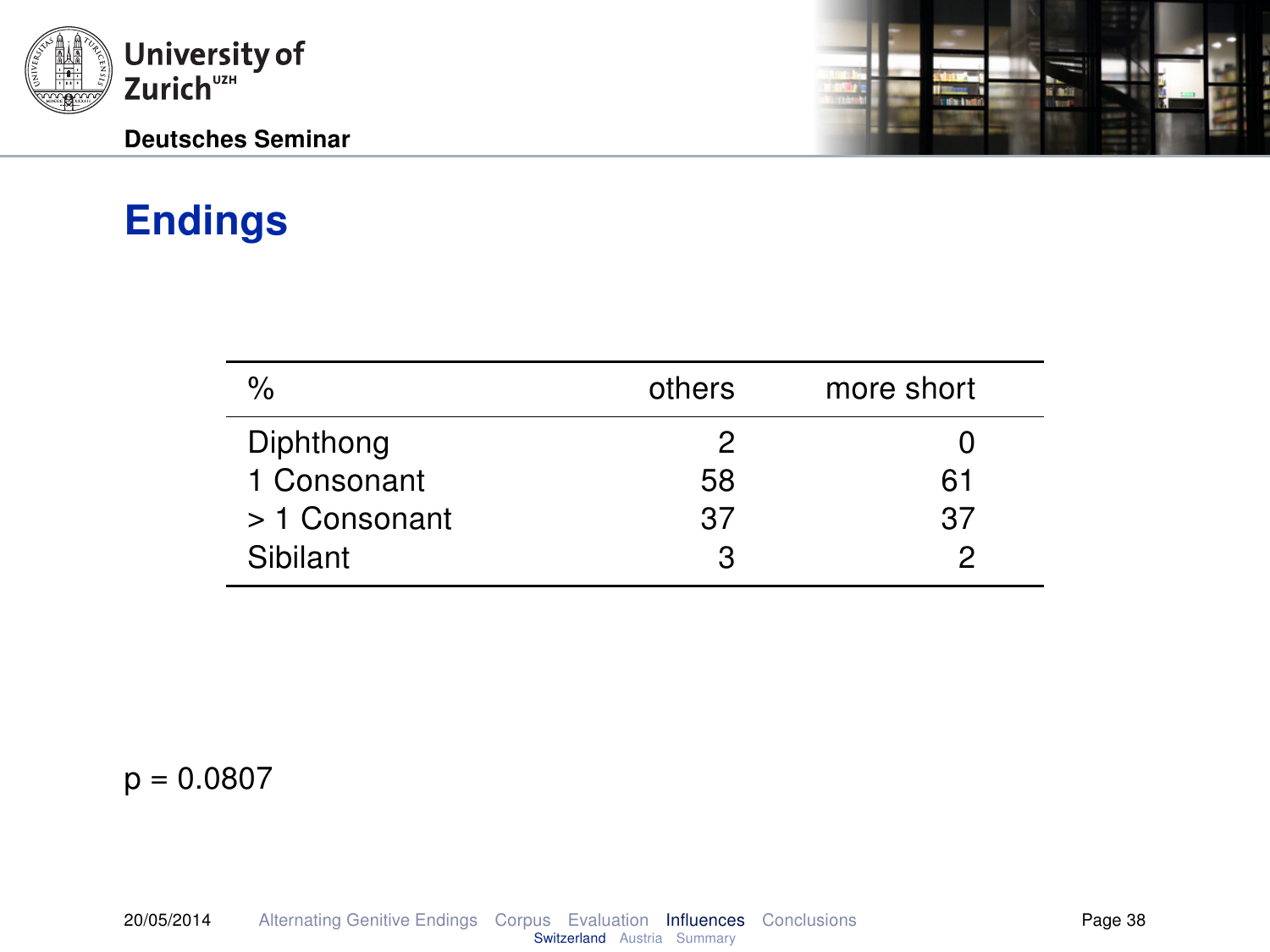



# Stress pattern

| %              | others | more short |
|----------------|--------|------------|
| Last syllable  | 30     | 42         |
| other syllable | 70     | 58         |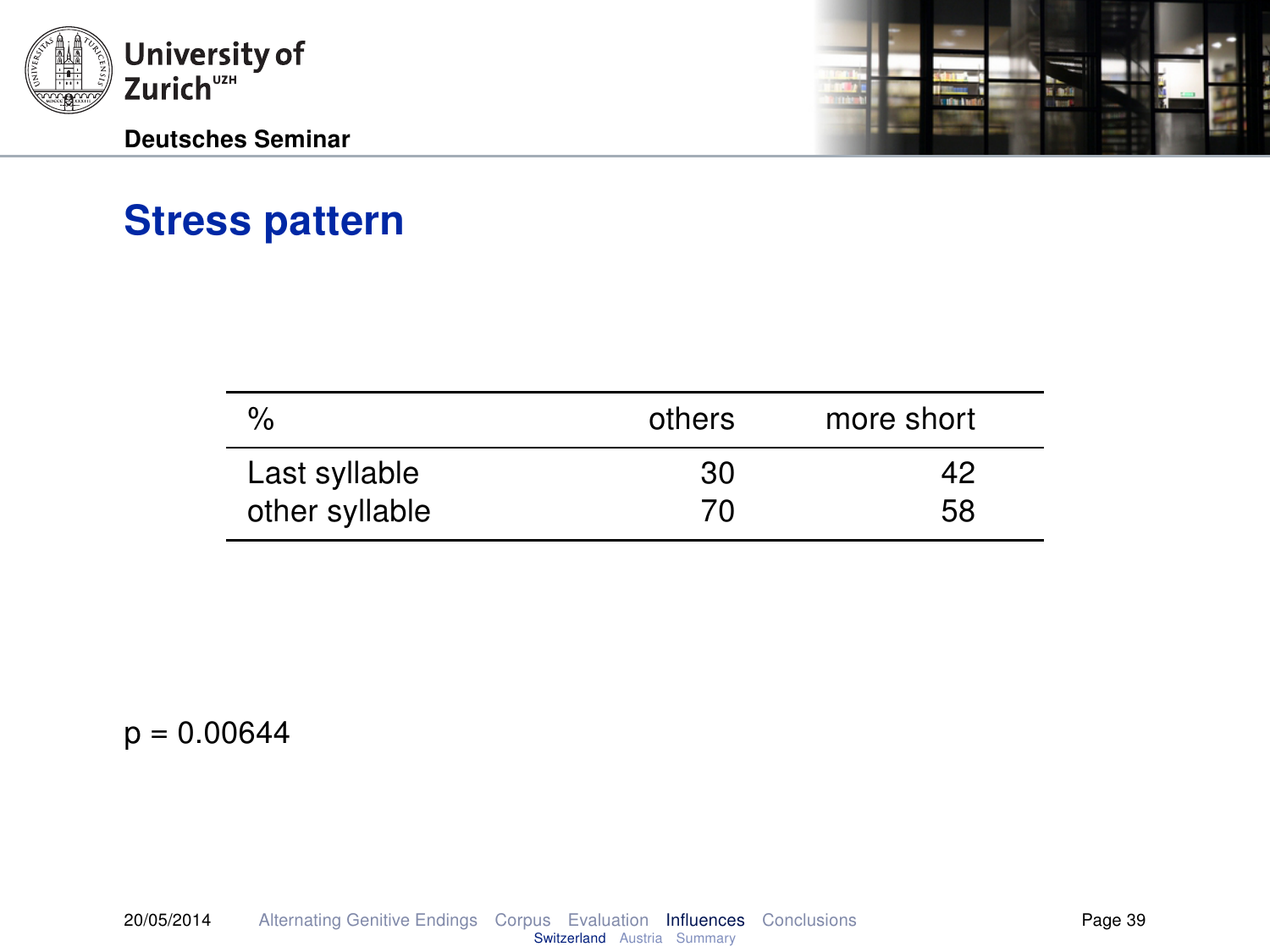

# Syllables

| $\%$        | others | more short |
|-------------|--------|------------|
| 1 syllable  | 16     | 27         |
| 2 syllables | 37     | 35         |
| 3 syllables | 26     | 25         |
| 4 syllables | 13     | 9          |
| 5 syllables | 6      | 3          |
| 6 syllables |        |            |
| 7 syllables |        |            |

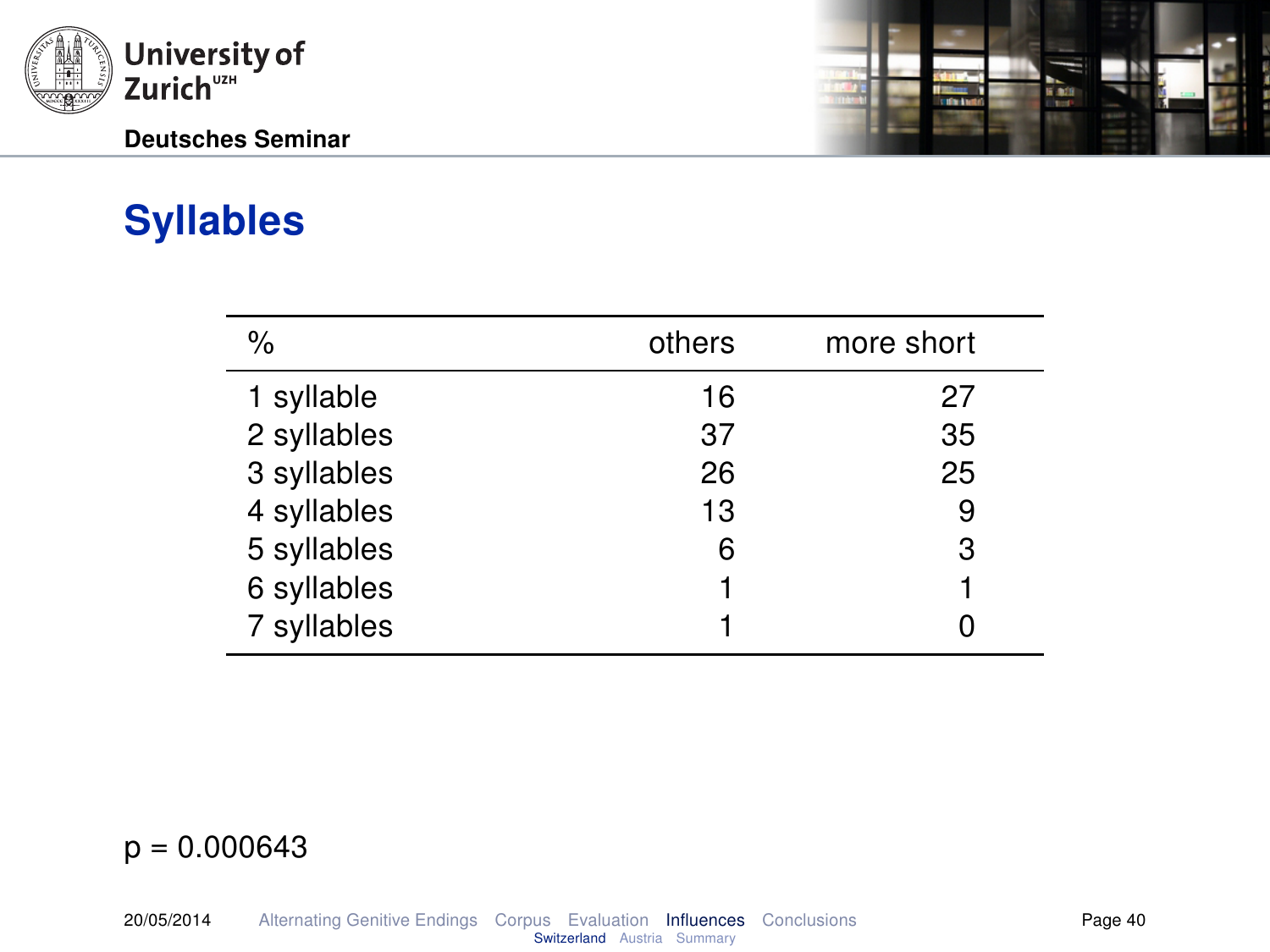<span id="page-47-0"></span>

# 辴

# **Outline**

[Alternating Genitive Endings in German](#page-3-0)

[The corpus](#page-7-0)

[Evaluation of the Data](#page-12-0)

#### **[Influences](#page-40-0)**

[Switzerland](#page-43-0) [Austria](#page-47-0) [Summary](#page-51-0)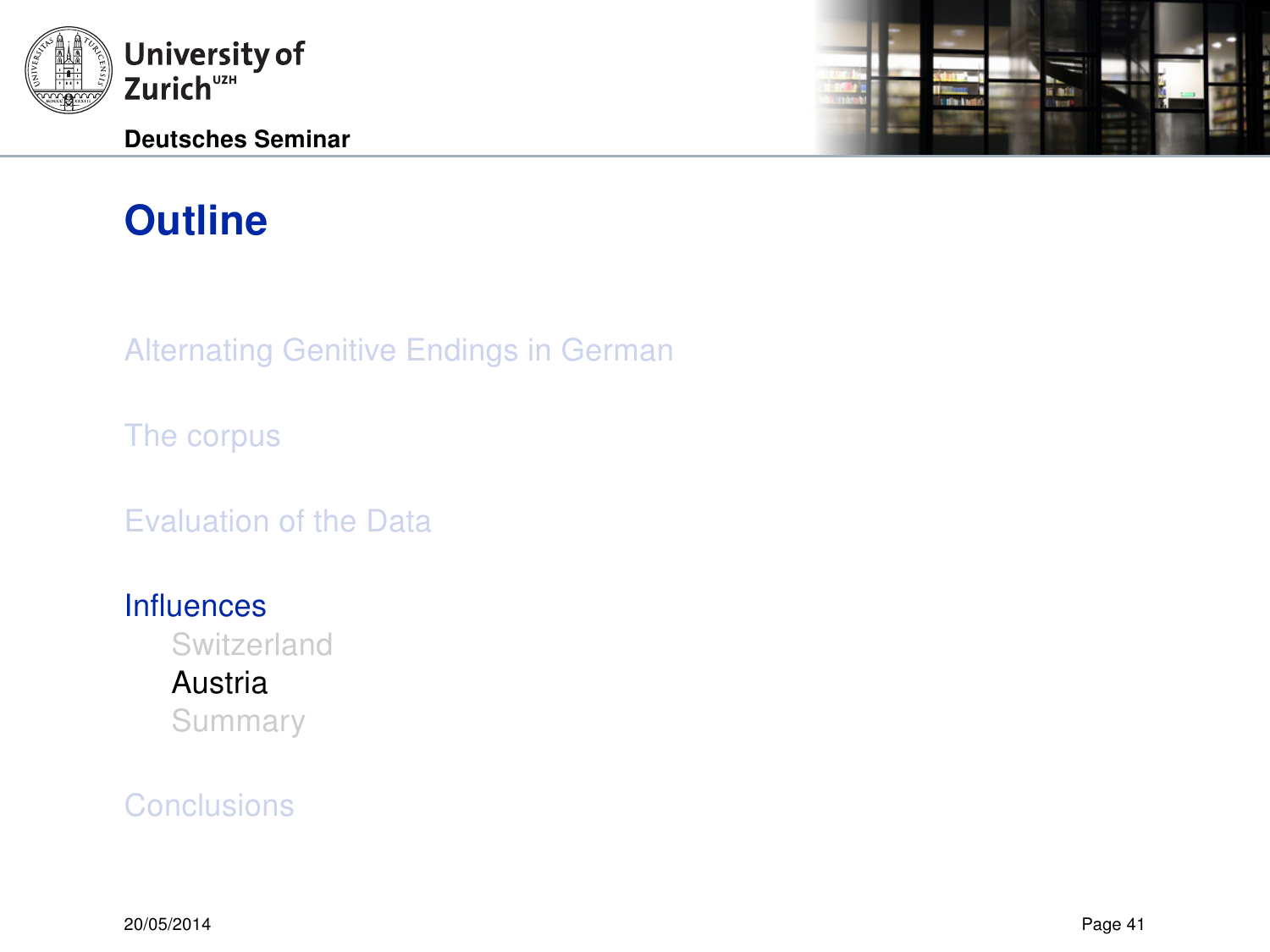

# Endings

ł

| $\%$          | others | more long |
|---------------|--------|-----------|
| Diphthong     |        |           |
| 1 Consonant   | 57     | 75        |
| > 1 Consonant | 41     | 21        |
| Sibilant      |        |           |

 $p = 2.19e-08$  (without diphtongs:  $p = 2.03e-07$ )

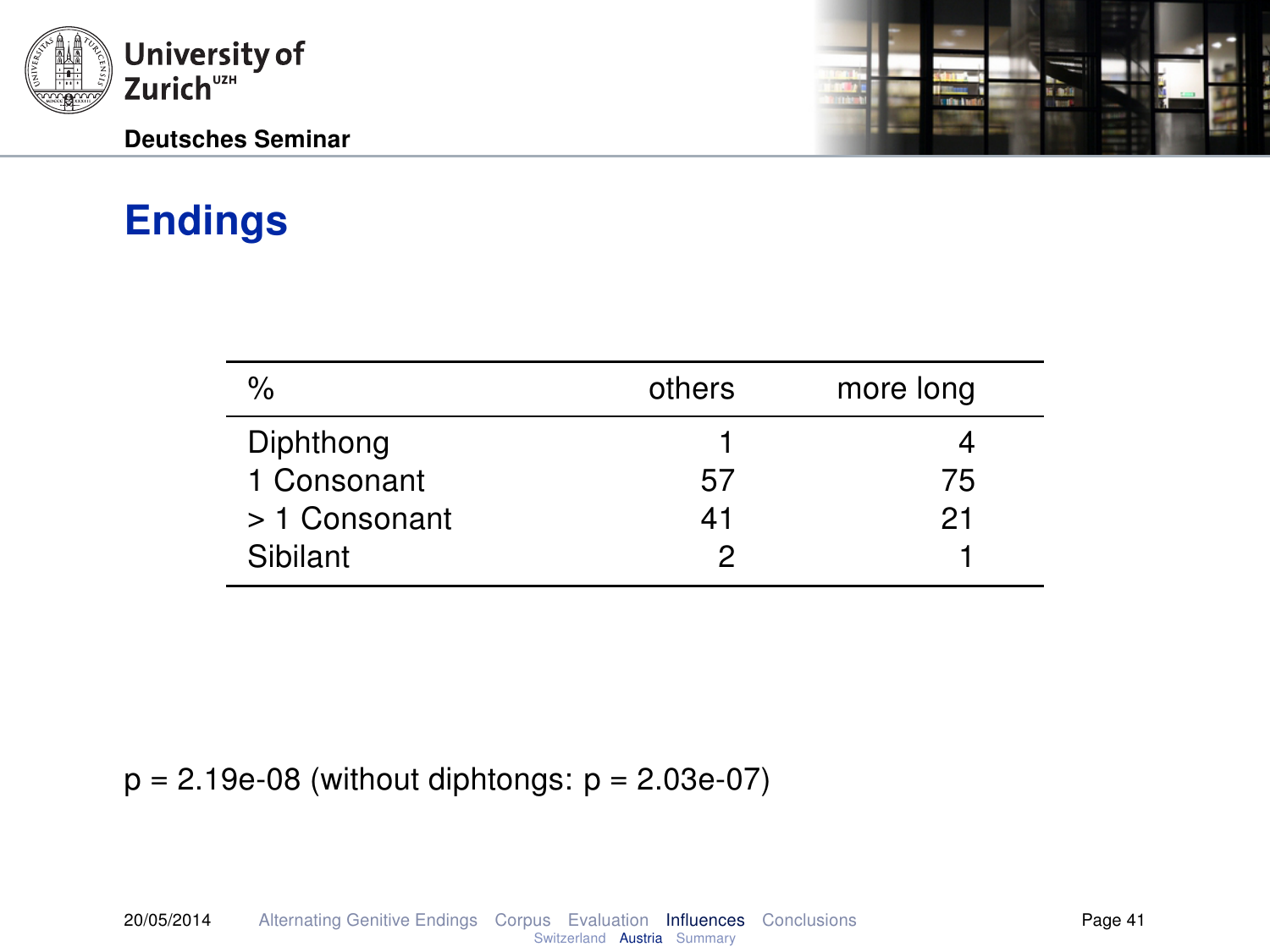



# Stress pattern

| $\%$           | others | more long |
|----------------|--------|-----------|
| Last syllable  | 28     | 22        |
| other syllable | 72     | 78        |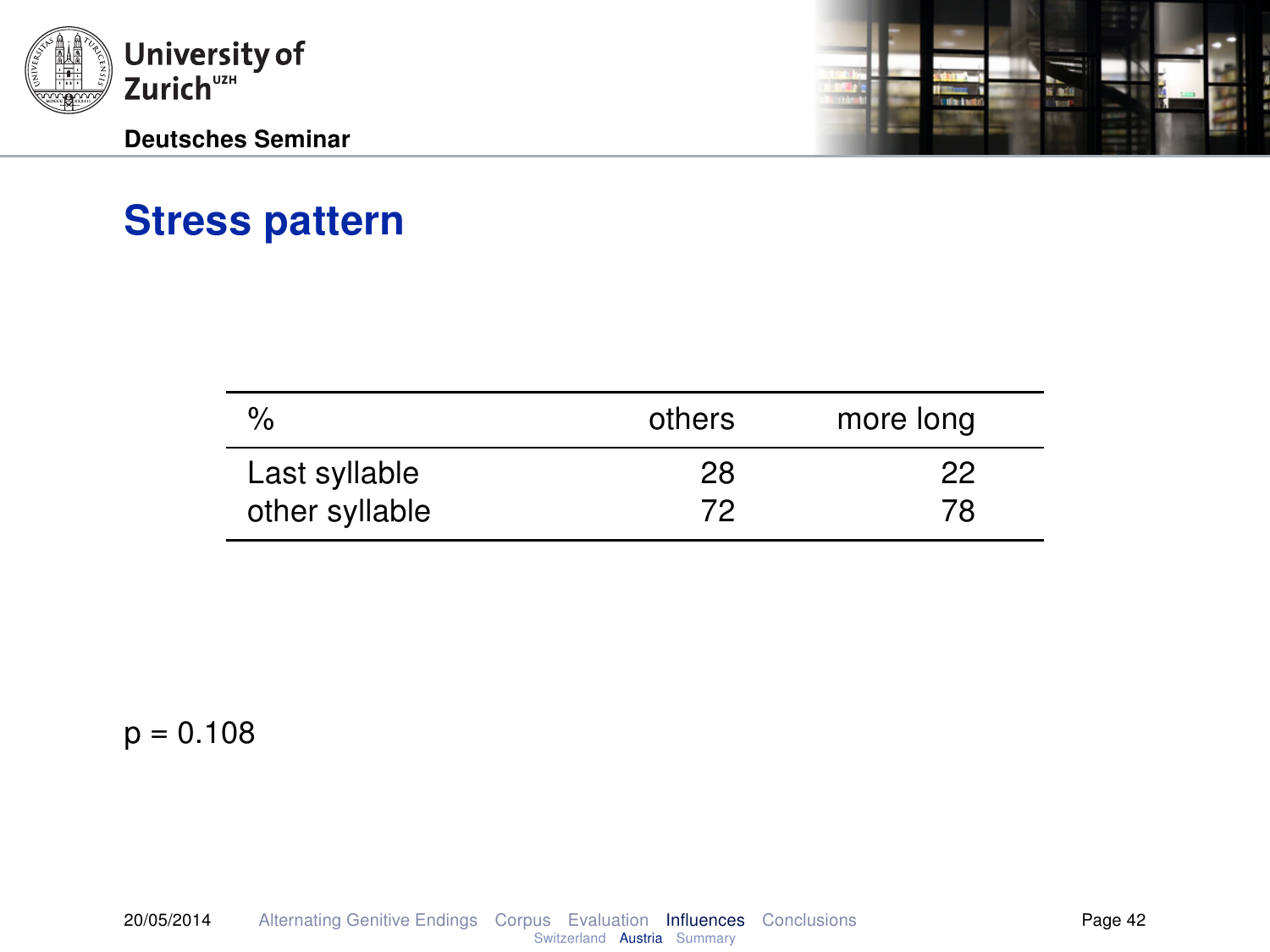

# Syllables

| $\frac{0}{0}$ | others | more long |
|---------------|--------|-----------|
| 1 syllable    | 14     | 15        |
| 2 syllables   | 34     | 30        |
| 3 syllables   | 29     | 24        |
| 4 syllables   | 13     | 20        |
| 5 syllables   | 6      | 8         |
| 6 syllables   |        | ი         |
| 7 syllables   |        |           |
| 8 syllables   |        |           |

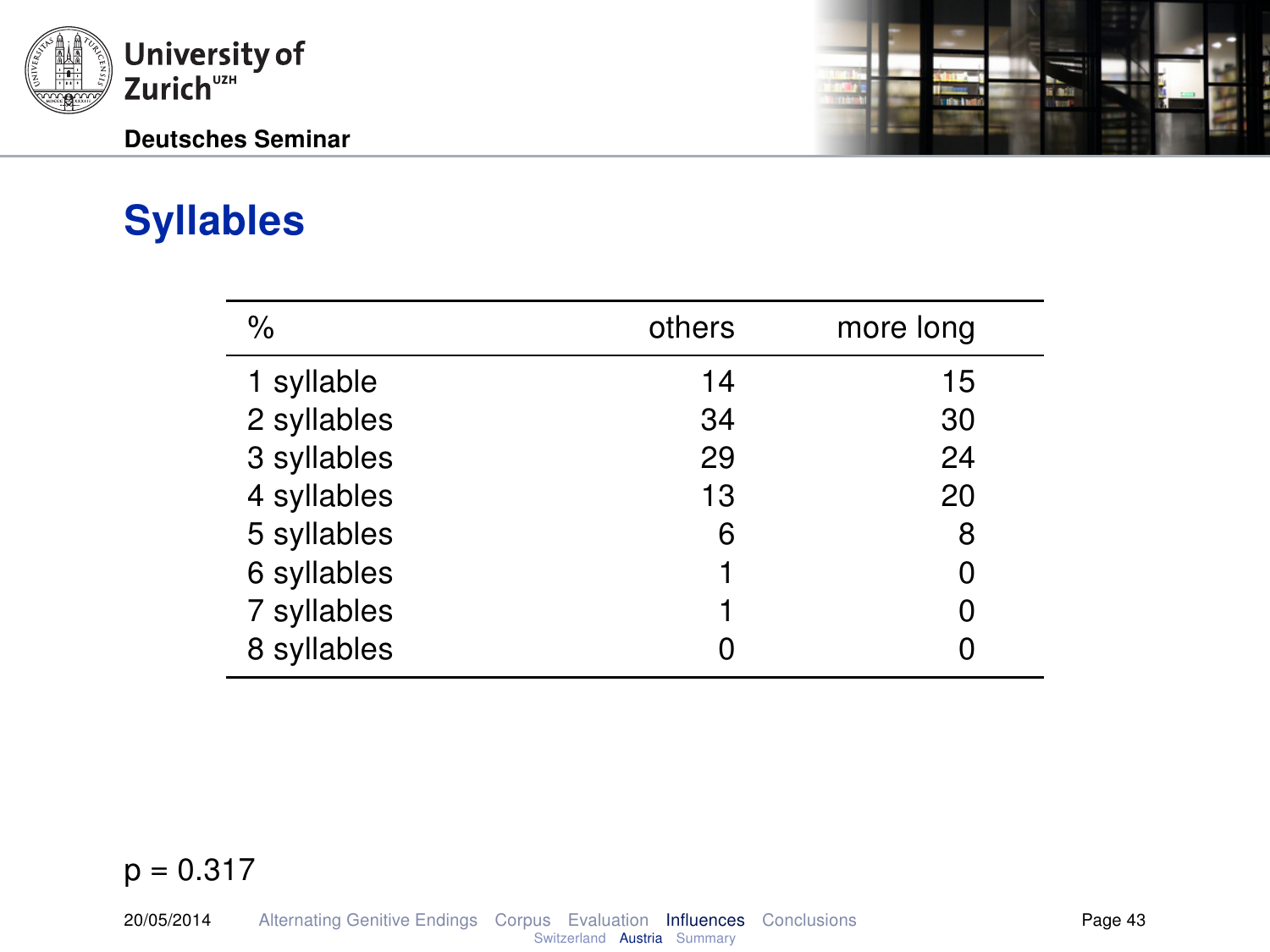<span id="page-51-0"></span>

# l.<br>Timb

# **Outline**

[Alternating Genitive Endings in German](#page-3-0)

[The corpus](#page-7-0)

[Evaluation of the Data](#page-12-0)

#### **[Influences](#page-40-0)**

[Switzerland](#page-43-0) [Austria](#page-47-0) [Summary](#page-51-0)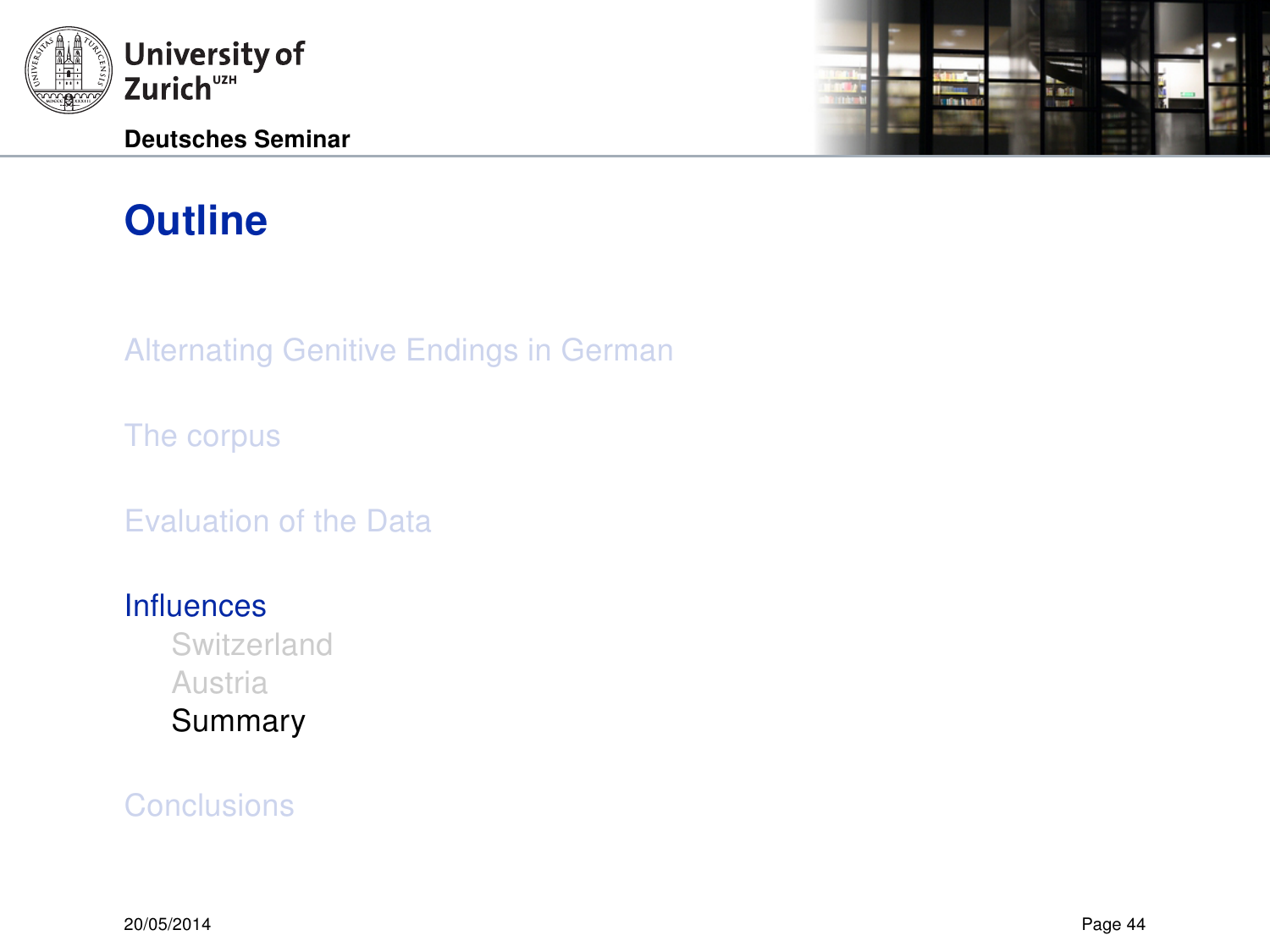



# Influences Summary

CH:

- $\blacktriangleright$  Lemmas that have the stress on the last syllable have a slightly stronger tendency towards the short genitive form than others.
- $\blacktriangleright$  The most Important influencing factor is the length of the lemma. Monosyllabic lemmas have a significantly stronger tendency to take the short genitive ending than others.
- Combining factors does not strengthen the influence.

AT:

- $\blacktriangleright$  Lemmas ending on one consonant are the ones that show the strongest tendency towards the long genitive ending.
- $\triangleright$  Combining factors does not strengthen the influence.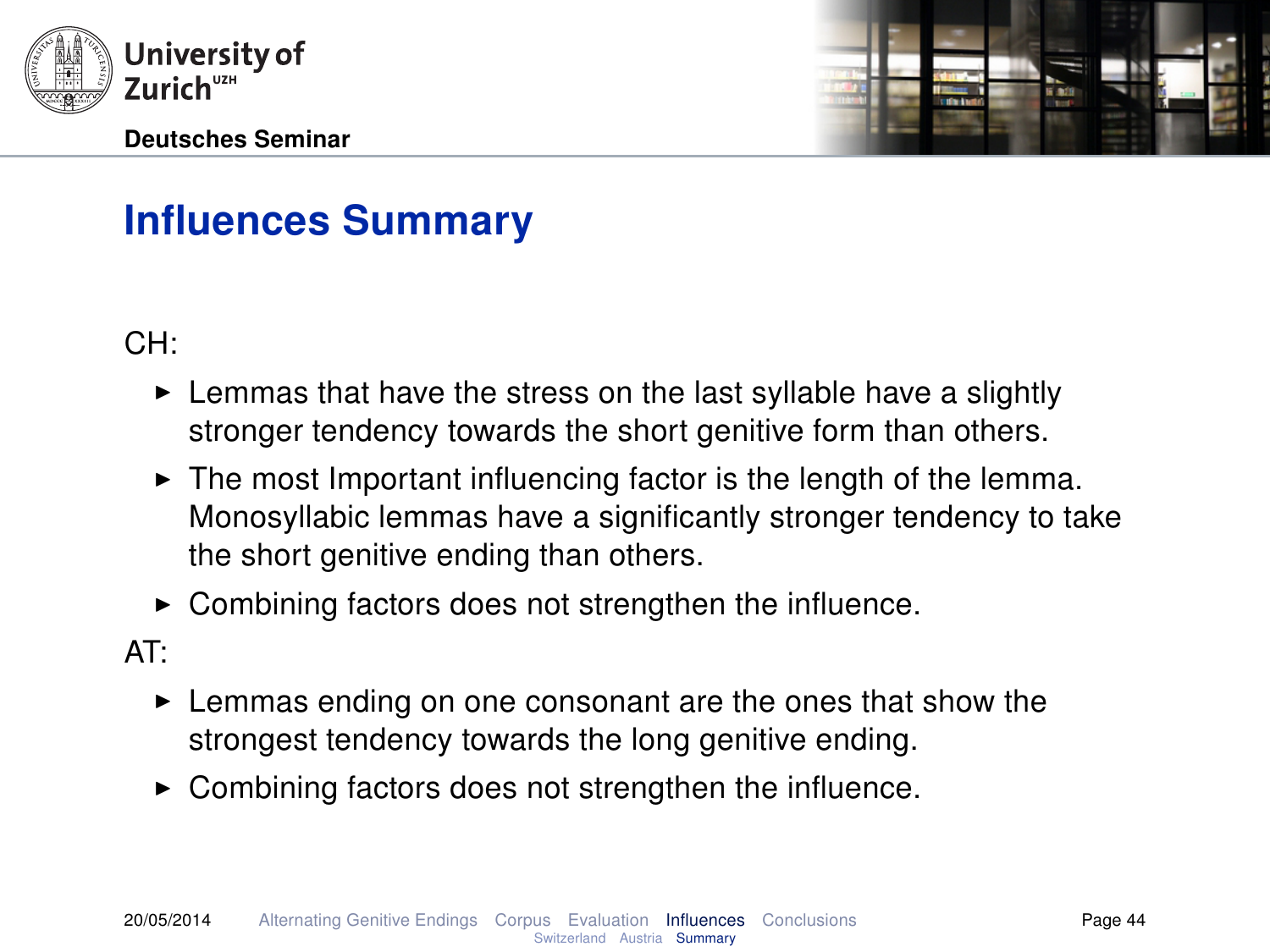<span id="page-53-0"></span>

# **Outline**

[Alternating Genitive Endings in German](#page-3-0)

[The corpus](#page-7-0)

[Evaluation of the Data](#page-12-0)

[Influences](#page-40-0)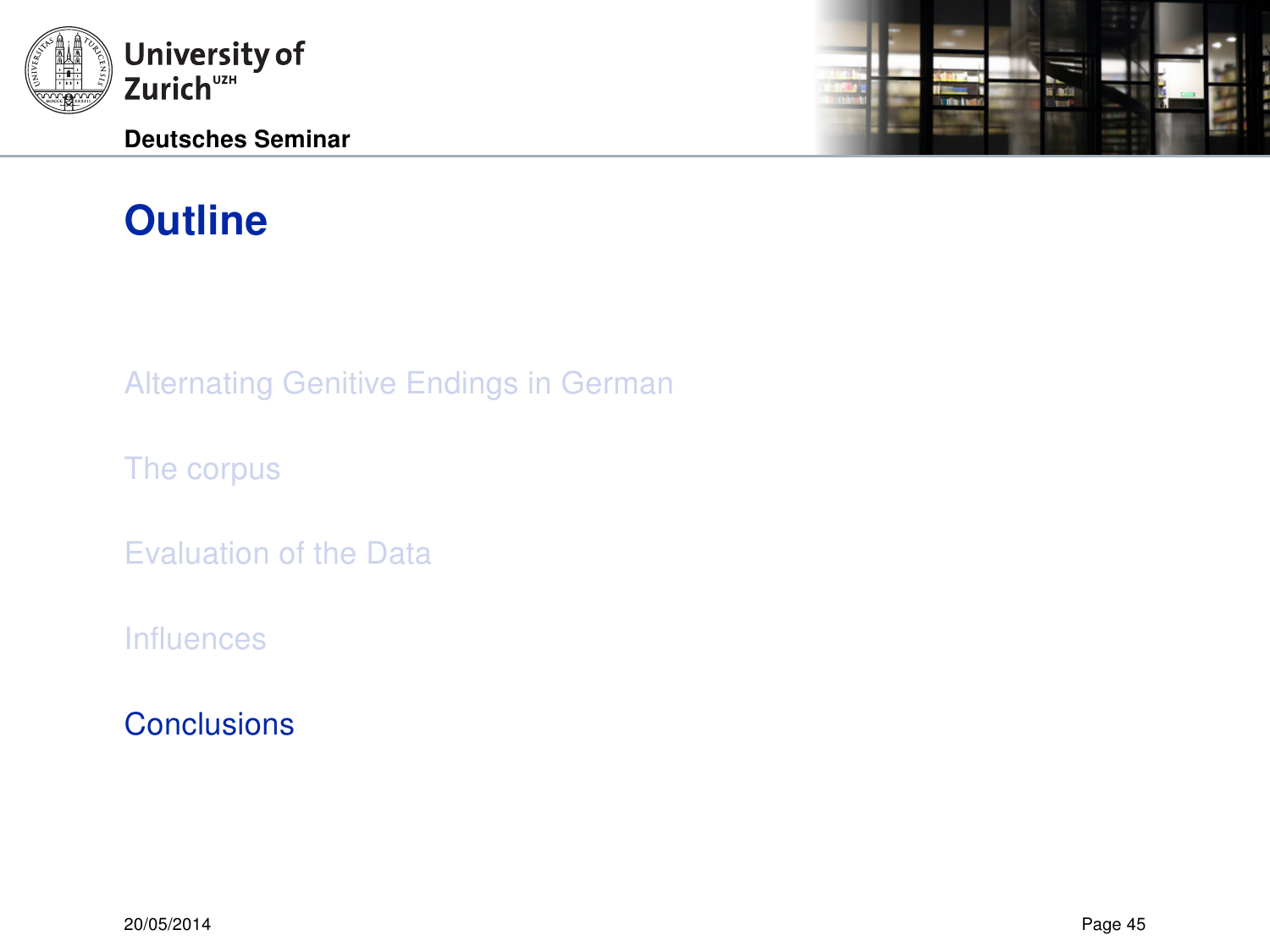



- $\triangleright$  In the corpus investigated, data from CH show a clear tendency towards shorter genitive endings than in the other countries.
- $\triangleright$  In the corpus investigated, data from AT show a remarkable tendency towards longer genitive endings than in the other countries.
- $\triangleright$  In the data from CH, the syllabic length is the strongest influencing factor, in AT the mono-consonant ending.
- $\blacktriangleright$  In the regional distribution, compounds and derivations often show the same regional distribution as their respective basis.
- $\triangleright$  Other extralinguistic influencing factors, e.g. style, cannot be investigated, but seem to be hinted at by individual lemmas.
- $\triangleright$  Phonological and regional influencing factors interact.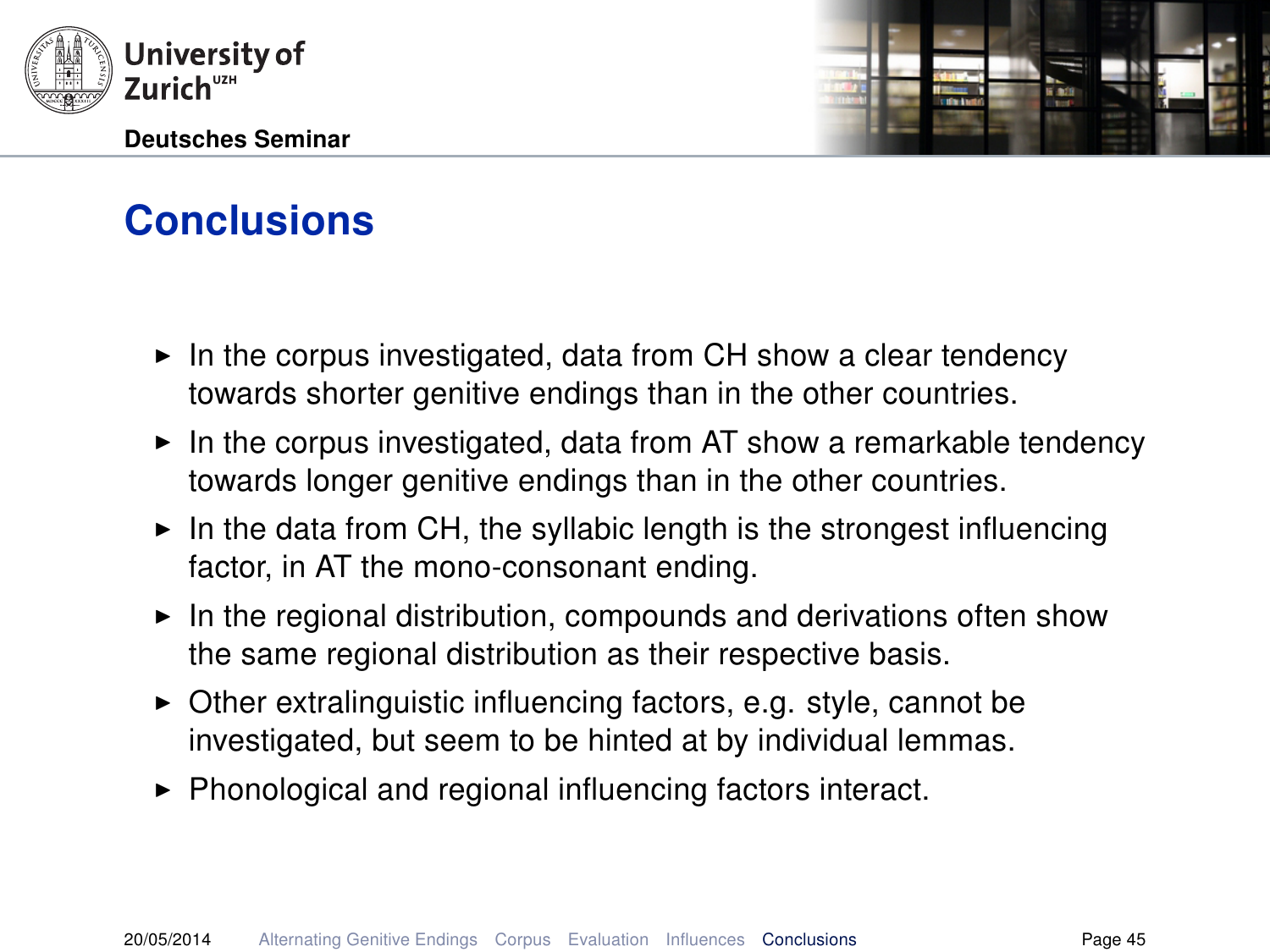

Deutsches Seminar



# Thank you

Handouts and presentation on www.ueberwasser.eu

20/05/2014 [Alternating Genitive Endings](#page-3-0) [Corpus](#page-7-0) [Evaluation](#page-12-0) [Influences](#page-40-0) [Conclusions](#page-53-0) Page 46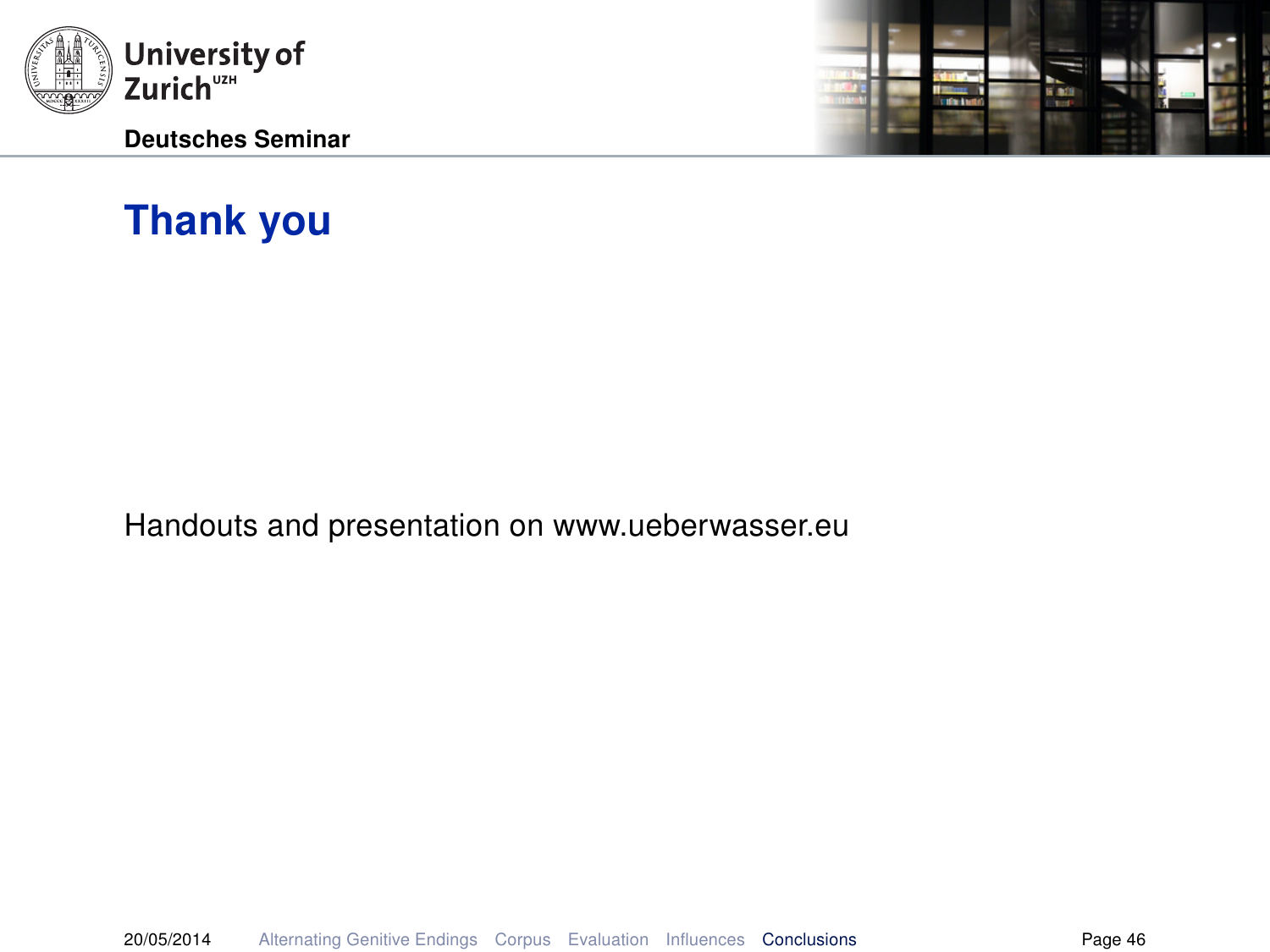<span id="page-56-0"></span>

#### Deutsches Seminar

# [Appendix](#page-56-0)

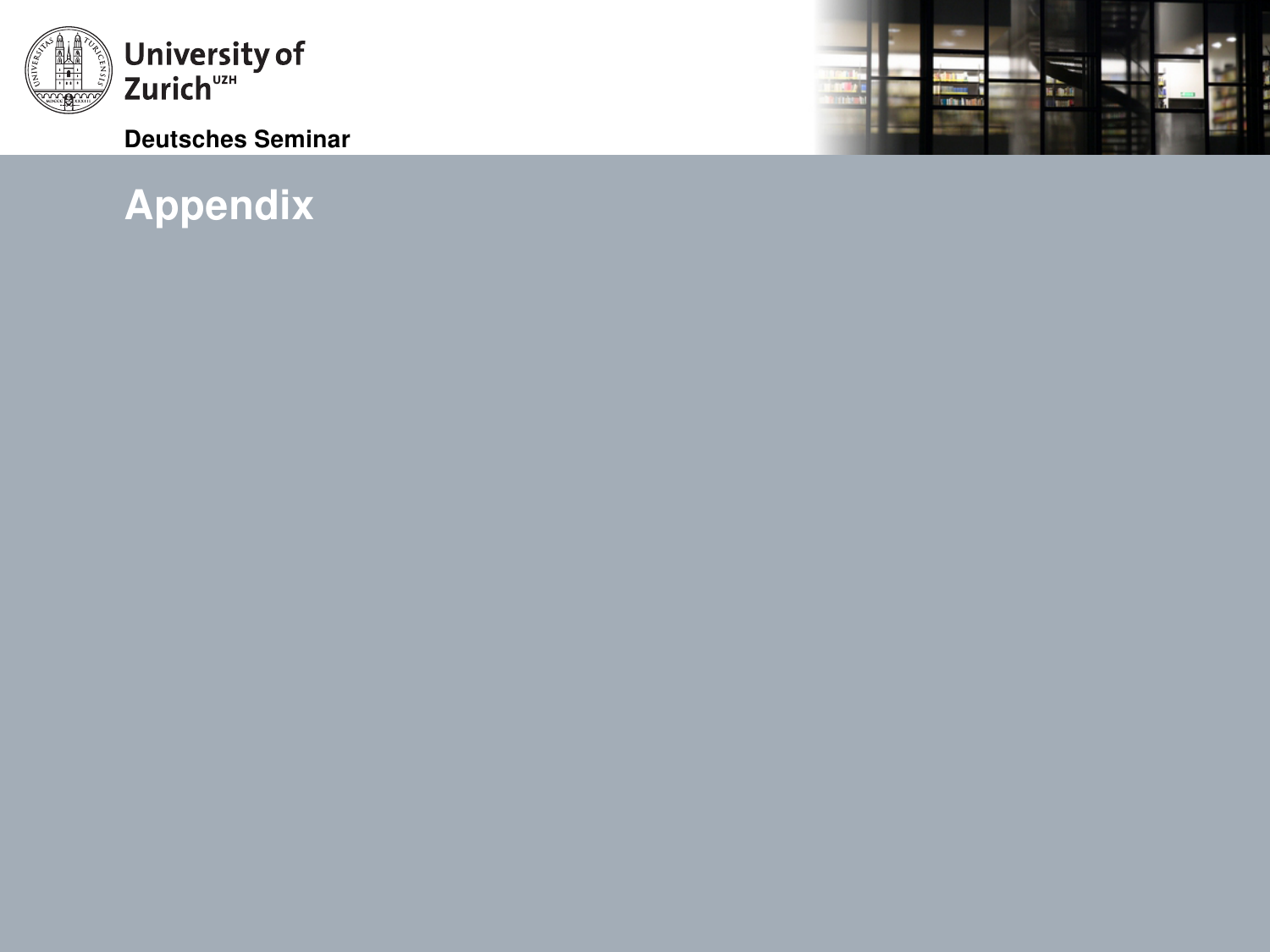<span id="page-57-3"></span>

# Literatur I

- <span id="page-57-1"></span>Ammon, Ulrich et al. (2004): Variantenwörterbuch des Deutschen. Die Standardsprache in Österreich, der Schweiz und Deutschland sowie in Liechtenstein, Luxemburg, Ostbelgien und Südtirol. Berlin, New York: de Gruyter.
- <span id="page-57-0"></span>Duden (2009): Die Grammatik. Unentbehrlich für richtiges Deutsch. 8., überarbeitete Auflage. (= Der Duden in zwölf Bänden 4). Mannheim: Bibliographisches Institut.
- <span id="page-57-2"></span>Johnson, Daniel Ezra (2009): "Getting off the GoldVarb Standard: Introducing Rbrul for Mixed-Effects Variable Rule Analysis". In: Language and Linguistics Compass, 359–383. url: [http://www.danielezrajohnson.com/johnson\\_compass\\_final.pdf.](http://www.danielezrajohnson.com/johnson_compass_final.pdf)